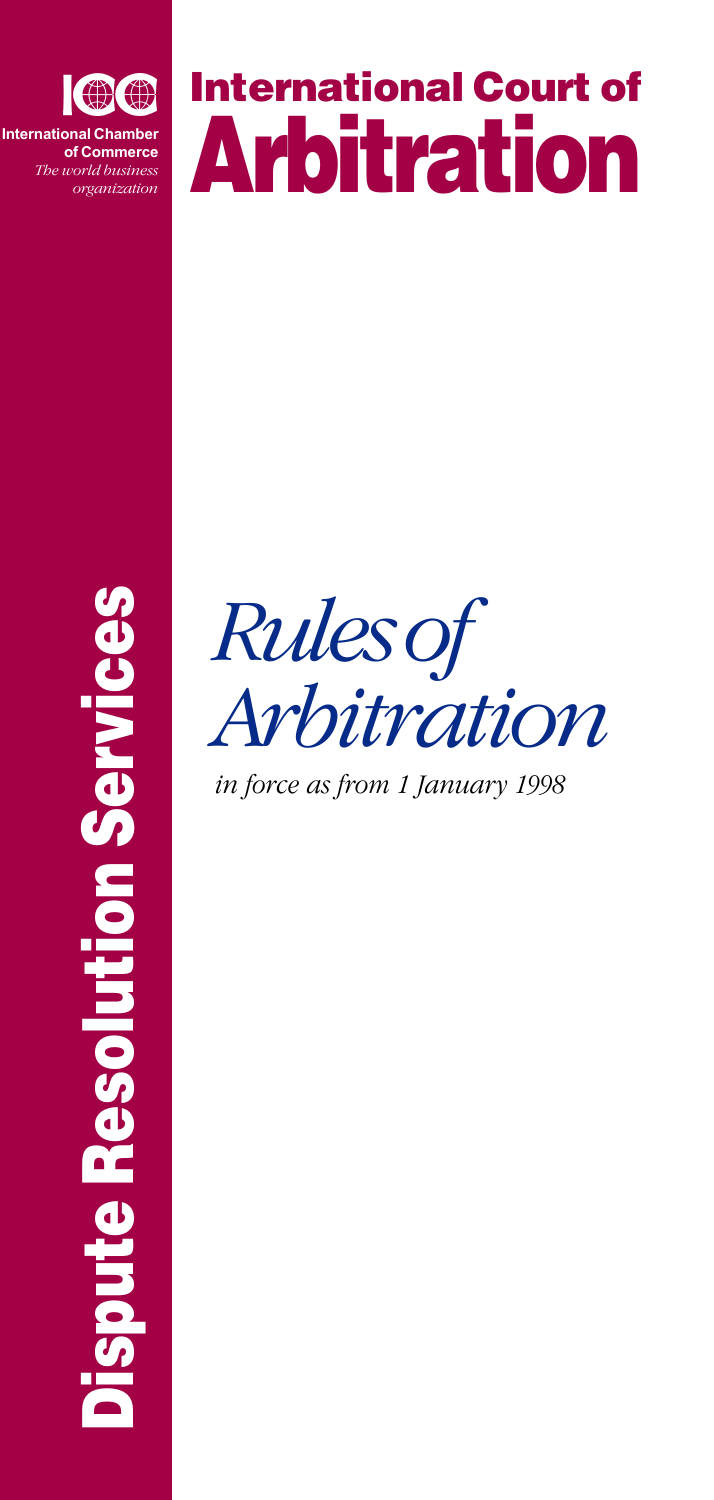The ICC Rules of Arbitration and their Appendices have been translated into many different languages. However, the English and French versions are the only official texts.

First edition published 1997 This second edition first published September 2001

#### **International Chamber of Commerce**

38 cours Albert 1er 75008 Paris - France Telephone +33 1 49 53 28 28 Fax +33 1 49 53 29 33

### **Copyright © 1997, 2001 International Chamber of Commerce**

All rights reserved. No part of this publication may be reproduced by whatsoever means (electronic, electrostatic, mechanical, photocopying, recording or otherwise) or translated, without the prior permission in writing of the Secretary General of the ICC International Court of Arbitration.

#### **ICC no.: publication 808**

ISBN 92.842.1302.0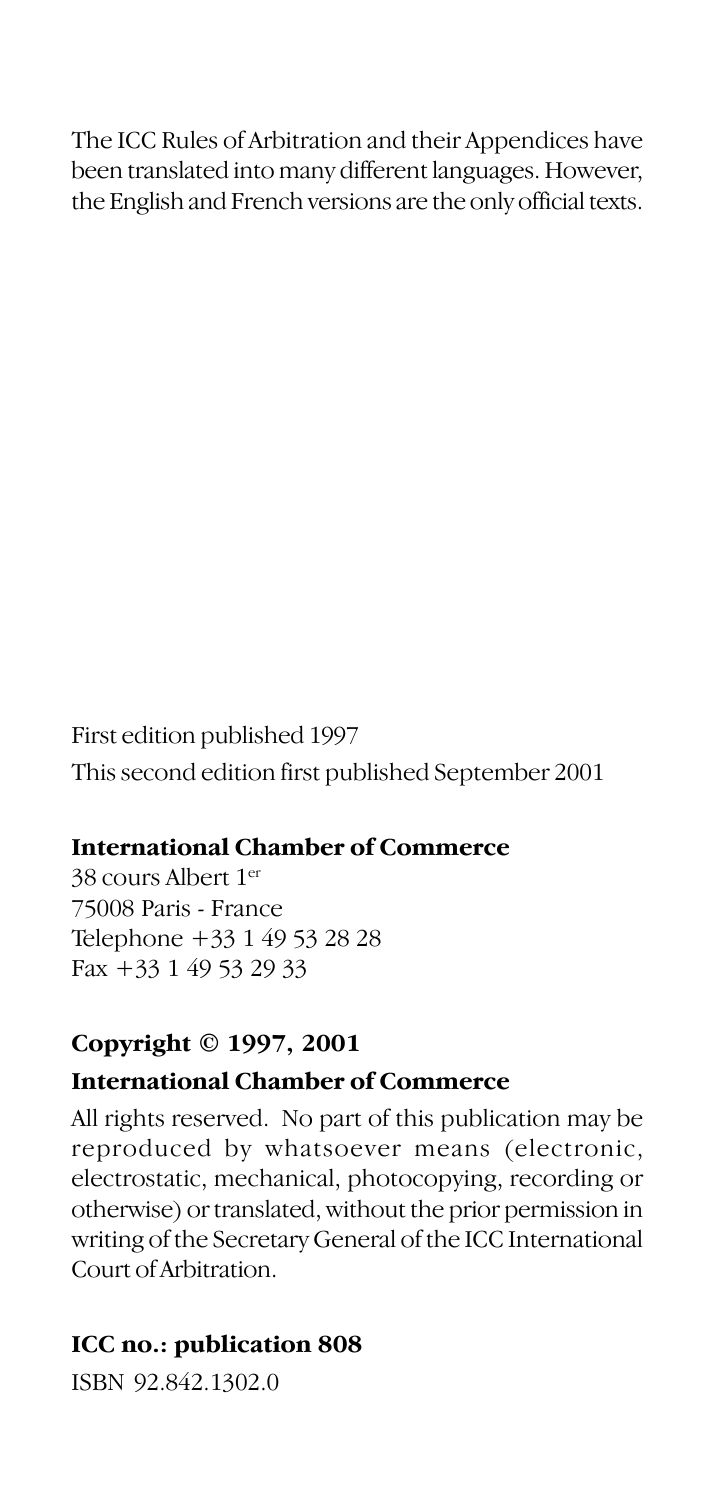# **TABLE OF CONTENTS**

| Foreword   |                                                                                | 6  |
|------------|--------------------------------------------------------------------------------|----|
|            | <b>Standard ICC Arbitration Clause</b>                                         | 8  |
|            | <b>Rules of Arbitration of the International</b><br><b>Chamber of Commerce</b> | 12 |
|            | <i>Introductory Provisions</i>                                                 |    |
| Article 1  | International Court of Arbitration                                             | 12 |
| Article 2  | Definitions                                                                    | 13 |
| Article 3  | Written Notifications or                                                       |    |
|            | Communications; Time Limits                                                    | 13 |
|            | Commencing the Arbitration                                                     |    |
| Article 4  | Request for Arbitration                                                        | 14 |
| Article 5  | Answer to the Request;<br>Counterclaims                                        | 16 |
|            |                                                                                |    |
| Article 6  | Effect of the Arbitration Agreement                                            | 17 |
|            | The Arbitral Tribunal                                                          |    |
| Article 7  | <b>General Provisions</b>                                                      | 18 |
| Article 8  | Number of Arbitrators                                                          | 19 |
| Article 9  | Appointment and Confirmation                                                   |    |
|            | of the Arbitrators                                                             | 20 |
| Article 10 | <b>Multiple Parties</b>                                                        | 22 |
| Article 11 | Challenge of Arbitrators                                                       | 22 |
| Article 12 | Replacement of Arbitrators                                                     | 23 |
|            | The Arbitral Proceedings                                                       |    |
| Article 13 | Transmission of the File to the                                                |    |
|            | Arbitral Tribunal                                                              | 24 |
| Article 14 | Place of the Arbitration                                                       | 24 |
| Article 15 | Rules Governing the Proceedings                                                | 25 |
| Article 16 | Language of the Arbitration                                                    | 25 |
| Article 17 | Applicable Rules of Law                                                        | 25 |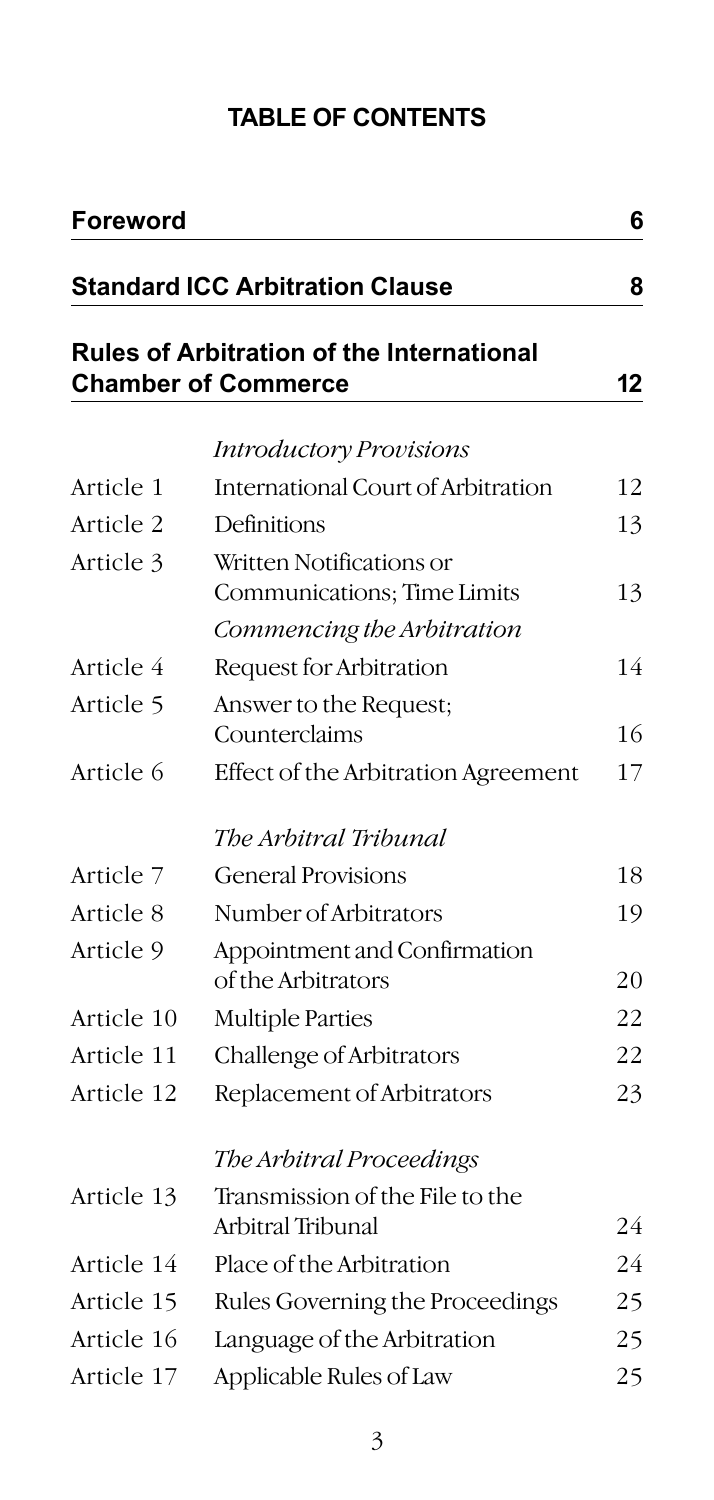| Article 18        | Terms of Reference; Procedural<br>Timetable                                    | 26 |
|-------------------|--------------------------------------------------------------------------------|----|
| Article 19        | New Claims                                                                     | 27 |
| Article 20        | Establishing the Facts of the Case                                             | 27 |
| Article 21        | Hearings                                                                       | 28 |
| Article 22        | Closing of the Proceedings                                                     | 29 |
| Article 23        | Conservatory and Interim Measures                                              | 29 |
|                   | Awards                                                                         |    |
| Article 24        | Time Limit for the Award                                                       | 30 |
| Article 25        | Making of the Award                                                            | 30 |
| Article 26        | Award by Consent                                                               | 31 |
| Article 27        | Scrutiny of the Award by the Court                                             | 31 |
| Article 28        | Notification, Deposit and<br>Enforceability of the Award                       | 31 |
| Article 29        | Correction and Interpretation<br>of the Award                                  | 32 |
|                   | Costs                                                                          |    |
| Article 30        | Advance to Cover the Costs of the<br>Arbitration                               | 33 |
| Article 31        | Decision as to the Costs of the                                                |    |
|                   | Arbitration                                                                    | 34 |
|                   | Miscellaneous                                                                  |    |
| Article 32        | Modified Time Limits                                                           | 35 |
| Article 33        | Waiver                                                                         | 35 |
| Article 34        | Exclusion of Liability                                                         | 36 |
| Article 35        | General Rule                                                                   | 36 |
| <b>Appendix I</b> |                                                                                |    |
|                   | <b>Statutes of the International Court of</b><br><b>Arbitration of the ICC</b> | 37 |
| Article 1         | Function                                                                       | 37 |
| Article 2         | Composition of the Court                                                       | 37 |
| Article 3         | Appointment                                                                    | 37 |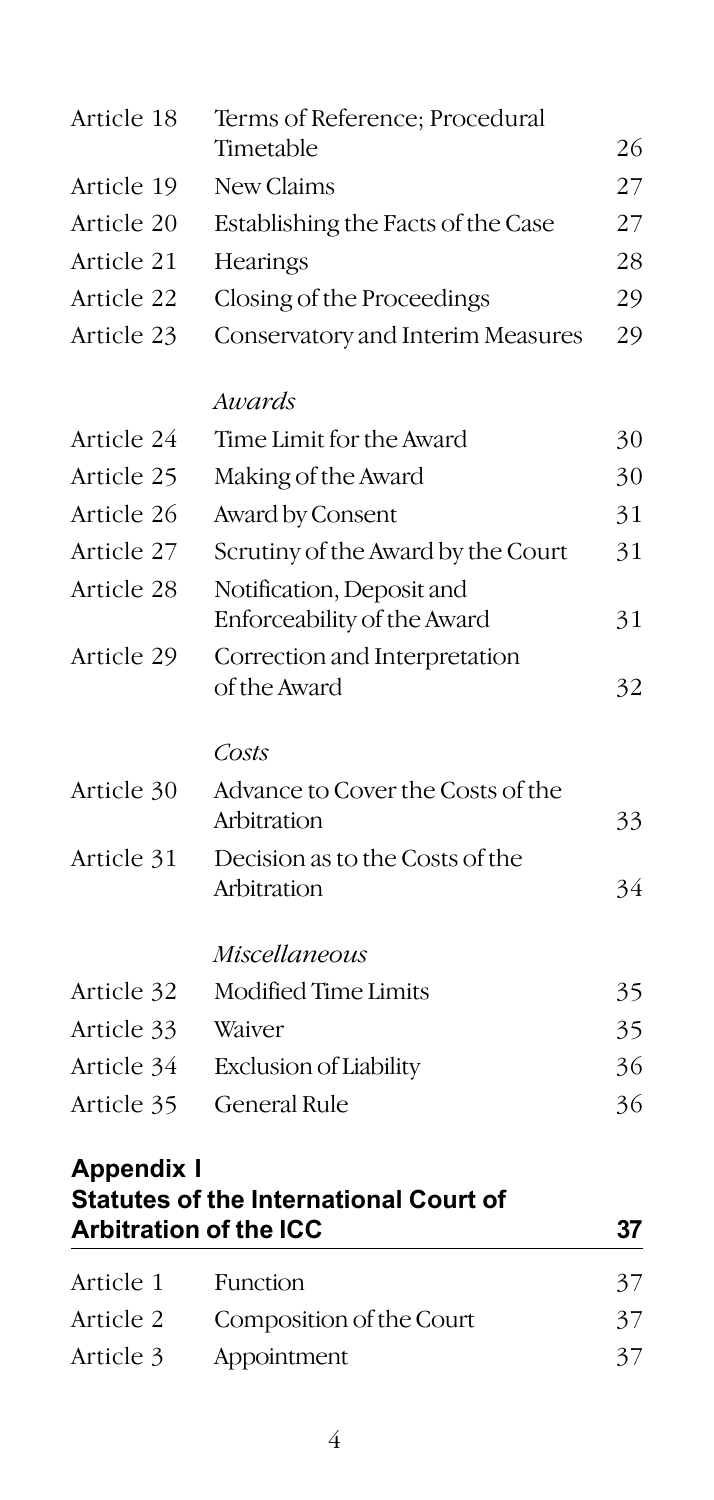| Article 4 | Plenary Session of the Court                | 38 |
|-----------|---------------------------------------------|----|
| Article 5 | Committees                                  | 38 |
|           | Article 6 Confidentiality                   | 38 |
| Article 7 | Modification of the Rules<br>of Arbitration | 39 |

## **Appendix II Internal Rules of the International Court of Arbitration of the ICC 40**

| Article 1 | Confidential Character of the Work<br>of the International Court<br>of Arbitration          | 40 |
|-----------|---------------------------------------------------------------------------------------------|----|
| Article 2 | Participation of Members of the<br>International Court of Arbitration<br>in ICC Arbitration | 41 |
| Article 3 | Relations between the Members<br>of the Court and the ICC National<br>Committees            | 42 |
| Article 4 | Committee of the Court                                                                      | 42 |
| Article 5 | Court Secretariat                                                                           | 43 |
| Article 6 | Scrutiny of Arbitral Awards                                                                 | 44 |

## **Appendix III Arbitration Costs and Fees 45**

| Article 1 | Advance on Costs                  | 45 |
|-----------|-----------------------------------|----|
| Article 2 | Costs and Fees                    | 47 |
| Article 3 | Appointment of Arbitrators        | 49 |
| Article 4 | Scales of Administrative Expenses |    |
|           | and Arbitrator's Fees             |    |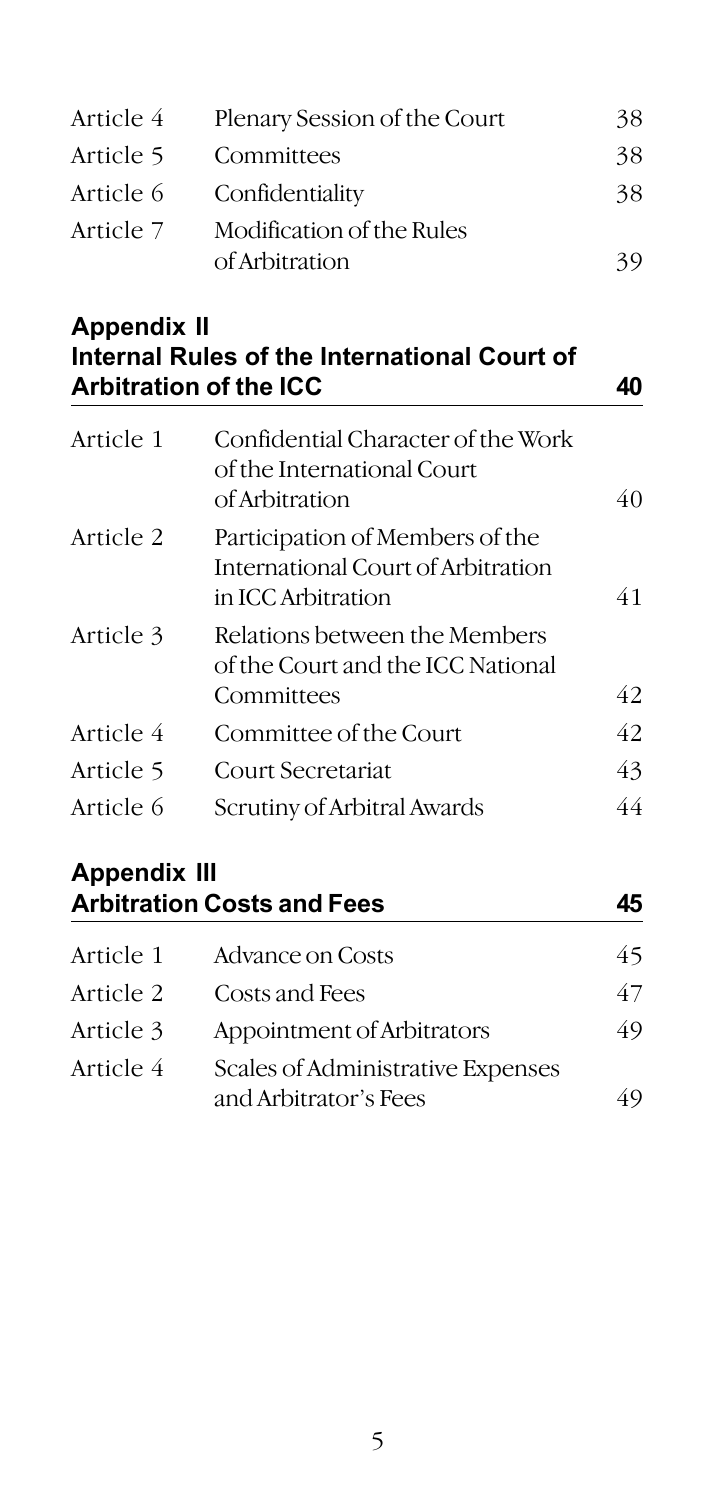## **FOREWORD**

The closing decades of the twentieth century saw international commercial arbitration gain worldwide acceptance as the normal means of resolving international commercial disputes. National laws on arbitration have been modernized on all continents. International treaties on arbitration have been signed or adhered to with impressive success. Arbitration has become part of the curricula of large numbers of law schools. With the gradual removal of political and trade barriers and the rapid globalization of the world economy, new challenges have been created for arbitration institutions in response to the growing demand of parties for certainty and predictability, greater rapidity and flexibility as well as neutrality and efficacy in the resolution of international disputes.

Since the International Court of Arbitration was established in 1923, ICC arbitration has been constantly nourished by the experience gathered by the ICC International Court of Arbitration in the course of administering more than eleven thousand international arbitration cases, now involving each year parties and arbitrators from over 100 countries and from a diversity of legal, economic, cultural and linguistic backgrounds.

The present ICC Rules of Arbitration came into effect on 1 January 1998. They are the result of an intensive, worldwide consultation process and constitute the first major revision of the Rules in more than 20 years. The changes made are designed to reduce delays and ambiguities and to fill certain gaps, taking into account the evolution of arbitration practice. The basic features of the ICC arbitration system have not been altered, however, notably its universality and flexibility, as well as the central role played by the ICC Court in the administration of arbitral cases.

Every ICC arbitration is conducted by an arbitral tribunal with responsibility for examining the merits of the case and rendering a final award. Each year, ICC arbitrations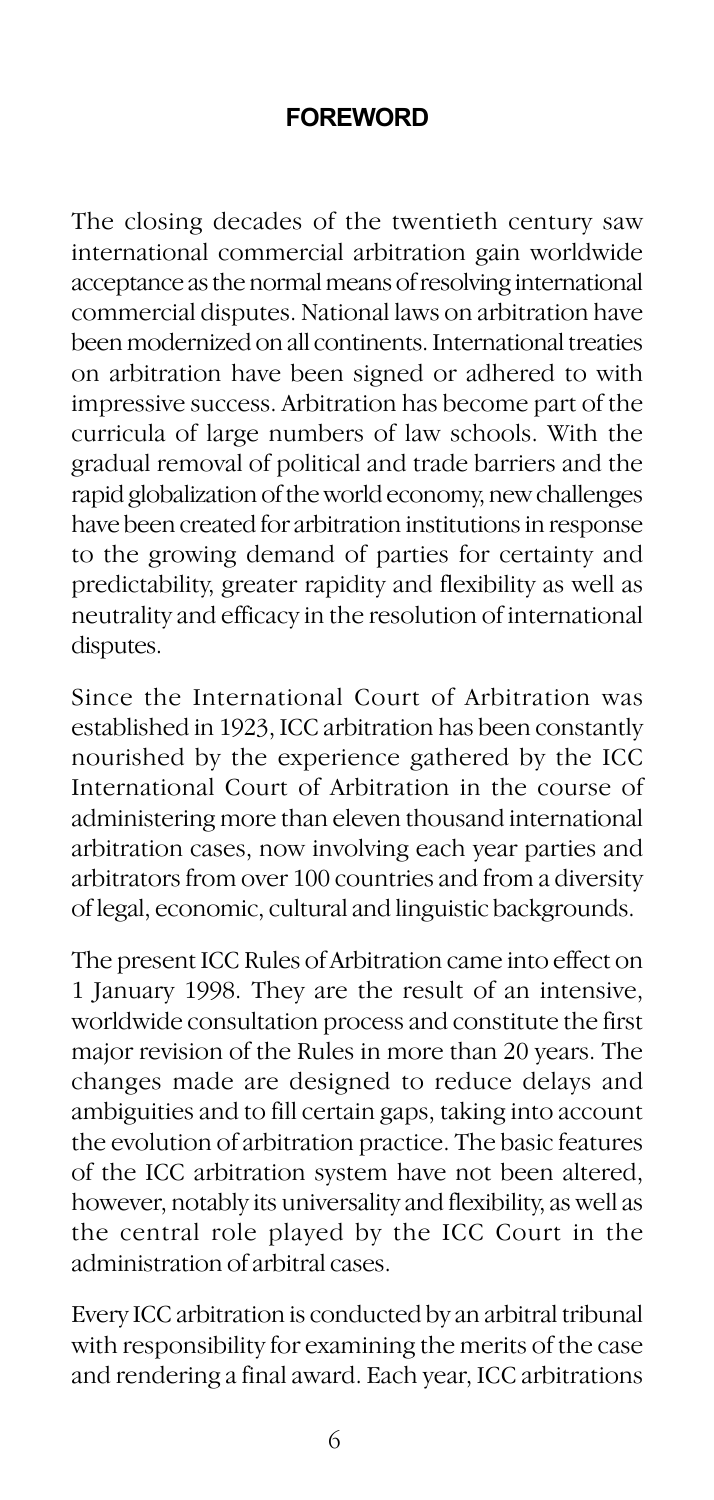are held in some 40 countries, in most major languages and with arbitrators of some 60 different nationalities. The work of those arbitral tribunals is monitored by the ICC Court, which meets weekly all year round. Currently composed of 112 members from 73 countries, the Court organizes and supervises arbitrations held under the ICC Rules of Arbitration. The Court must remain constantly alert to changes in the law and the practice of arbitration in all parts of the world and must adapt its working methods to the evolving needs of parties and arbitrators. For the day-to-day management of cases in many languages, the ICC Court is supported by a Secretariat based at the headquarters of the International Chamber of Commerce, in Paris.

Although the ICC Rules of Arbitration have been especially designed for arbitrations in an international context, they may also be used for non-international cases.

The present publication contains only the 1998 ICC Rules of Arbitration. The 1988 ICC Rules of Optional Conciliation, with which they were previously published, have been replaced, as from 1 July 2001, by the ICC ADR Rules, which are published separately. This reedition of the 1998 Rules of Arbitration has allowed a number of typographical, syntactical and grammatical corrections to be made to the text as previously published. In addition, for the sake of consistency with the French version of the Rules, in the second sentence of Article 2(9) of Appendix III , the words "are expected" have been replaced by "have a duty ".

August 2001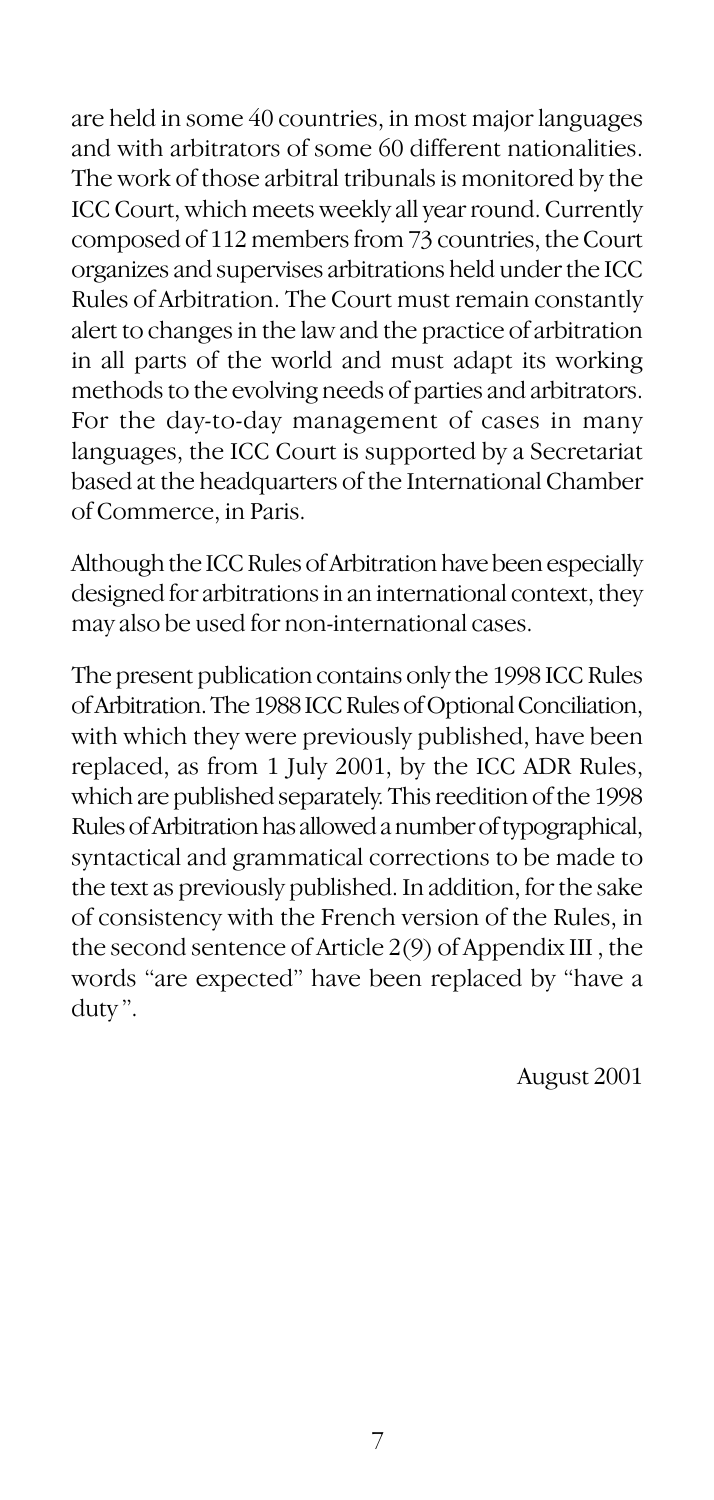# **STANDARD ICC ARBITRATION CLAUSE**

The ICC recommends that all parties wishing to make reference to ICC arbitration in their contracts use the following standard clause.

Parties are reminded that it may be desirable for them to stipulate in the arbitration clause itself the law governing the contract, the number of arbitrators and the place and language of the arbitration. The parties' free choice of the law governing the contract and of the place and language of the arbitration is not limited by the ICC Rules of Arbitration.

Attention is called to the fact that the laws of certain countries require that parties to contracts expressly accept arbitration clauses, sometimes in a precise and particular manner.

## **English**

"All disputes arising out of or in connection with the present contract shall be finally settled under the Rules of Arbitration of the International Chamber of Commerce by one or more arbitrators appointed in accordance with the said Rules."

## **French**

"Tous différends découlant du présent contrat ou en relation avec celui-ci seront tranchés définitivement suivant le Règlement d'arbitrage de la Chambre de commerce internationale par un ou plusieurs arbitres nommés conformément à ce Règlement."

# **Arabic**

جميع الخلافات التبي تنشأ عن هذا العقد أو التبي لها علاقـة به يتم حسمها نهائيا وفقا لنظام التحكيم لغرفية التجبارة الدوليية بواسطة حكم او عدة حكام يتم تعيينهم طبقا لذلك النظام.

# **Bulgarian**

"Всички спорове, които призтичат от този договор или имат връзка с него ще бъдат разрешени экончателно, съобразно Правилника за арбитраж на Международната търговска камара от един или повече арбитри, според този Правилник."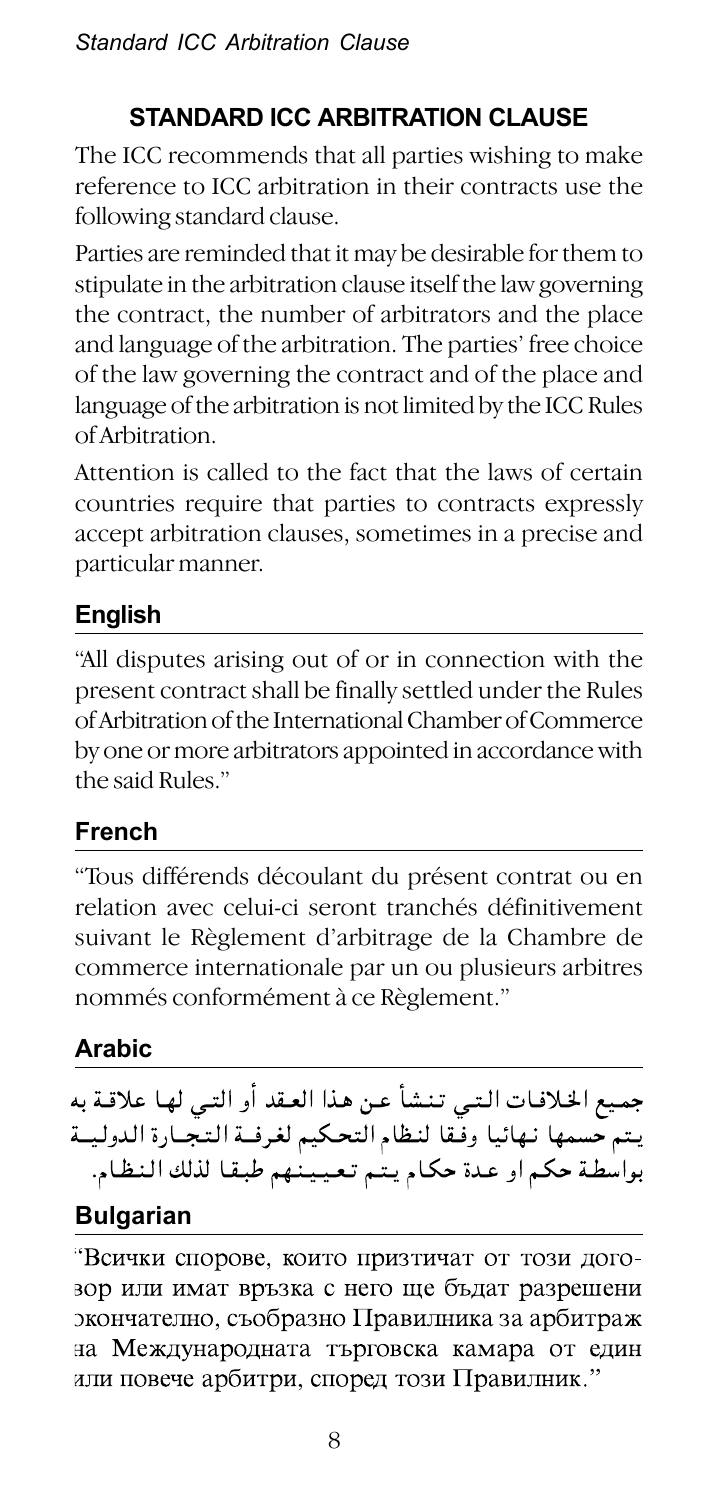# **Chinese**

所有产生于或与本合同有关的争议均应按照国际商 会仲裁规则由依该规则指定的一名或数名仲裁员终 审解决

## **Dutch**

"Alle geschillen, die uit of met betrekking tot deze overeenkomst mochten ontstaan, zullen definitief worden beslecht overeenkomstig het Arbitragereglement van de ICC door één of meerdere arbiters benoemd overeenkomstig dit Reglement."

# **German**

"Alle aus oder in Zusammenhang mit dem gegenwärtigen Vertrag sich ergebenden Streitigkeiten werden nach der Schiedsgerichtsordnung der Internationalen Handelskammer von einem oder mehreren gemäß dieser Ordnung ernannten Schiedsrichtern endgültig entschieden."

## **Greek**

"Όλες οι διαφιρές που προκύπτουν από την παρούσα σύμβαση ή έχουν σχέση με αυτήν θα επιλύονται οριστικώς βάσει του Κανονισμού Διαιτησίας του Διεθνούς Εμπορικού Επιμελητηρίου από έναν ή περισσοτερονς διαιτητές που θα ορίζονται συμφώνως προς αυτόν τον Κανονισμό."

# **Hungarian**

"A jelen szerződésből eredő vagy azzal összefüggésben keletkező minden vitát a Nemzetközi Kereskedelmi Kamara Választottbírósági Szabályzatának megfelelően kell véglegesen rendezni az említett szabályzat szerint kijelölt egy vagy több választottbíró útján."

# **Italian**

"Tutte le controversie derivanti dal presente contratto o in relazione con lo stesso saranno risolte in via definitiva secondo il Regolamento d'arbitrato della Camera di Commercio Internazionale, da uno o più arbitri nominati in conformità di detto Regolamento."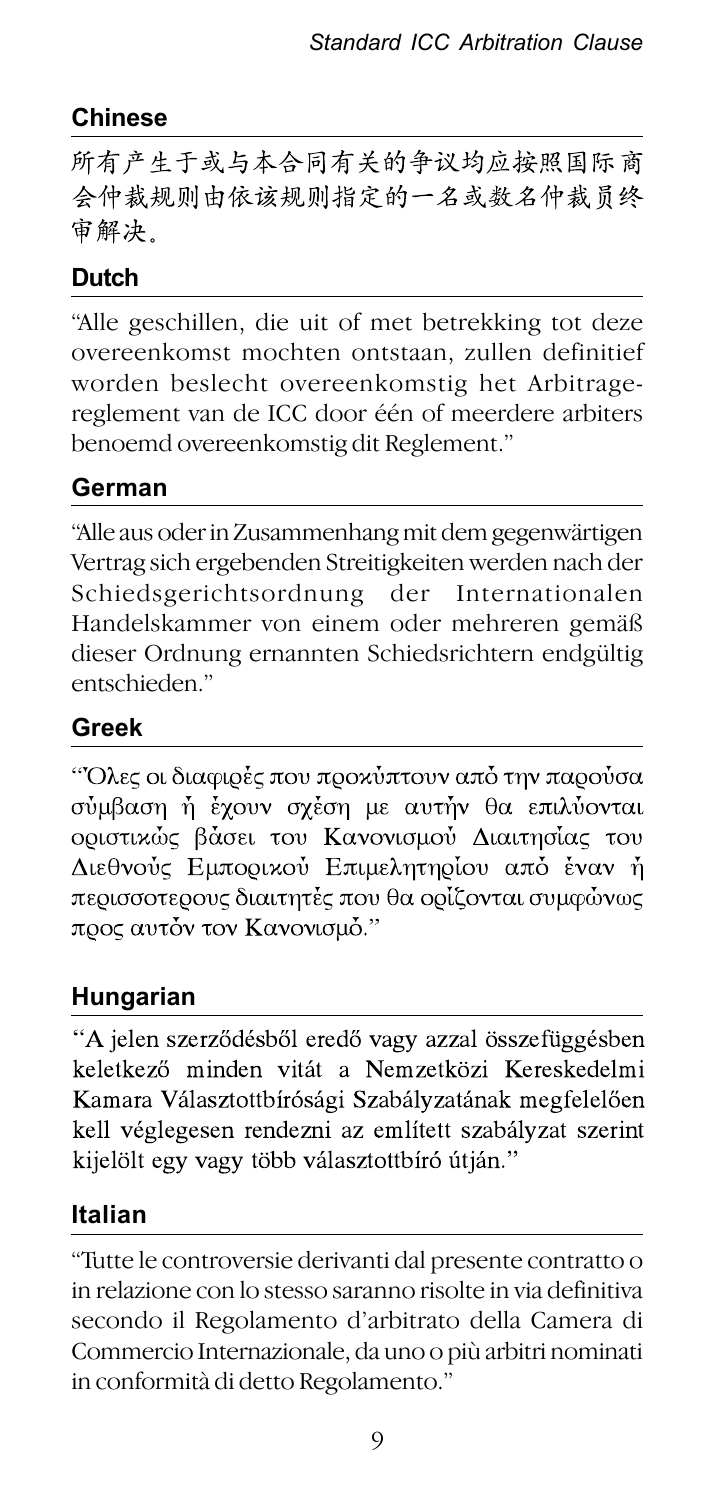## **Japanese**

この契約から又はそれに関連して生じるすべての紛争は、 国際商業会議所の仲裁規則のもとで、同規則に従って選 定される一人又は複数の仲裁人により、終局的に解決さ れるものとする。

## **Polish**

"Wszelkie spory wynikające z niniejszego kontraktu lub w związku z nim będą rozstrzygane ostatecznie stosownie do regulaminu arbitrażowego Międzynarodowej Izby Handlowej przez jednego lub więcej arbitrów wyznaczonych zgodnie z tym regulaminem."

### **Portuguese**

"Todas as controvérsias oriundas ou relacionadas ao presente contrato serão resolvidas de forma definitiva segundo o Regulamento de Arbitragem da Câmara de Comércio Internacional, por meio de um ou mais árbitros nomeados de acordo com tal Regulamento."

### **Russian**

"Любые споры, возникающие из настоящего контракта или  $\overline{B}$ связи  $\mathbf{c}$ ним. поллежат окончательному урегулированию в соответствии с Арбитражным Регламентом Международной Торговой Палаты, одним или несколькими арбитрами, назначенными в соответствии с этим Регламентом".

## **Spanish**

"Todas las desavenencias que deriven de este contrato o que guarden relación con éste serán resueltas definitivamente de acuerdo con el Reglamento de Arbitraje de la Cámara de Comercio Internacional por uno o más árbitros nombrados conforme a este Reglamento."

## **Thai**

"ให้ระงับข้อพิพาททั้งปวงที่เกิดขึ้นเนื่องจาก หรือ เกี่ยวเนื่องกับสัญญาที่มีอยู่ในปัจจุบันภายใต้กฎ อนุญาโตตุลาการของหอการค้านานาชาติ (ICC)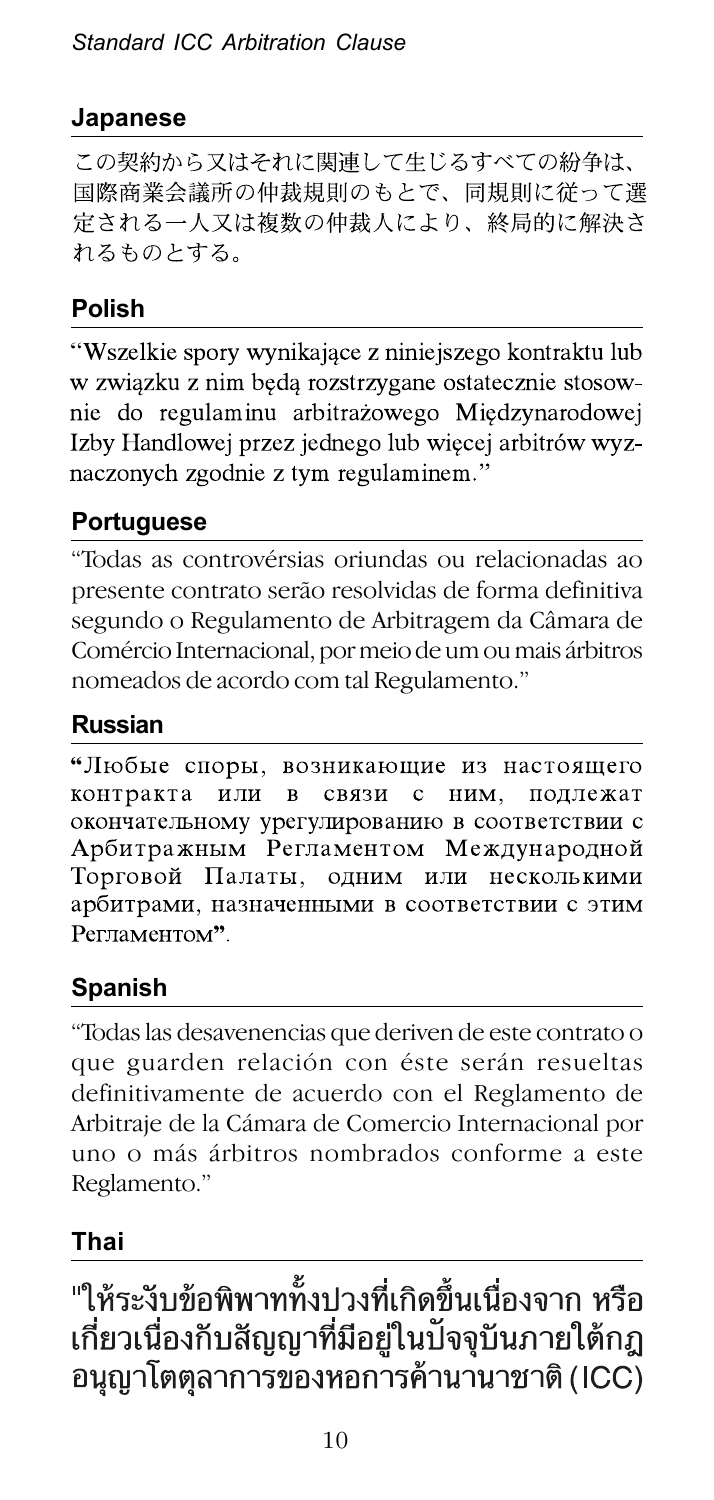โดยอนุญาโตตุลาการคนเดียว หรือหลายคนซึ่งได้ ้รับการแต่งตั้งตามกฎดังกล่าว"

# **Turkish**

"İsbu sözlesmeden doğacak veya bu sözlesmeyle ilgili bütün anlasmazlıklar Milletlerarası Ticaret Odası Tahkim Kuralları uvgulanarak, bu kurallar dairesinde tayin edilen bir veya birden fazla hakem tarafından kesin olarak karara bağlanacaktır."

## **Vietnamese**

"Moi tranh chấp phát sinh từ hợp dồng này hoặc có liên quan đến nó sẽ đuợc giải quyết dứt điểm theo Quy tắc trong tài của Phòng Thương mai Quốc tế bởi một hoặc nhiều trong tài viên đuợc chỉ định theo đúng Quy tắc này"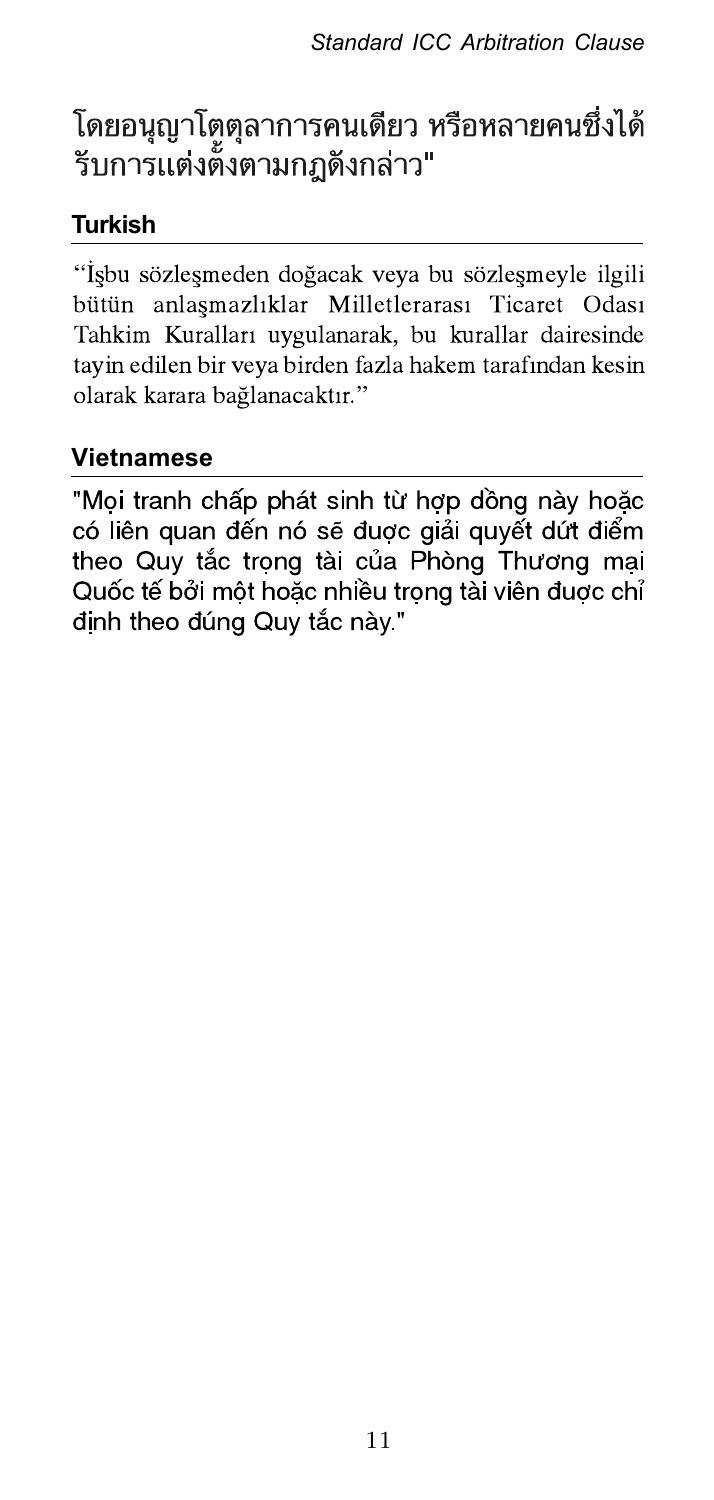## **RULES OF ARBITRATION OF THE INTERNATIONAL CHAMBER OF COMMERCE**

## INTRODUCTORY PROVISIONS

## **Article 1 International Court of Arbitration**

1

The International Court of Arbitration (the "Court") of the International Chamber of Commerce (the "ICC") is the arbitration body attached to the ICC. The statutes of the Court are set forth in Appendix I. Members of the Court are appointed by the World Council of the ICC. The function of the Court is to provide for the settlement by arbitration of business disputes of an international character in accordance with the Rules of Arbitration of the International Chamber of Commerce (the "Rules"). If so empowered by an arbitration agreement, the Court shall also provide for the settlement by arbitration in accordance with these Rules of business disputes not of an international character.

 $\overline{\mathcal{L}}$ 

The Court does not itself settle disputes. It has the function of ensuring the application of these Rules. It draws up its own Internal Rules (Appendix II).

3

The Chairman of the Court or, in the Chairman's absence or otherwise at his request, one of its Vice-Chairmen shall have the power to take urgent decisions on behalf of the Court, provided that any such decision is reported to the Court at its next session.

4

As provided for in its Internal Rules, the Court may delegate to one or more committees composed of its members the power to take certain decisions, provided that any such decision is reported to the Court at its next session.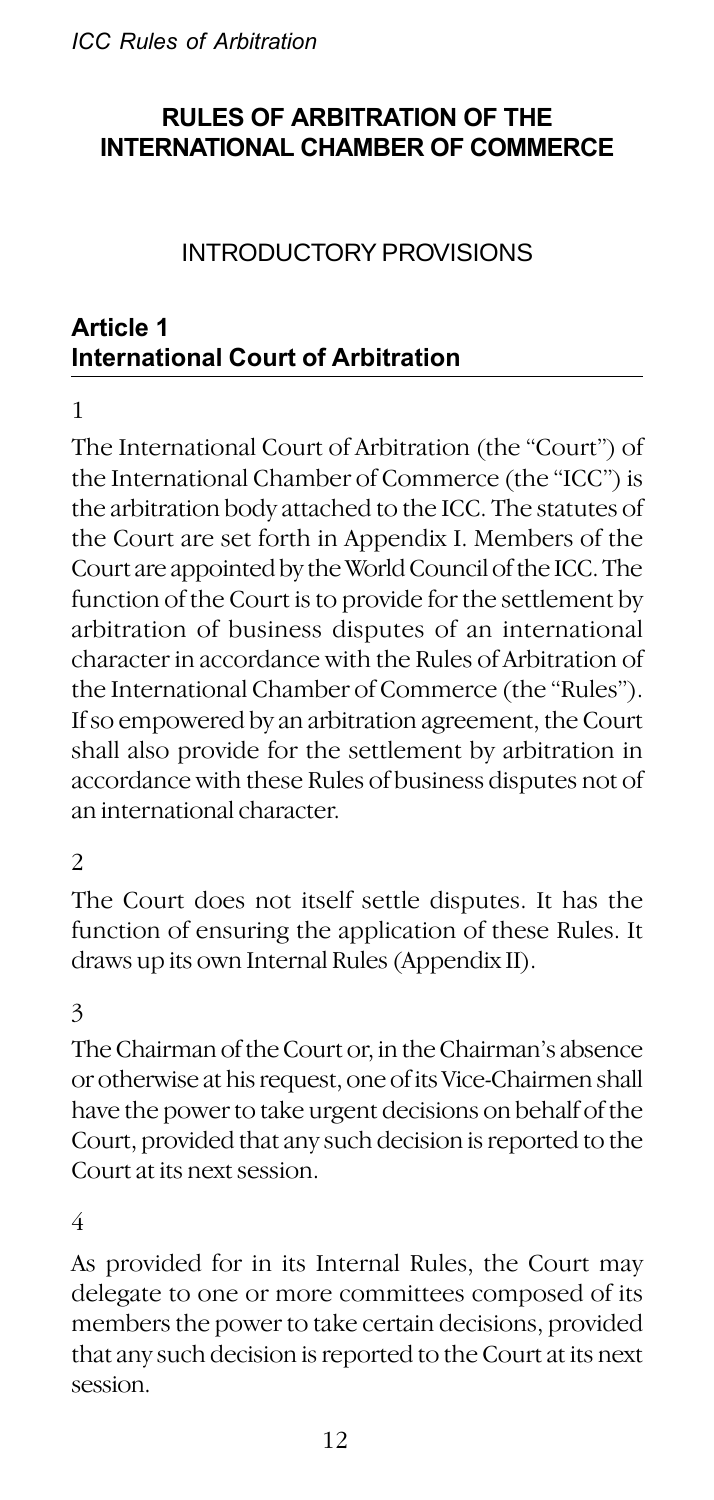The Secretariat of the Court (the "Secretariat") under the direction of its Secretary General (the "Secretary General") shall have its seat at the headquarters of the ICC.

## **Article 2 Definitions**

In these Rules:

- (i) "Arbitral Tribunal" includes one or more arbitrators.
- (ii) "Claimant" includes one or more claimants and "Respondent" includes one or more respondents.
- (iii) "Award" includes, *inter alia*, an interim, partial or final Award.

# **Article 3 Written Notifications or Communications; Time Limits**

1

All pleadings and other written communications submitted by any party, as well as all documents annexed thereto, shall be supplied in a number of copies sufficient to provide one copy for each party, plus one for each arbitrator, and one for the Secretariat. A copy of any communication from the Arbitral Tribunal to the parties shall be sent to the Secretariat.

 $\mathcal{P}$ 

All notifications or communications from the Secretariat and the Arbitral Tribunal shall be made to the last address of the party or its representative for whom the same are intended, as notified either by the party in question or by the other party. Such notification or communication may be made by delivery against receipt, registered post, courier, facsimile transmission, telex, telegram or any other means of telecommunication that provides a record of the sending thereof.

3

A notification or communication shall be deemed to have been made on the day it was received by the party itself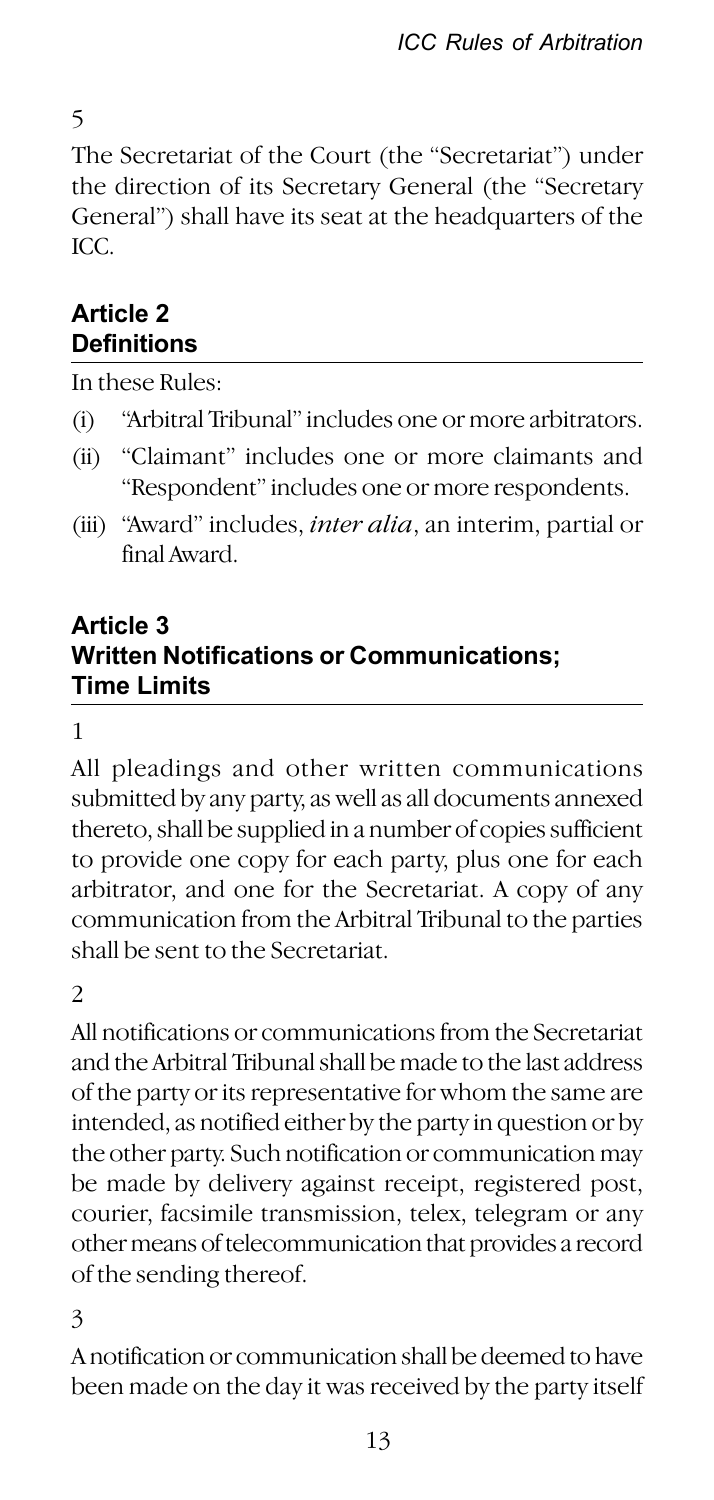#### *ICC Rules of Arbitration*

or by its representative, or would have been received if made in accordance with the preceding paragraph.

4

Periods of time specified in or fixed under the present Rules shall start to run on the day following the date a notification or communication is deemed to have been made in accordance with the preceding paragraph. When the day next following such date is an official holiday, or a non-business day in the country where the notification or communication is deemed to have been made, the period of time shall commence on the first following business day. Official holidays and non-business days are included in the calculation of the period of time. If the last day of the relevant period of time granted is an official holiday or a non-business day in the country where the notification or communication is deemed to have been made, the period of time shall expire at the end of the first following business day.

# COMMENCING THE ARBITRATION

## **Article 4 Request for Arbitration**

#### 1

A party wishing to have recourse to arbitration under these Rules shall submit its Request for Arbitration (the "Request") to the Secretariat, which shall notify the Claimant and Respondent of the receipt of the Request and the date of such receipt.

#### $\overline{2}$

The date on which the Request is received by the Secretariat shall, for all purposes, be deemed to be the date of the commencement of the arbitral proceedings.

#### 3

The Request shall, *inter alia*, contain the following information: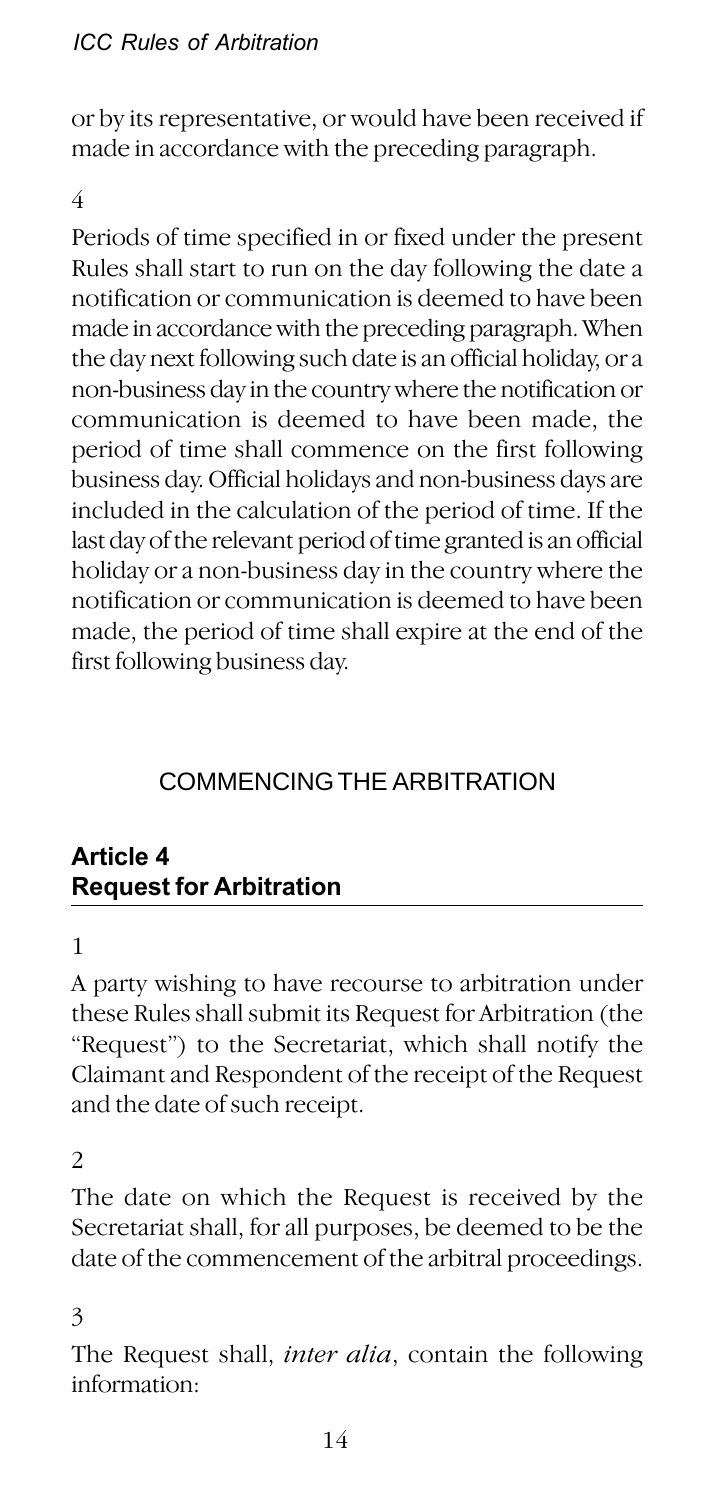- a) the name in full, description and address of each of the parties;
- b) a description of the nature and circumstances of the dispute giving rise to the claim(s);
- c) a statement of the relief sought, including, to the extent possible, an indication of any amount(s) claimed;
- d) the relevant agreements and, in particular, the arbitration agreement;
- e) all relevant particulars concerning the number of arbitrators and their choice in accordance with the provisions of Articles 8, 9 and 10, and any nomination of an arbitrator required thereby; and
- f) any comments as to the place of arbitration, the applicable rules of law and the language of the arbitration.

Together with the Request, the Claimant shall submit the number of copies thereof required by Article 3(1) and shall make the advance payment on administrative expenses required by Appendix III ("Arbitration Costs and Fees") in force on the date the Request is submitted. In the event that the Claimant fails to comply with either of these requirements, the Secretariat may fix a time limit within which the Claimant must comply, failing which the file shall be closed without prejudice to the right of the Claimant to submit the same claims at a later date in another Request.

### 5

The Secretariat shall send a copy of the Request and the documents annexed thereto to the Respondent for its Answer to the Request once the Secretariat has sufficient copies of the Request and the required advance payment.

#### 6

When a party submits a Request in connection with a legal relationship in respect of which arbitration proceedings between the same parties are already pending under these Rules, the Court may, at the request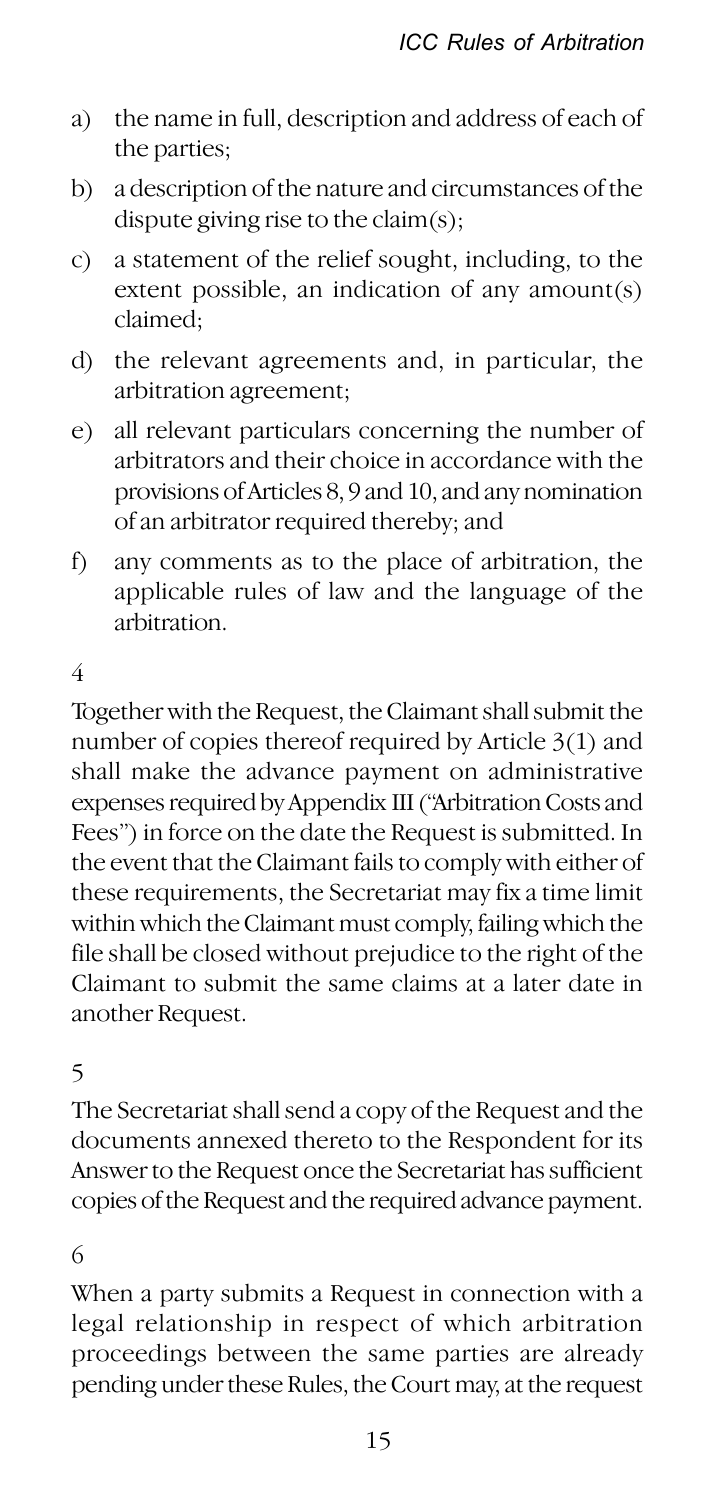### *ICC Rules of Arbitration*

of a party, decide to include the claims contained in the Request in the pending proceedings provided that the Terms of Reference have not been signed or approved by the Court. Once the Terms of Reference have been signed or approved by the Court, claims may only be included in the pending proceedings subject to the provisions of Article 19.

## **Article 5 Answer to the Request; Counterclaims**

1

Within 30 days from the receipt of the Request from the Secretariat, the Respondent shall file an Answer (the "Answer") which shall, *inter alia*, contain the following information:

- a) its name in full, description and address;
- b) its comments as to the nature and circumstances of the dispute giving rise to the claim(s);
- c) its response to the relief sought;
- d) any comments concerning the number of arbitrators and their choice in light of the Claimant's proposals and in accordance with the provisions of Articles 8, 9 and 10, and any nomination of an arbitrator required thereby; and
- e) any comments as to the place of arbitration, the applicable rules of law and the language of the arbitration.

#### 2

The Secretariat may grant the Respondent an extension of the time for filing the Answer, provided the application for such an extension contains the Respondent's comments concerning the number of arbitrators and their choice and, where required by Articles 8, 9 and 10, the nomination of an arbitrator. If the Respondent fails to do so, the Court shall proceed in accordance with these Rules.

3

The Answer shall be supplied to the Secretariat in the number of copies specified by Article 3(1).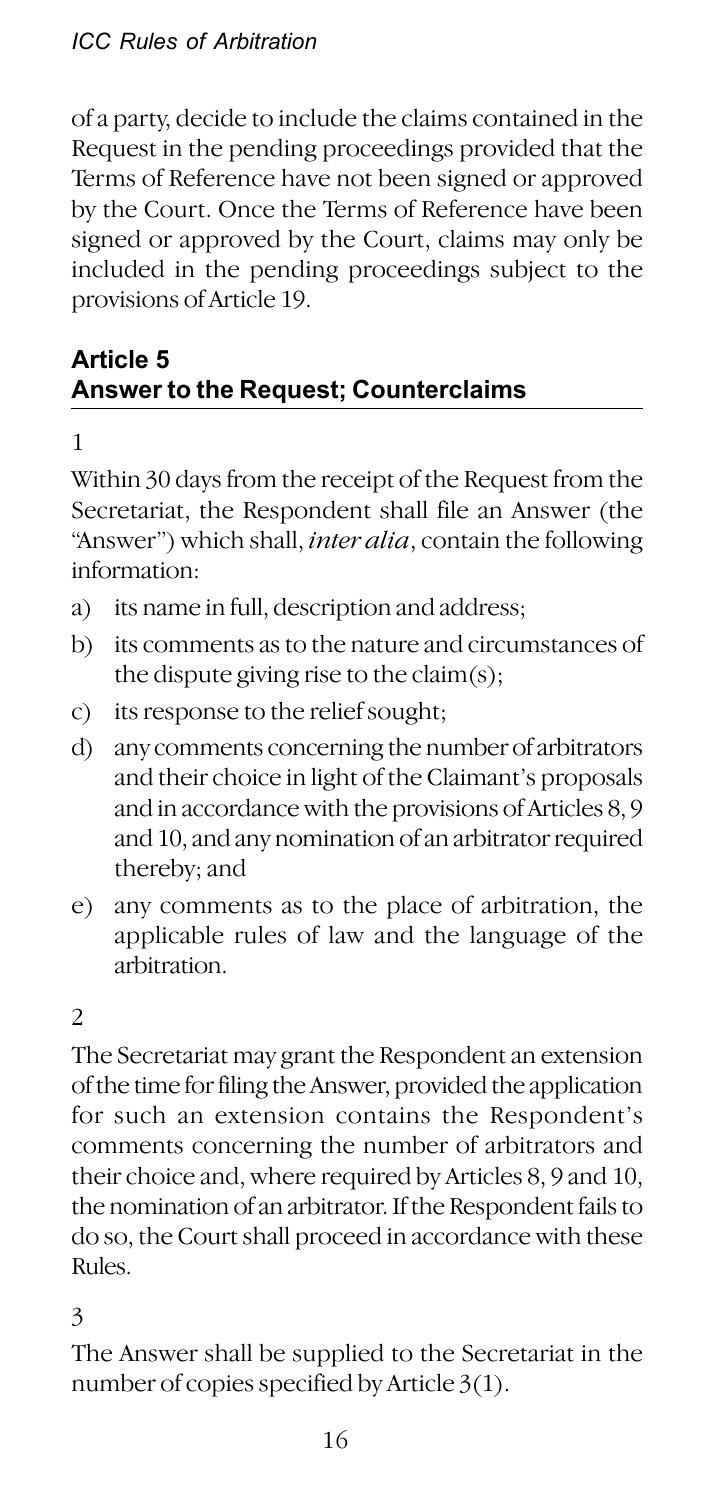A copy of the Answer and the documents annexed thereto shall be communicated by the Secretariat to the Claimant.

5

Any counterclaim(s) made by the Respondent shall be filed with its Answer and shall provide:

- a) a description of the nature and circumstances of the dispute giving rise to the counterclaim(s); and
- b) a statement of the relief sought, including, to the extent possible, an indication of any amount(s) counterclaimed.

6

The Claimant shall file a Reply to any counterclaim within 30 days from the date of receipt of the counterclaim(s) communicated by the Secretariat. The Secretariat may grant the Claimant an extension of time for filing the Reply.

# **Article 6 Effect of the Arbitration Agreement**

## 1

Where the parties have agreed to submit to arbitration under the Rules, they shall be deemed to have submitted *ipso facto* to the Rules in effect on the date of commencement of the arbitration proceedings, unless they have agreed to submit to the Rules in effect on the date of their arbitration agreement.

### $\overline{2}$

If the Respondent does not file an Answer, as provided by Article 5, or if any party raises one or more pleas concerning the existence, validity or scope of the arbitration agreement, the Court may decide, without prejudice to the admissibility or merits of the plea or pleas, that the arbitration shall proceed if it is *prima facie* satisfied that an arbitration agreement under the Rules may exist. In such a case, any decision as to the jurisdiction of the Arbitral Tribunal shall be taken by the Arbitral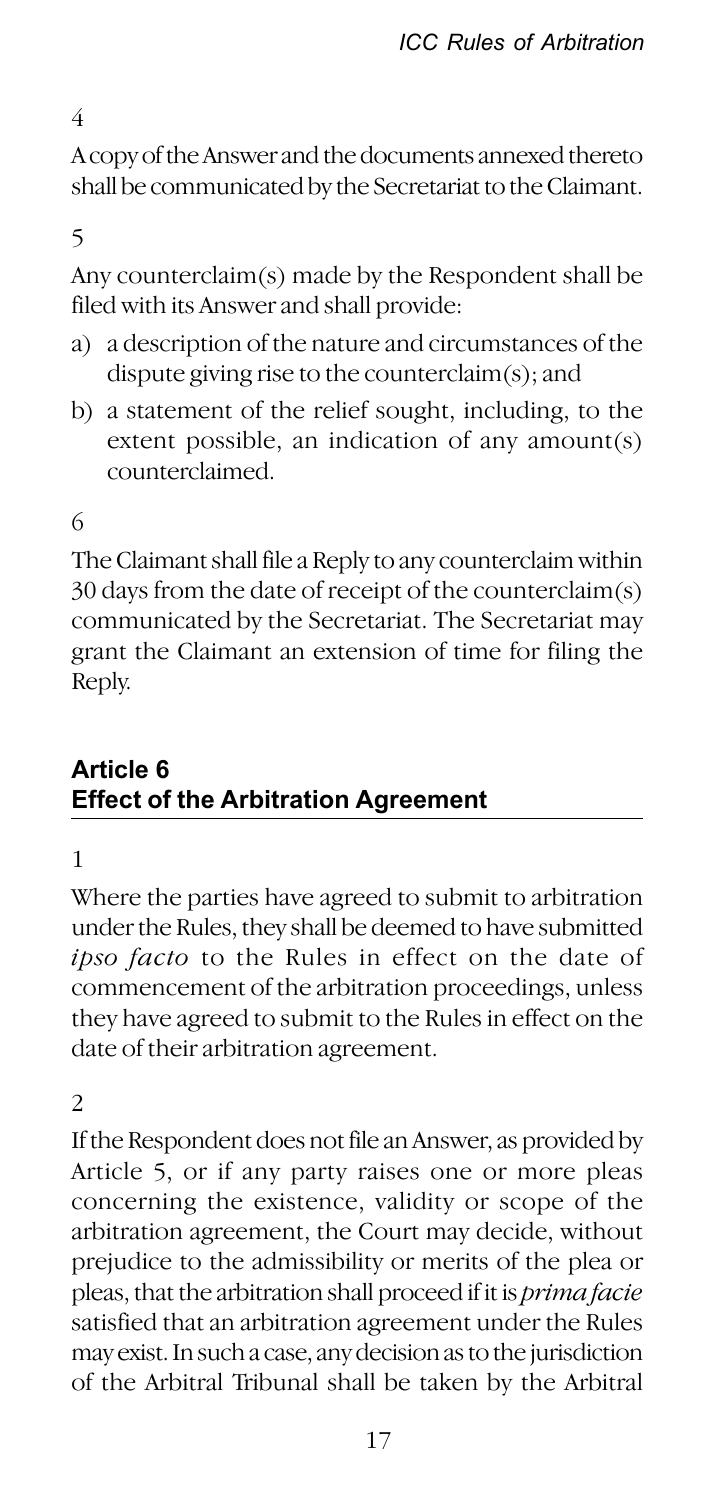Tribunal itself. If the Court is not so satisfied, the parties shall be notified that the arbitration cannot proceed. In such a case, any party retains the right to ask any court having jurisdiction whether or not there is a binding arbitration agreement.

3

If any of the parties refuses or fails to take part in the arbitration or any stage thereof, the arbitration shall proceed notwithstanding such refusal or failure.

4

Unless otherwise agreed, the Arbitral Tribunal shall not cease to have jurisdiction by reason of any claim that the contract is null and void or allegation that it is non-existent, provided that the Arbitral Tribunal upholds the validity of the arbitration agreement. The Arbitral Tribunal shall continue to have jurisdiction to determine the respective rights of the parties and to adjudicate their claims and pleas even though the contract itself may be non-existent or null and void.

# THE ARBITRAL TRIBUNAL

## **Article 7 General Provisions**

#### 1

Every arbitrator must be and remain independent of the parties involved in the arbitration.

 $\overline{\mathcal{L}}$ 

Before appointment or confirmation, a prospective arbitrator shall sign a statement of independence and disclose in writing to the Secretariat any facts or circumstances which might be of such a nature as to call into question the arbitrator's independence in the eyes of the parties. The Secretariat shall provide such information to the parties in writing and fix a time limit for any comments from them.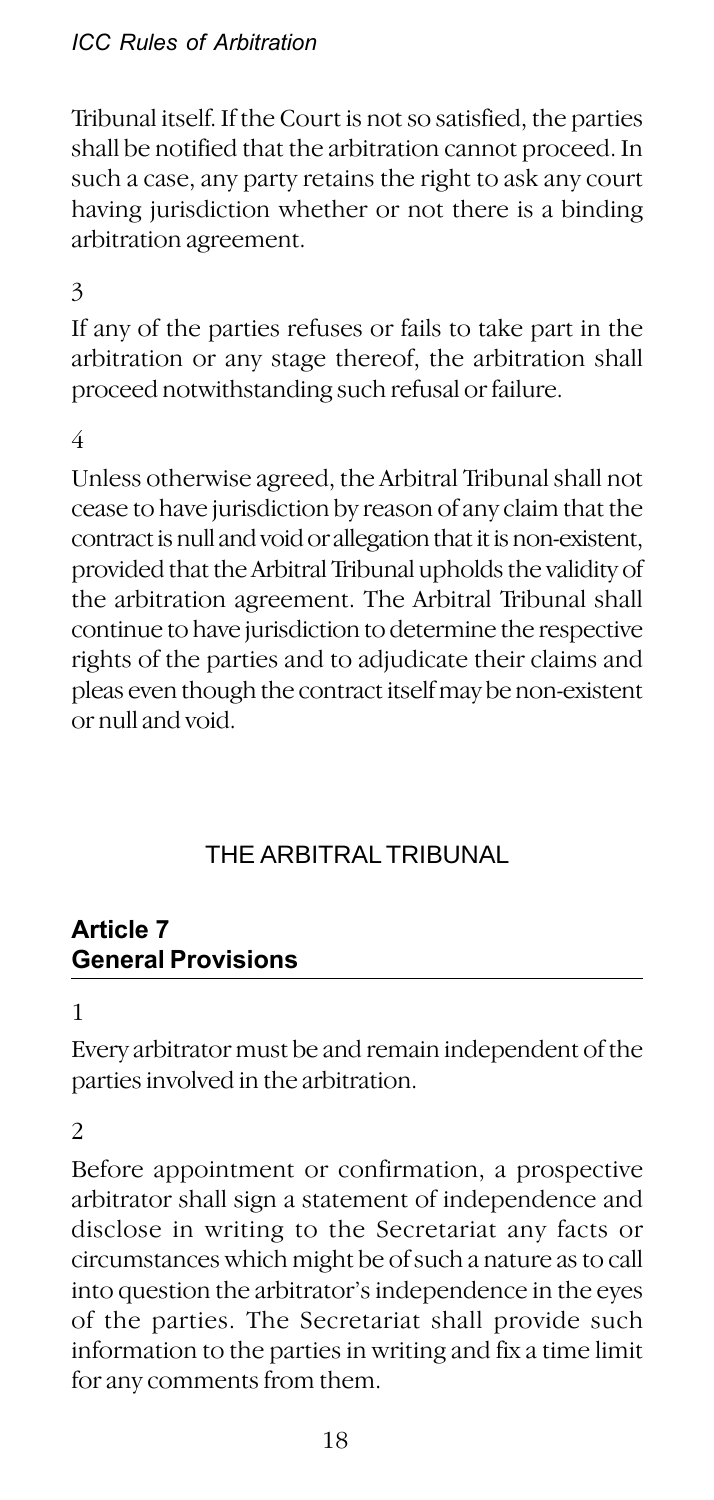An arbitrator shall immediately disclose in writing to the Secretariat and to the parties any facts or circumstances of a similar nature which may arise during the arbitration.

### 4

The decisions of the Court as to the appointment, confirmation, challenge or replacement of an arbitrator shall be final and the reasons for such decisions shall not be communicated.

## 5

By accepting to serve, every arbitrator undertakes to carry out his responsibilities in accordance with these Rules.

#### 6

Insofar as the parties have not provided otherwise, the Arbitral Tribunal shall be constituted in accordance with the provisions of Articles 8, 9 and 10.

## **Article 8 Number of Arbitrators**

### 1

The disputes shall be decided by a sole arbitrator or by three arbitrators.

### $\overline{\mathcal{L}}$

Where the parties have not agreed upon the number of arbitrators, the Court shall appoint a sole arbitrator, save where it appears to the Court that the dispute is such as to warrant the appointment of three arbitrators. In such case, the Claimant shall nominate an arbitrator within a period of 15 days from the receipt of the notification of the decision of the Court, and the Respondent shall nominate an arbitrator within a period of 15 days from the receipt of the notification of the nomination made by the Claimant.

#### 3

Where the parties have agreed that the dispute shall be settled by a sole arbitrator, they may, by agreement,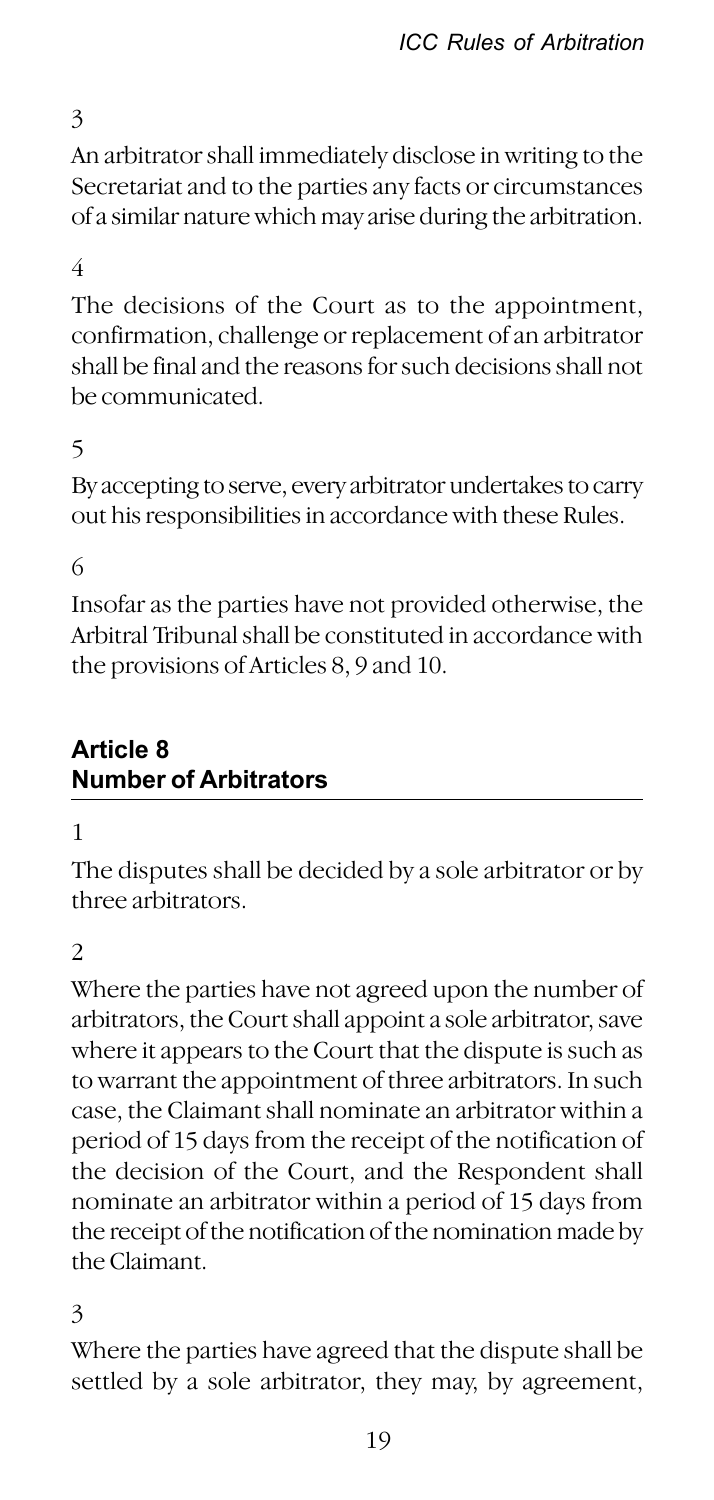nominate the sole arbitrator for confirmation. If the parties fail to nominate a sole arbitrator within 30 days from the date when the Claimant's Request for Arbitration has been received by the other party, or within such additional time as may be allowed by the Secretariat, the sole arbitrator shall be appointed by the Court.

#### 4

Where the dispute is to be referred to three arbitrators, each party shall nominate in the Request and the Answer, respectively, one arbitrator for confirmation. If a party fails to nominate an arbitrator, the appointment shall be made by the Court. The third arbitrator, who will act as chairman of the Arbitral Tribunal, shall be appointed by the Court, unless the parties have agreed upon another procedure for such appointment, in which case the nomination will be subject to confirmation pursuant to Article 9. Should such procedure not result in a nomination within the time limit fixed by the parties or the Court, the third arbitrator shall be appointed by the Court.

## **Article 9 Appointment and Confirmation of the Arbitrators**

#### 1

In confirming or appointing arbitrators, the Court shall consider the prospective arbitrator's nationality, residence and other relationships with the countries of which the parties or the other arbitrators are nationals and the prospective arbitrator's availability and ability to conduct the arbitration in accordance with these Rules. The same shall apply where the Secretary General confirms arbitrators pursuant to Article 9(2).

#### $\overline{2}$

The Secretary General may confirm as co-arbitrators, sole arbitrators and chairmen of Arbitral Tribunals persons nominated by the parties or pursuant to their particular agreements, provided they have filed a statement of independence without qualification or a qualified statement of independence has not given rise to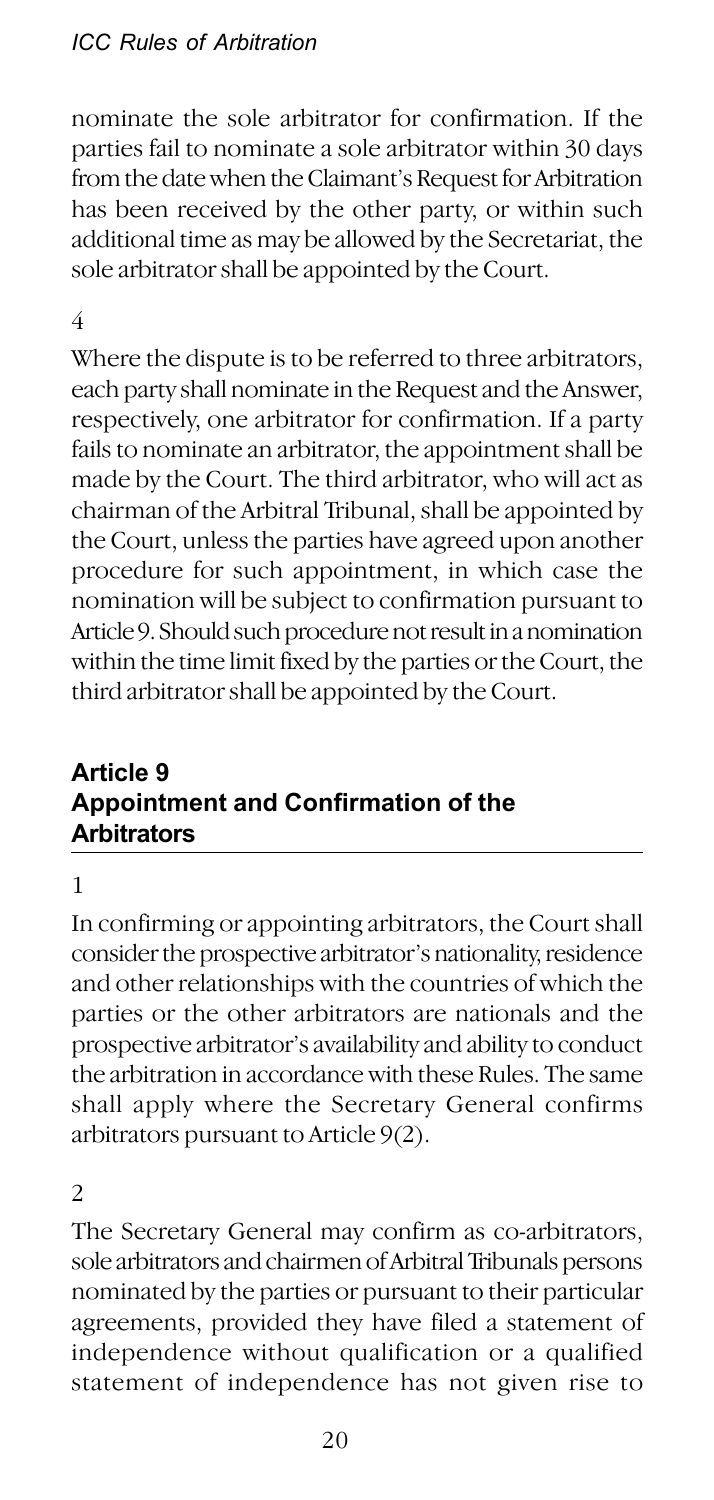objections. Such confirmation shall be reported to the Court at its next session. If the Secretary General considers that a co-arbitrator, sole arbitrator or chairman of an Arbitral Tribunal should not be confirmed, the matter shall be submitted to the Court.

#### 3

Where the Court is to appoint a sole arbitrator or the chairman of an Arbitral Tribunal, it shall make the appointment upon a proposal of a National Committee of the ICC that it considers to be appropriate. If the Court does not accept the proposal made, or if the National Committee fails to make the proposal requested within the time limit fixed by the Court, the Court may repeat its request or may request a proposal from another National Committee that it considers to be appropriate.

4

Where the Court considers that the circumstances so demand, it may choose the sole arbitrator or the chairman of the Arbitral Tribunal from a country where there is no National Committee, provided that neither of the parties objects within the time limit fixed by the Court.

### 5

The sole arbitrator or the chairman of the Arbitral Tribunal shall be of a nationality other than those of the parties. However, in suitable circumstances and provided that neither of the parties objects within the time limit fixed by the Court, the sole arbitrator or the chairman of the Arbitral Tribunal may be chosen from a country of which any of the parties is a national.

6

Where the Court is to appoint an arbitrator on behalf of a party which has failed to nominate one, it shall make the appointment upon a proposal of the National Committee of the country of which that party is a national. If the Court does not accept the proposal made, or if the National Committee fails to make the proposal requested within the time limit fixed by the Court, or if the country of which the said party is a national has no National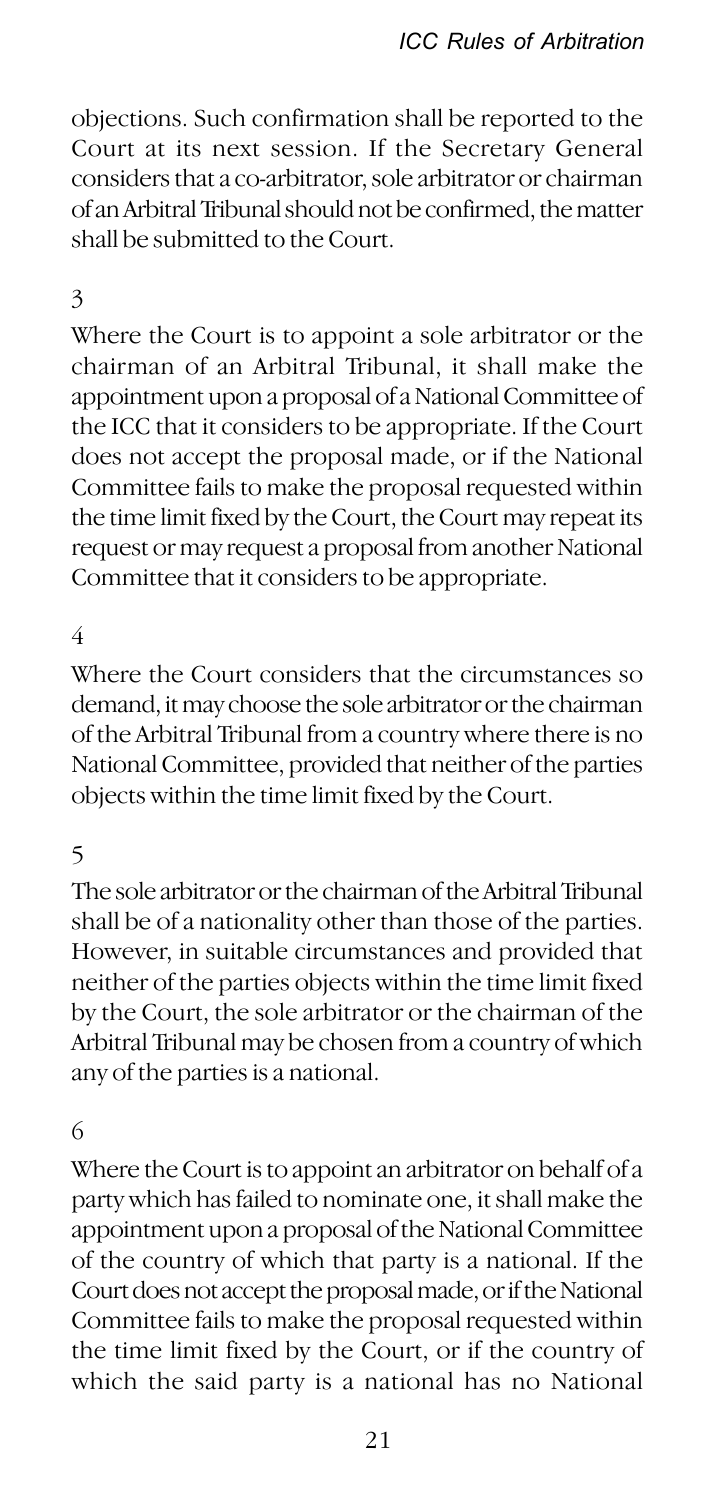Committee, the Court shall be at liberty to choose any person whom it regards as suitable. The Secretariat shall inform the National Committee, if one exists, of the country of which such person is a national.

### **Article 10 Multiple Parties**

#### 1

Where there are multiple parties, whether as Claimant or as Respondent, and where the dispute is to be referred to three arbitrators, the multiple Claimants, jointly, and the multiple Respondents, jointly, shall nominate an arbitrator for confirmation pursuant to Article 9.

#### 2

In the absence of such a joint nomination and where all parties are unable to agree to a method for the constitution of the Arbitral Tribunal, the Court may appoint each member of the Arbitral Tribunal and shall designate one of them to act as chairman. In such case, the Court shall be at liberty to choose any person it regards as suitable to act as arbitrator, applying Article 9 when it considers this appropriate.

## **Article 11 Challenge of Arbitrators**

#### 1

A challenge of an arbitrator, whether for an alleged lack of independence or otherwise, shall be made by the submission to the Secretariat of a written statement specifying the facts and circumstances on which the challenge is based.

#### $\overline{2}$

For a challenge to be admissible, it must be sent by a party either within 30 days from receipt by that party of the notification of the appointment or confirmation of the arbitrator, or within 30 days from the date when the party making the challenge was informed of the facts and circumstances on which the challenge is based if such date is subsequent to the receipt of such notification.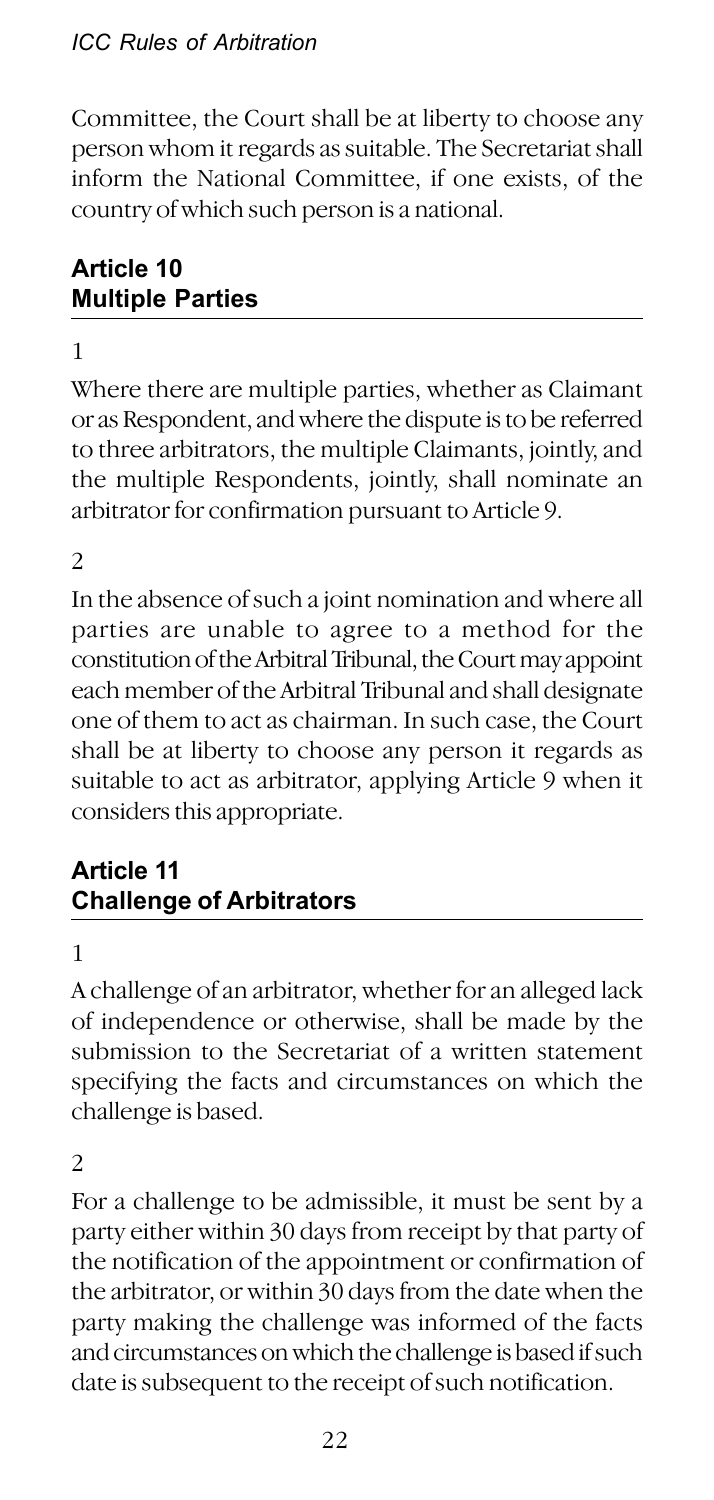The Court shall decide on the admissibility and, at the same time, if necessary, on the merits of a challenge after the Secretariat has afforded an opportunity for the arbitrator concerned, the other party or parties and any other members of the Arbitral Tribunal to comment in writing within a suitable period of time. Such comments shall be communicated to the parties and to the arbitrators.

## **Article 12 Replacement of Arbitrators**

#### 1

An arbitrator shall be replaced upon his death, upon the acceptance by the Court of the arbitrator's resignation, upon acceptance by the Court of a challenge, or upon the request of all the parties.

### 2

An arbitrator shall also be replaced on the Court's own initiative when it decides that he is prevented *de jure* or *de facto* from fulfilling his functions, or that he is not fulfilling his functions in accordance with the Rules or within the prescribed time limits.

### 3

When, on the basis of information that has come to its attention, the Court considers applying Article 12(2), it shall decide on the matter after the arbitrator concerned, the parties and any other members of the Arbitral Tribunal have had an opportunity to comment in writing within a suitable period of time. Such comments shall be communicated to the parties and to the arbitrators.

4

When an arbitrator is to be replaced, the Court has discretion to decide whether or not to follow the original nominating process. Once reconstituted, and after having invited the parties to comment, the Arbitral Tribunal shall determine if and to what extent prior proceedings shall be repeated before the reconstituted Arbitral Tribunal.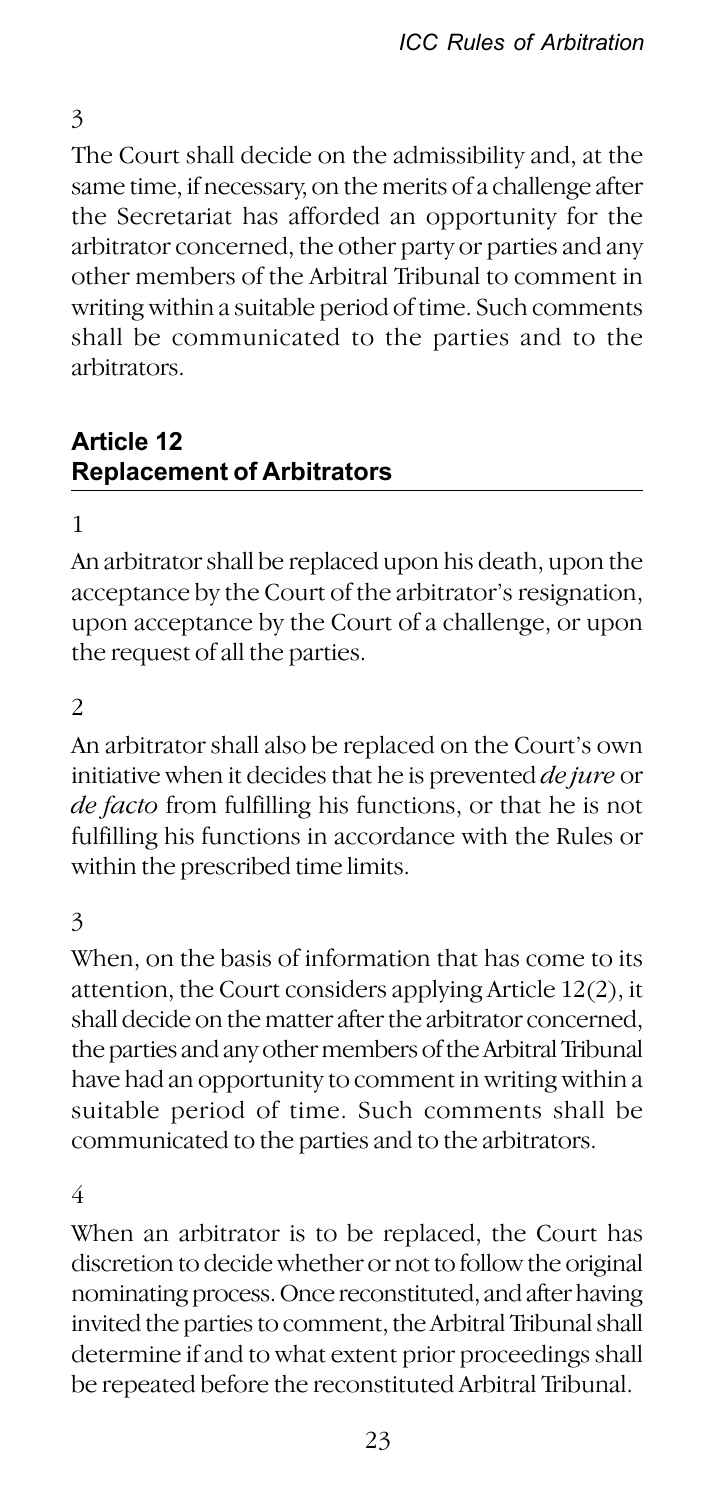Subsequent to the closing of the proceedings, instead of replacing an arbitrator who has died or been removed by the Court pursuant to Articles 12(1) and 12(2), the Court may decide, when it considers it appropriate, that the remaining arbitrators shall continue the arbitration. In making such determination, the Court shall take into account the views of the remaining arbitrators and of the parties and such other matters that it considers appropriate in the circumstances.

# THE ARBITRAL PROCEEDINGS

## **Article 13 Transmission of the File to the Arbitral Tribunal**

The Secretariat shall transmit the file to the Arbitral Tribunal as soon as it has been constituted, provided the advance on costs requested by the Secretariat at this stage has been paid.

## **Article 14 Place of the Arbitration**

1

The place of the arbitration shall be fixed by the Court unless agreed upon by the parties.

 $\overline{2}$ 

The Arbitral Tribunal may, after consultation with the parties, conduct hearings and meetings at any location it considers appropriate unless otherwise agreed by the parties.

3

The Arbitral Tribunal may deliberate at any location it considers appropriate.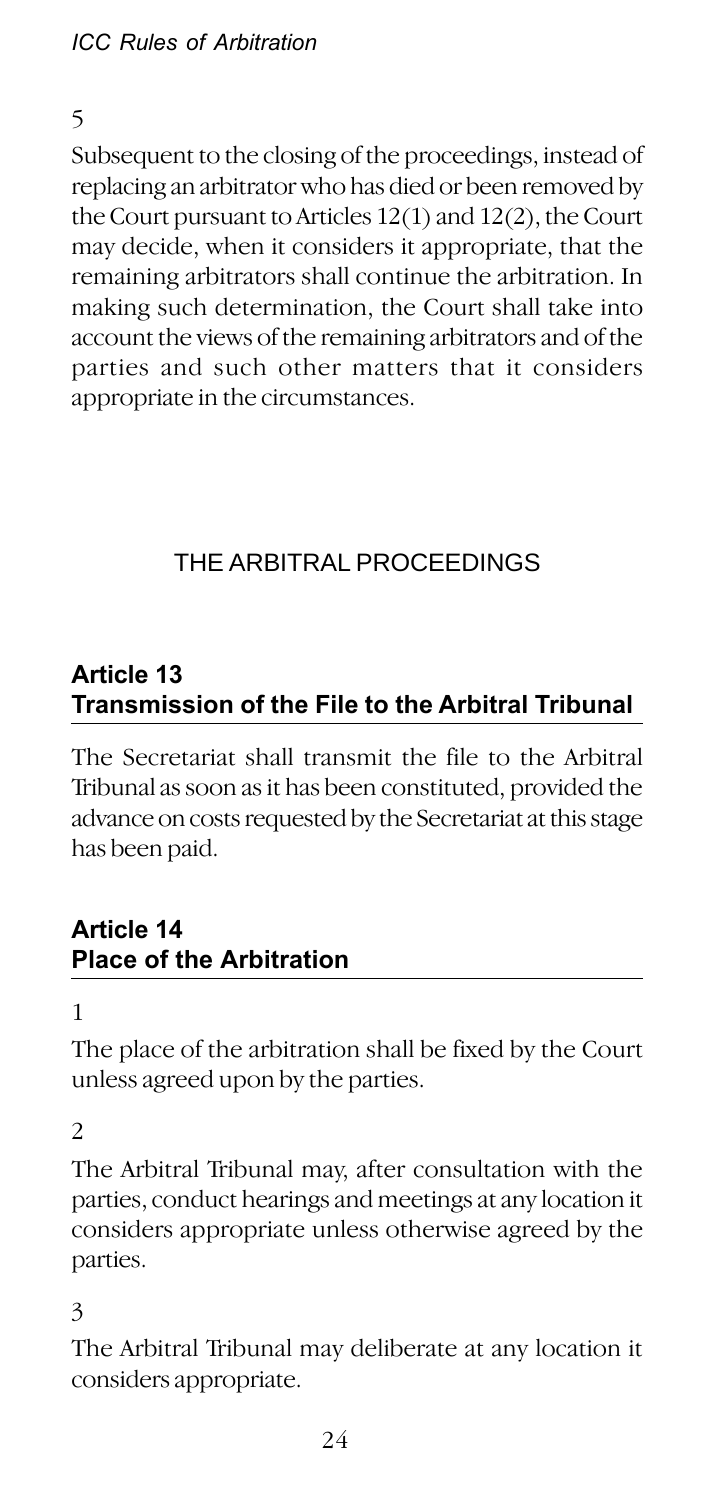# **Article 15 Rules Governing the Proceedings**

### 1

The proceedings before the Arbitral Tribunal shall be governed by these Rules and, where these Rules are silent, by any rules which the parties or, failing them, the Arbitral Tribunal may settle on, whether or not reference is thereby made to the rules of procedure of a national law to be applied to the arbitration.

2

In all cases, the Arbitral Tribunal shall act fairly and impartially and ensure that each party has a reasonable opportunity to present its case.

## **Article 16 Language of the Arbitration**

In the absence of an agreement by the parties, the Arbitral Tribunal shall determine the language or languages of the arbitration, due regard being given to all relevant circumstances, including the language of the contract.

# **Article 17 Applicable Rules of Law**

### 1

The parties shall be free to agree upon the rules of law to be applied by the Arbitral Tribunal to the merits of the dispute. In the absence of any such agreement, the Arbitral Tribunal shall apply the rules of law which it determines to be appropriate.

### $\overline{2}$

In all cases the Arbitral Tribunal shall take account of the provisions of the contract and the relevant trade usages.

3

The Arbitral Tribunal shall assume the powers of an *amiable compositeur* or decide *ex aequo et bono* only if the parties have agreed to give it such powers.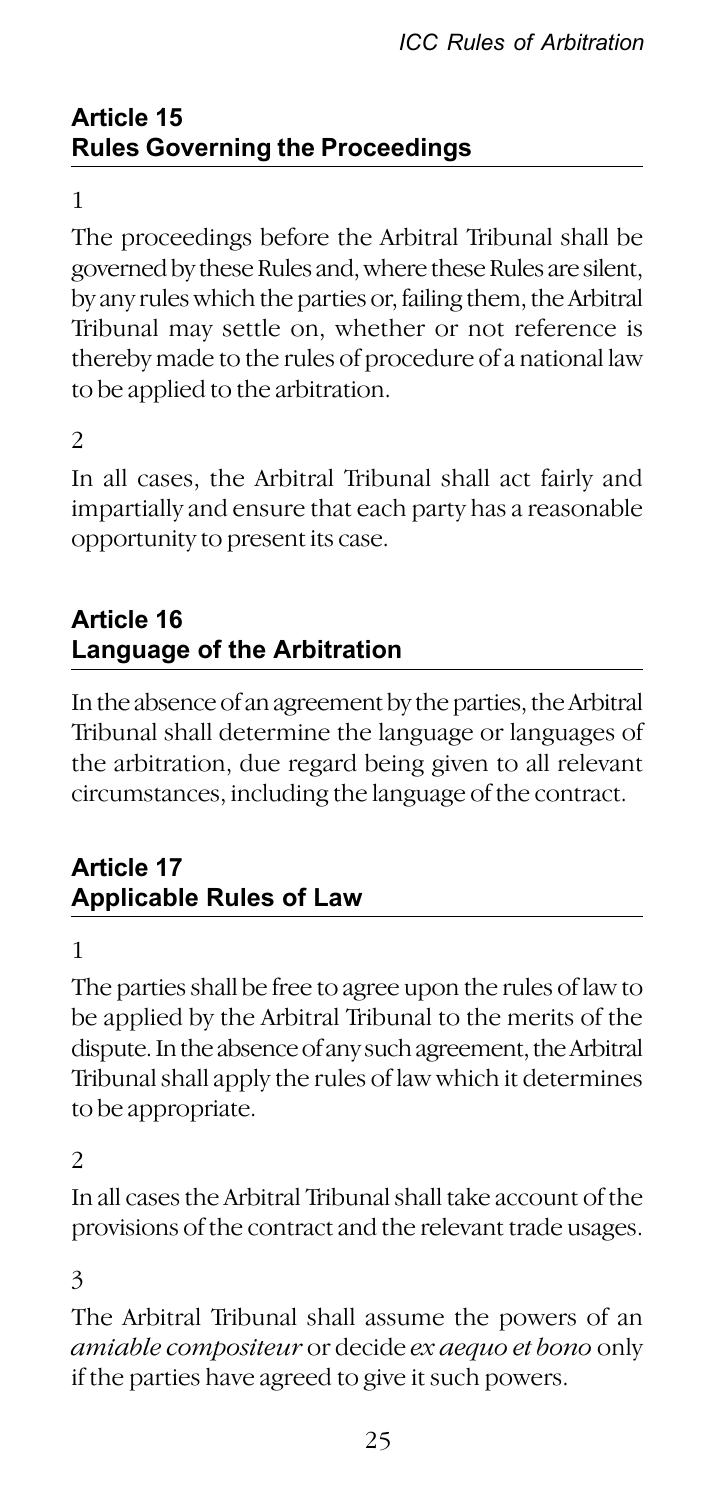# **Article 18 Terms of Reference; Procedural Timetable**

#### 1

As soon as it has received the file from the Secretariat, the Arbitral Tribunal shall draw up, on the basis of documents or in the presence of the parties and in the light of their most recent submissions, a document defining its Terms of Reference. This document shall include the following particulars:

- a) the full names and descriptions of the parties;
- b) the addresses of the parties to which notifications and communications arising in the course of the arbitration may be made;
- c) a summary of the parties' respective claims and of the relief sought by each party, with an indication to the extent possible of the amounts claimed or counterclaimed;
- d) unless the Arbitral Tribunal considers it inappropriate, a list of issues to be determined;
- e) the full names, descriptions and addresses of the arbitrators;
- f) the place of the arbitration; and
- g) particulars of the applicable procedural rules and, if such is the case, reference to the power conferred upon the Arbitral Tribunal to act as *amiable compositeur* or to decide *ex aequo et bono*.

## $\overline{2}$

The Terms of Reference shall be signed by the parties and the Arbitral Tribunal. Within two months of the date on which the file has been transmitted to it, the Arbitral Tribunal shall transmit to the Court the Terms of Reference signed by it and by the parties. The Court may extend this time limit pursuant to a reasoned request from the Arbitral Tribunal or on its own initiative if it decides it is necessary to do so.

### 3

If any of the parties refuses to take part in the drawing up of the Terms of Reference or to sign the same, they shall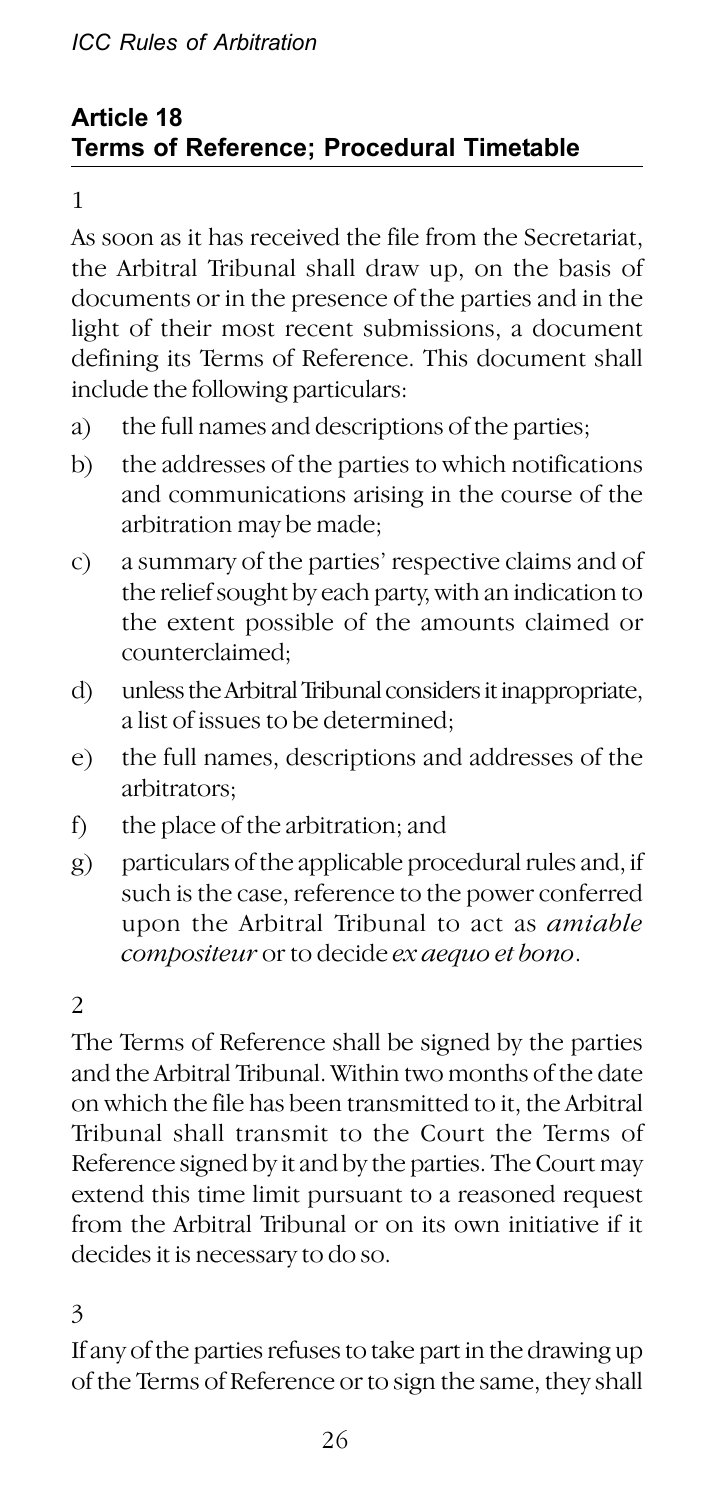be submitted to the Court for approval. When the Terms of Reference have been signed in accordance with Article 18(2) or approved by the Court, the arbitration shall proceed.

#### 4

When drawing up the Terms of Reference, or as soon as possible thereafter, the Arbitral Tribunal, after having consulted the parties, shall establish in a separate document a provisional timetable that it intends to follow for the conduct of the arbitration and shall communicate it to the Court and the parties. Any subsequent modifications of the provisional timetable shall be communicated to the Court and the parties.

#### **Article 19 New Claims**

After the Terms of Reference have been signed or approved by the Court, no party shall make new claims or counterclaims which fall outside the limits of the Terms of Reference unless it has been authorized to do so by the Arbitral Tribunal, which shall consider the nature of such new claims or counterclaims, the stage of the arbitration and other relevant circumstances.

## **Article 20 Establishing the Facts of the Case**

#### 1

The Arbitral Tribunal shall proceed within as short a time as possible to establish the facts of the case by all appropriate means.

### 2

After studying the written submissions of the parties and all documents relied upon, the Arbitral Tribunal shall hear the parties together in person if any of them so requests or, failing such a request, it may of its own motion decide to hear them.

3

The Arbitral Tribunal may decide to hear witnesses, experts appointed by the parties or any other person, in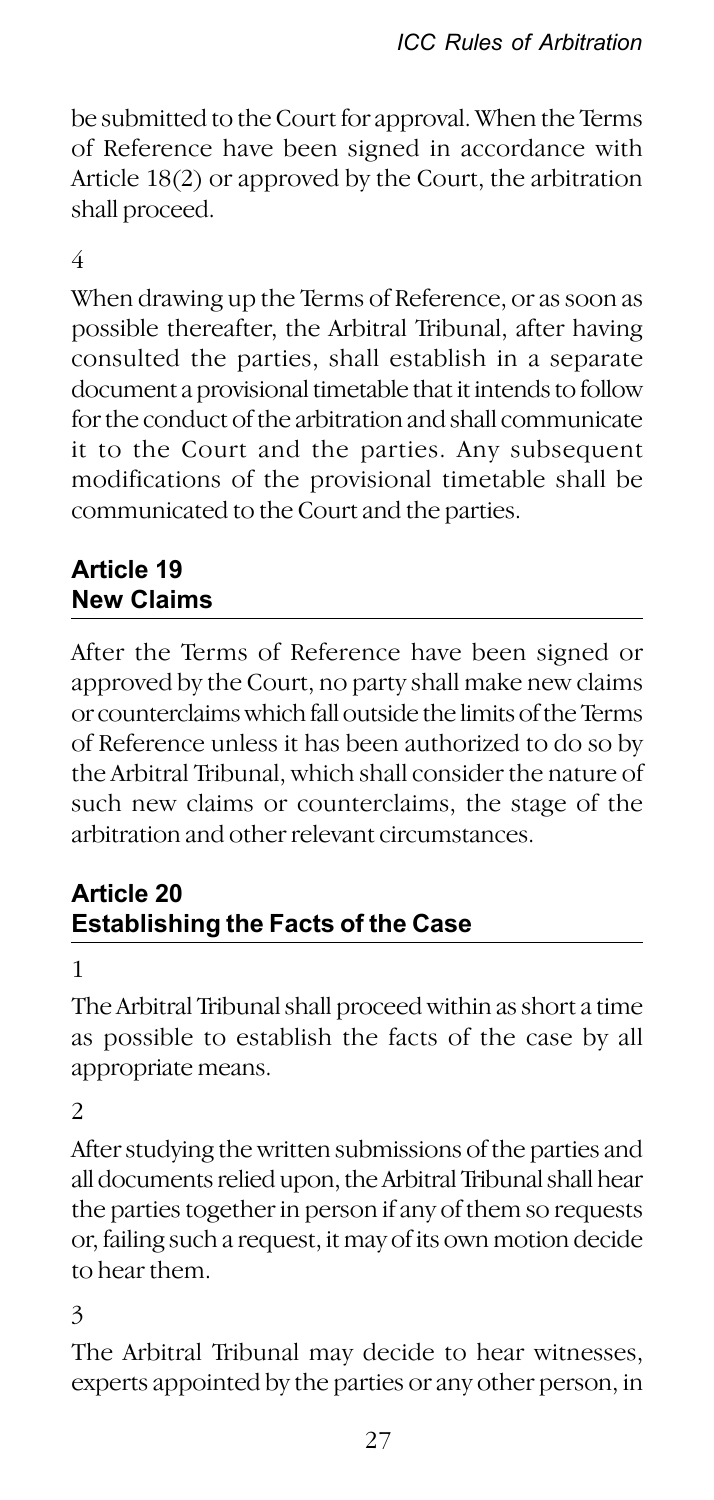### *ICC Rules of Arbitration*

the presence of the parties, or in their absence provided they have been duly summoned.

4

The Arbitral Tribunal, after having consulted the parties, may appoint one or more experts, define their terms of reference and receive their reports. At the request of a party, the parties shall be given the opportunity to question at a hearing any such expert appointed by the Tribunal.

## 5

At any time during the proceedings, the Arbitral Tribunal may summon any party to provide additional evidence.

6

The Arbitral Tribunal may decide the case solely on the documents submitted by the parties unless any of the parties requests a hearing.

7

The Arbitral Tribunal may take measures for protecting trade secrets and confidential information.

## **Article 21 Hearings**

## 1

When a hearing is to be held, the Arbitral Tribunal, giving reasonable notice, shall summon the parties to appear before it on the day and at the place fixed by it.

 $\overline{\mathcal{L}}$ 

If any of the parties, although duly summoned, fails to appear without valid excuse, the Arbitral Tribunal shall have the power to proceed with the hearing.

### 3

The Arbitral Tribunal shall be in full charge of the hearings, at which all the parties shall be entitled to be present. Save with the approval of the Arbitral Tribunal and the parties, persons not involved in the proceedings shall not be admitted.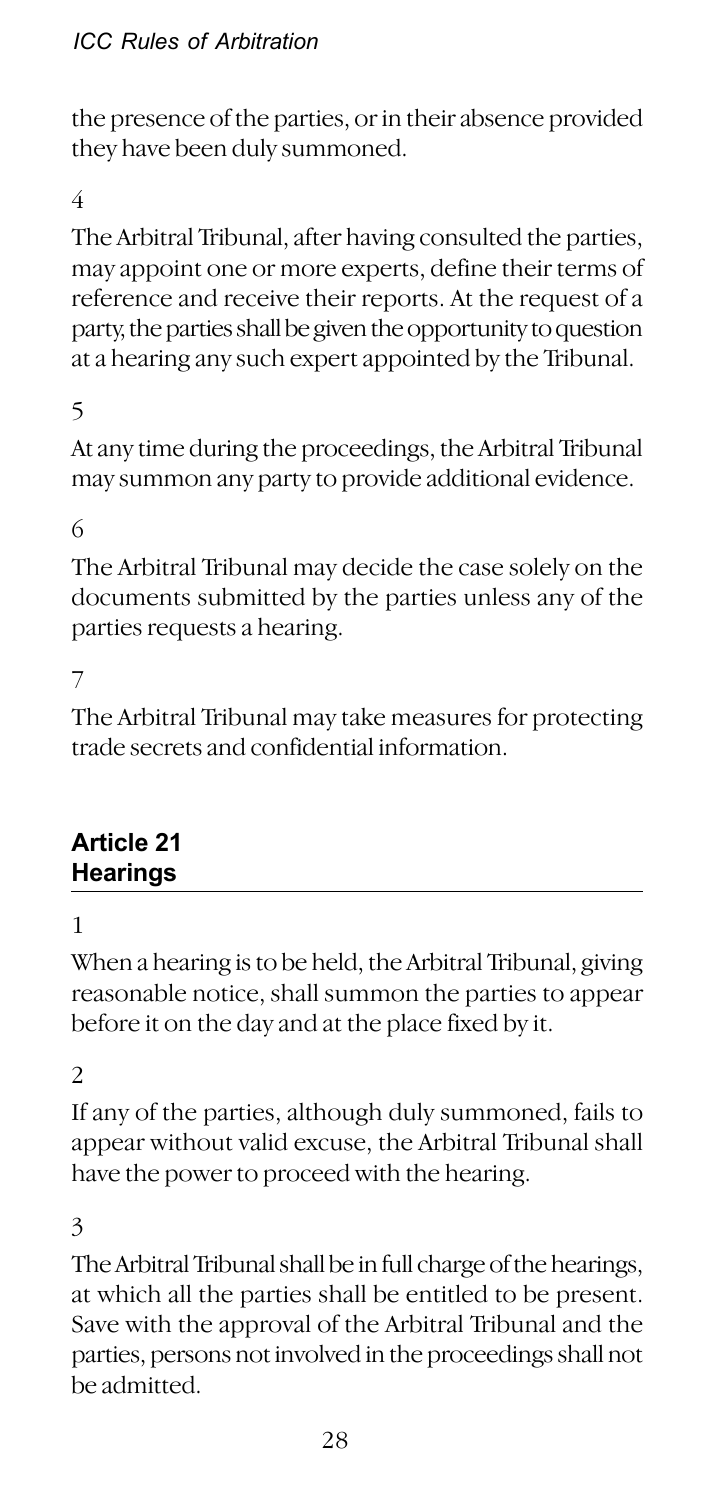The parties may appear in person or through duly authorized representatives. In addition, they may be assisted by advisers.

## **Article 22 Closing of the Proceedings**

#### 1

When it is satisfied that the parties have had a reasonable opportunity to present their cases, the Arbitral Tribunal shall declare the proceedings closed. Thereafter, no further submission or argument may be made, or evidence produced, unless requested or authorized by the Arbitral Tribunal.

 $\overline{2}$ 

When the Arbitral Tribunal has declared the proceedings closed, it shall indicate to the Secretariat an approximate date by which the draft Award will be submitted to the Court for approval pursuant to Article 27. Any postponement of that date shall be communicated to the Secretariat by the Arbitral Tribunal.

## **Article 23 Conservatory and Interim Measures**

1

Unless the parties have otherwise agreed, as soon as the file has been transmitted to it, the Arbitral Tribunal may, at the request of a party, order any interim or conservatory measure it deems appropriate. The Arbitral Tribunal may make the granting of any such measure subject to appropriate security being furnished by the requesting party. Any such measure shall take the form of an order, giving reasons, or of an Award, as the Arbitral Tribunal considers appropriate.

 $\overline{2}$ 

Before the file is transmitted to the Arbitral Tribunal, and in appropriate circumstances even thereafter, the parties may apply to any competent judicial authority for interim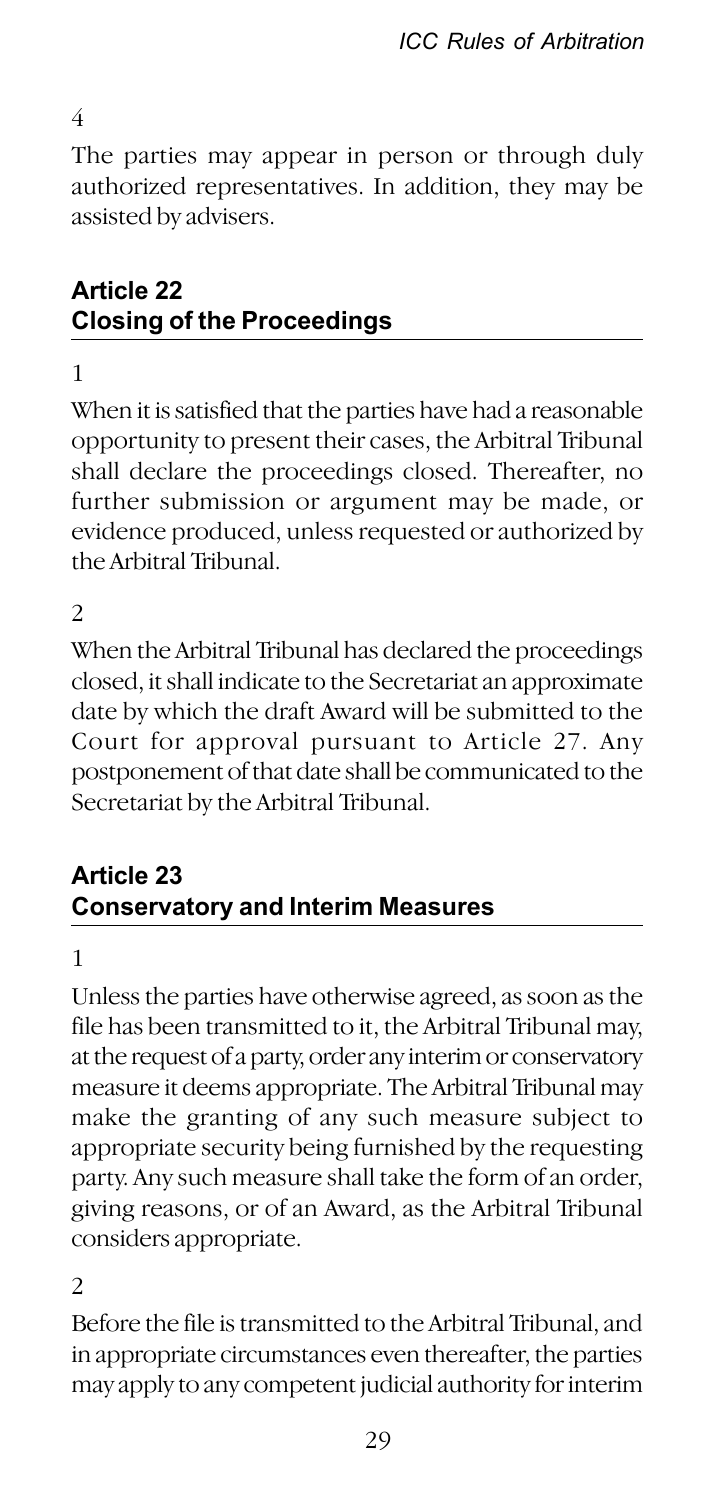#### *ICC Rules of Arbitration*

or conservatory measures. The application of a party to a judicial authority for such measures or for the implementation of any such measures ordered by an Arbitral Tribunal shall not be deemed to be an infringement or a waiver of the arbitration agreement and shall not affect the relevant powers reserved to the Arbitral Tribunal. Any such application and any measures taken by the judicial authority must be notified without delay to the Secretariat. The Secretariat shall inform the Arbitral Tribunal thereof.

#### AWARDS

### **Article 24 Time Limit for the Award**

1

The time limit within which the Arbitral Tribunal must render its final Award is six months. Such time limit shall start to run from the date of the last signature by the Arbitral Tribunal or by the parties of the Terms of Reference or, in the case of application of Article 18(3), the date of the notification to the Arbitral Tribunal by the Secretariat of the approval of the Terms of Reference by the Court.

2

The Court may extend this time limit pursuant to a reasoned request from the Arbitral Tribunal or on its own initiative if it decides it is necessary to do so.

## **Article 25 Making of the Award**

1

When the Arbitral Tribunal is composed of more than one arbitrator, an Award is given by a majority decision. If there be no majority, the Award shall be made by the chairman of the Arbitral Tribunal alone.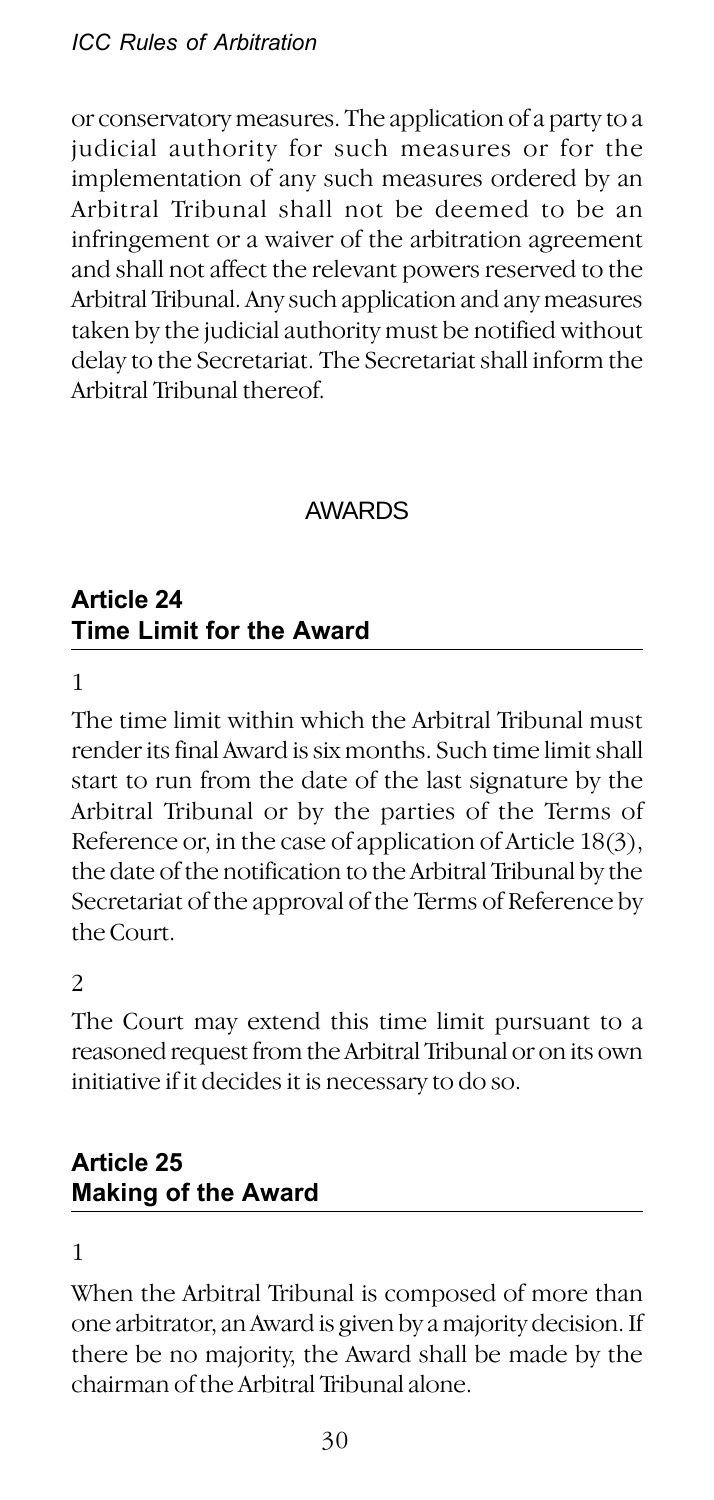$\overline{2}$ 

The Award shall state the reasons upon which it is based.

3

The Award shall be deemed to be made at the place of the arbitration and on the date stated therein.

# **Article 26 Award by Consent**

If the parties reach a settlement after the file has been transmitted to the Arbitral Tribunal in accordance with Article 13, the settlement shall be recorded in the form of an Award made by consent of the parties if so requested by the parties and if the Arbitral Tribunal agrees to do so.

# **Article 27 Scrutiny of the Award by the Court**

Before signing any Award, the Arbitral Tribunal shall submit it in draft form to the Court. The Court may lay down modifications as to the form of the Award and, without affecting the Arbitral Tribunal's liberty of decision, may also draw its attention to points of substance. No Award shall be rendered by the Arbitral Tribunal until it has been approved by the Court as to its form.

# **Article 28 Notification, Deposit and Enforceability of the Award**

## 1

Once an Award has been made, the Secretariat shall notify to the parties the text signed by the Arbitral Tribunal, provided always that the costs of the arbitration have been fully paid to the ICC by the parties or by one of them.

## $\overline{\mathcal{L}}$

Additional copies certified true by the Secretary General shall be made available on request and at any time to the parties, but to no one else.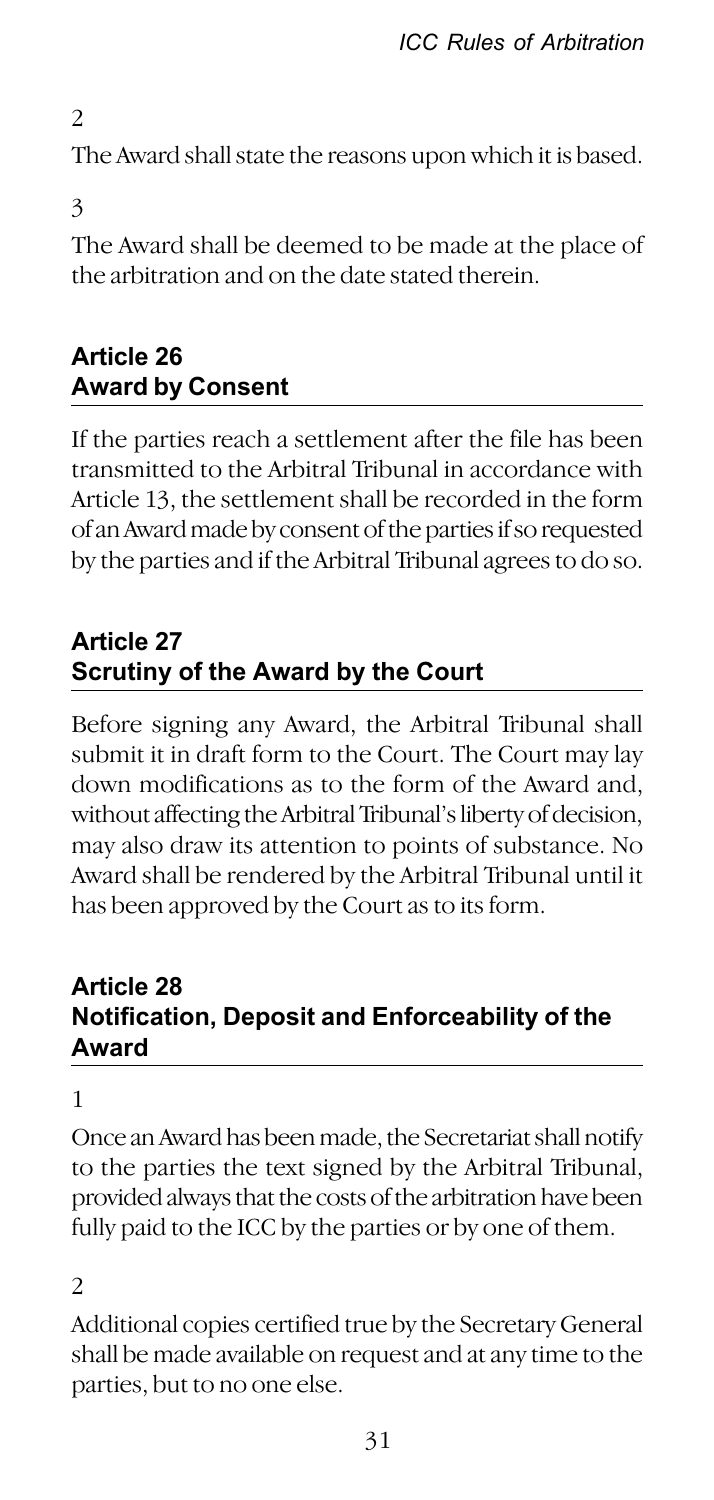#### *ICC Rules of Arbitration*

#### 3

By virtue of the notification made in accordance with Paragraph 1 of this Article, the parties waive any other form of notification or deposit on the part of the Arbitral Tribunal.

#### 4

An original of each Award made in accordance with the present Rules shall be deposited with the Secretariat.

#### 5

The Arbitral Tribunal and the Secretariat shall assist the parties in complying with whatever further formalities may be necessary.

#### 6

Every Award shall be binding on the parties. By submitting the dispute to arbitration under these Rules, the parties undertake to carry out any Award without delay and shall be deemed to have waived their right to any form of recourse insofar as such waiver can validly be made.

## **Article 29 Correction and Interpretation of the Award**

## 1

On its own initiative, the Arbitral Tribunal may correct a clerical, computational or typographical error, or any errors of similar nature contained in an Award, provided such correction is submitted for approval to the Court within 30 days of the date of such Award.

#### $\overline{2}$

Any application of a party for the correction of an error of the kind referred to in Article 29(1), or for the interpretation of an Award, must be made to the Secretariat within 30 days of the receipt of the Award by such party, in a number of copies as stated in Article 3(1). After transmittal of the application to the Arbitral Tribunal, the latter shall grant the other party a short time limit, normally not exceeding 30 days, from the receipt of the application by that party, to submit any comments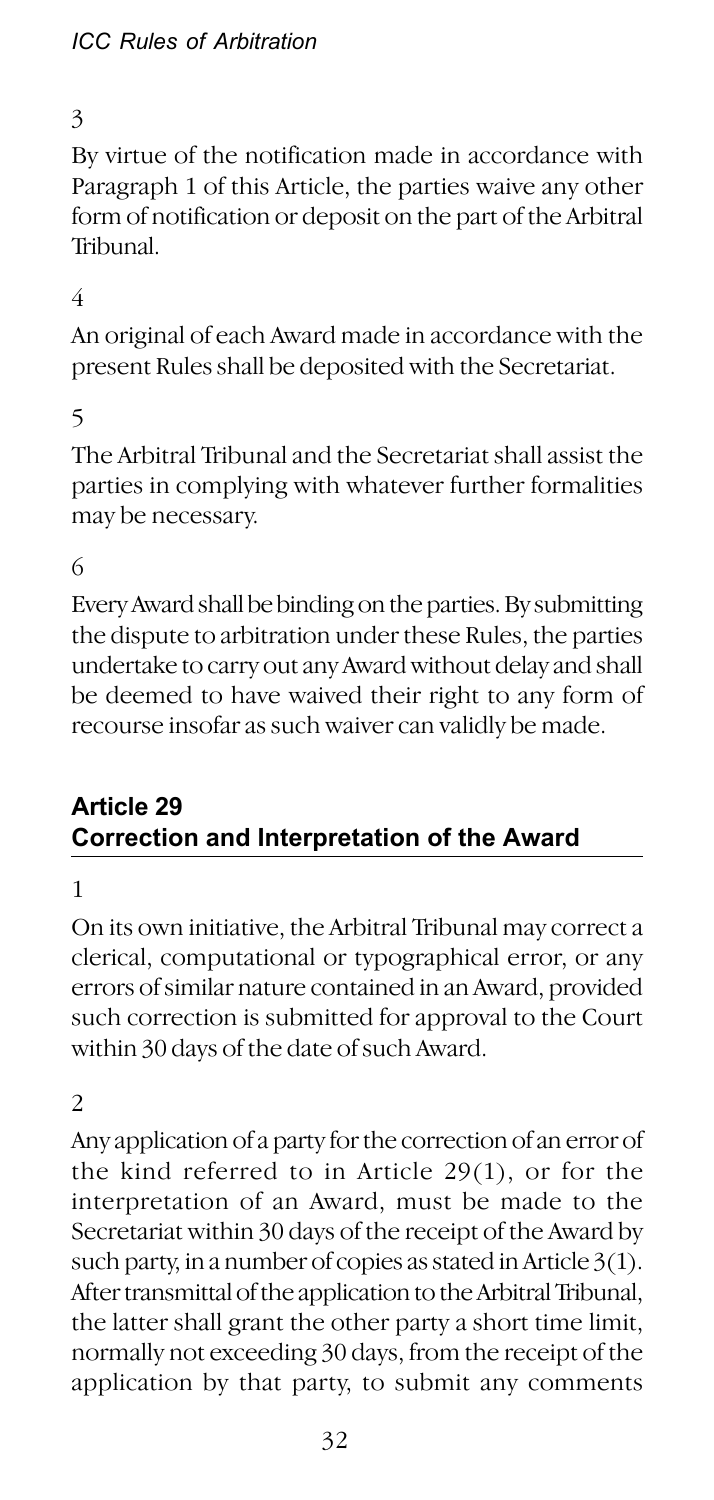thereon. If the Arbitral Tribunal decides to correct or interpret the Award, it shall submit its decision in draft form to the Court not later than 30 days following the expiration of the time limit for the receipt of any comments from the other party or within such other period as the Court may decide.

#### 3

The decision to correct or to interpret the Award shall take the form of an addendum and shall constitute part of the Award. The provisions of Articles 25, 27 and 28 shall apply *mutatis mutandis*.

# COSTS

## **Article 30 Advance to Cover the Costs of the Arbitration**

#### 1

After receipt of the Request, the Secretary General may request the Claimant to pay a provisional advance in an amount intended to cover the costs of arbitration until the Terms of Reference have been drawn up.

#### $\overline{\mathcal{L}}$

As soon as practicable, the Court shall fix the advance on costs in an amount likely to cover the fees and expenses of the arbitrators and the ICC administrative costs for the claims and counterclaims which have been referred to it by the parties. This amount may be subject to readjustment at any time during the arbitration. Where, apart from the claims, counterclaims are submitted, the Court may fix separate advances on costs for the claims and the counterclaims.

### 3

The advance on costs fixed by the Court shall be payable in equal shares by the Claimant and the Respondent. Any provisional advance paid on the basis of Article 30(1) will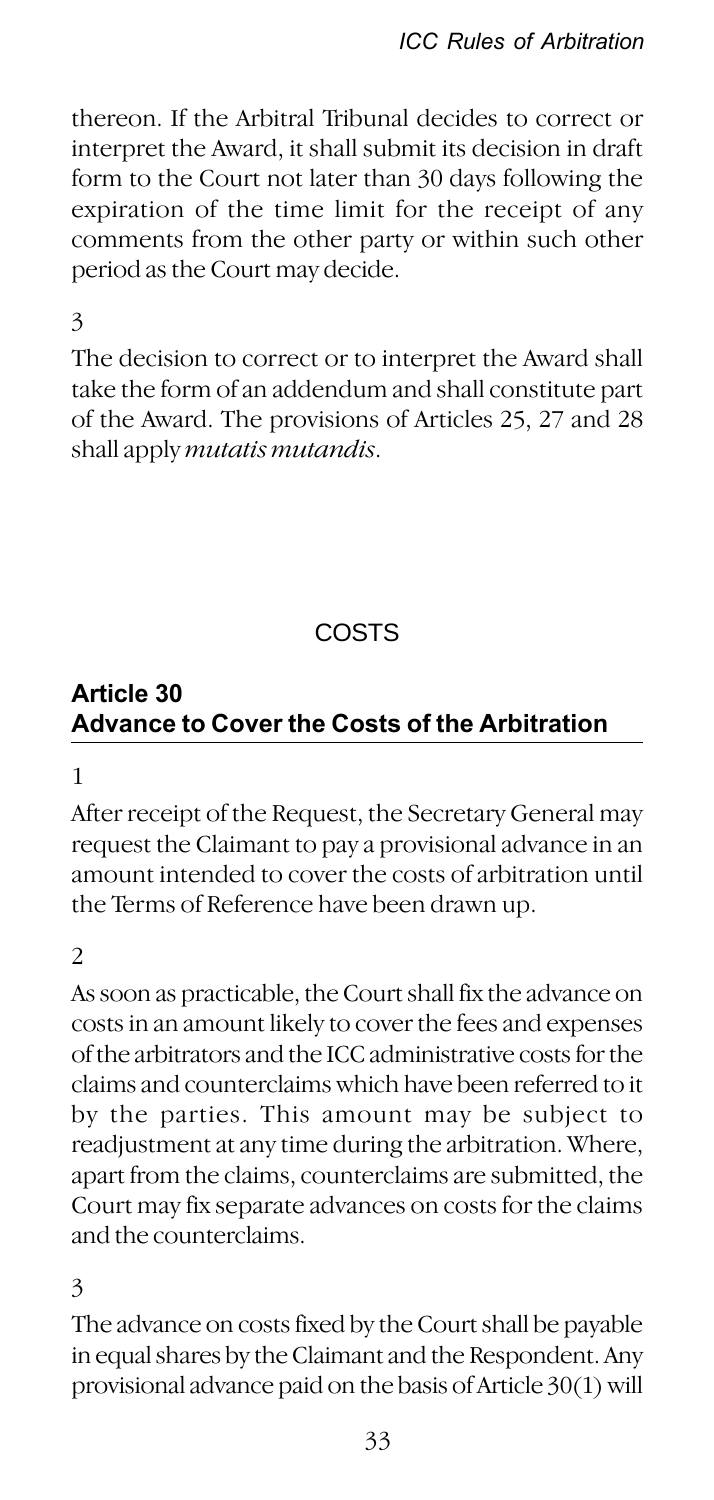#### *ICC Rules of Arbitration*

be considered as a partial payment thereof. However, any party shall be free to pay the whole of the advance on costs in respect of the principal claim or the counterclaim should the other party fail to pay its share. When the Court has set separate advances on costs in accordance with Article 30(2), each of the parties shall pay the advance on costs corresponding to its claims.

#### 4

When a request for an advance on costs has not been complied with, and after consultation with the Arbitral Tribunal, the Secretary General may direct the Arbitral Tribunal to suspend its work and set a time limit, which must be not less than 15 days, on the expiry of which the relevant claims, or counterclaims, shall be considered as withdrawn. Should the party in question wish to object to this measure, it must make a request within the aforementioned period for the matter to be decided by the Court. Such party shall not be prevented, on the ground of such withdrawal, from reintroducing the same claims or counterclaims at a later date in another proceeding.

#### 5

If one of the parties claims a right to a set-off with regard to either claims or counterclaims, such set-off shall be taken into account in determining the advance to cover the costs of arbitration in the same way as a separate claim insofar as it may require the Arbitral Tribunal to consider additional matters.

#### **Article 31 Decision as to the Costs of the Arbitration**

1

The costs of the arbitration shall include the fees and expenses of the arbitrators and the ICC administrative expenses fixed by the Court, in accordance with the scale in force at the time of the commencement of the arbitral proceedings, as well as the fees and expenses of any experts appointed by the Arbitral Tribunal and the reasonable legal and other costs incurred by the parties for the arbitration.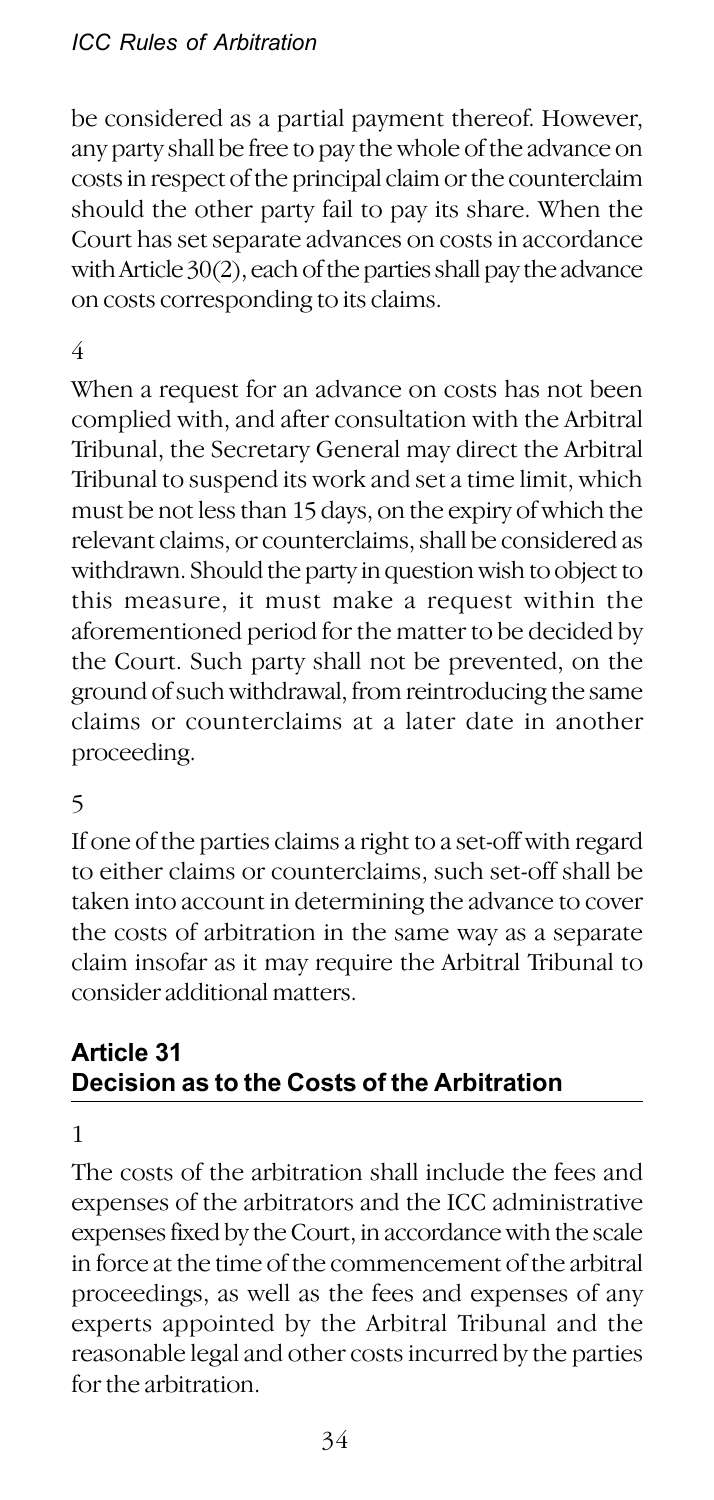#### $\overline{2}$

The Court may fix the fees of the arbitrators at a figure higher or lower than that which would result from the application of the relevant scale should this be deemed necessary due to the exceptional circumstances of the case. Decisions on costs other than those fixed by the Court may be taken by the Arbitral Tribunal at any time during the proceedings.

3

The final Award shall fix the costs of the arbitration and decide which of the parties shall bear them or in what proportion they shall be borne by the parties.

# **MISCELLANEOUS**

## **Article 32 Modified Time Limits**

### 1

The parties may agree to shorten the various time limits set out in these Rules. Any such agreement entered into subsequent to the constitution of an Arbitral Tribunal shall become effective only upon the approval of the Arbitral Tribunal.

### 2

The Court, on its own initiative, may extend any time limit which has been modified pursuant to Article 32(1) if it decides that it is necessary to do so in order that the Arbitral Tribunal or the Court may fulfil their responsibilities in accordance with these Rules.

#### **Article 33 Waiver**

A party which proceeds with the arbitration without raising its objection to a failure to comply with any provision of these Rules, or of any other rules applicable to the proceedings, any direction given by the Arbitral Tribunal,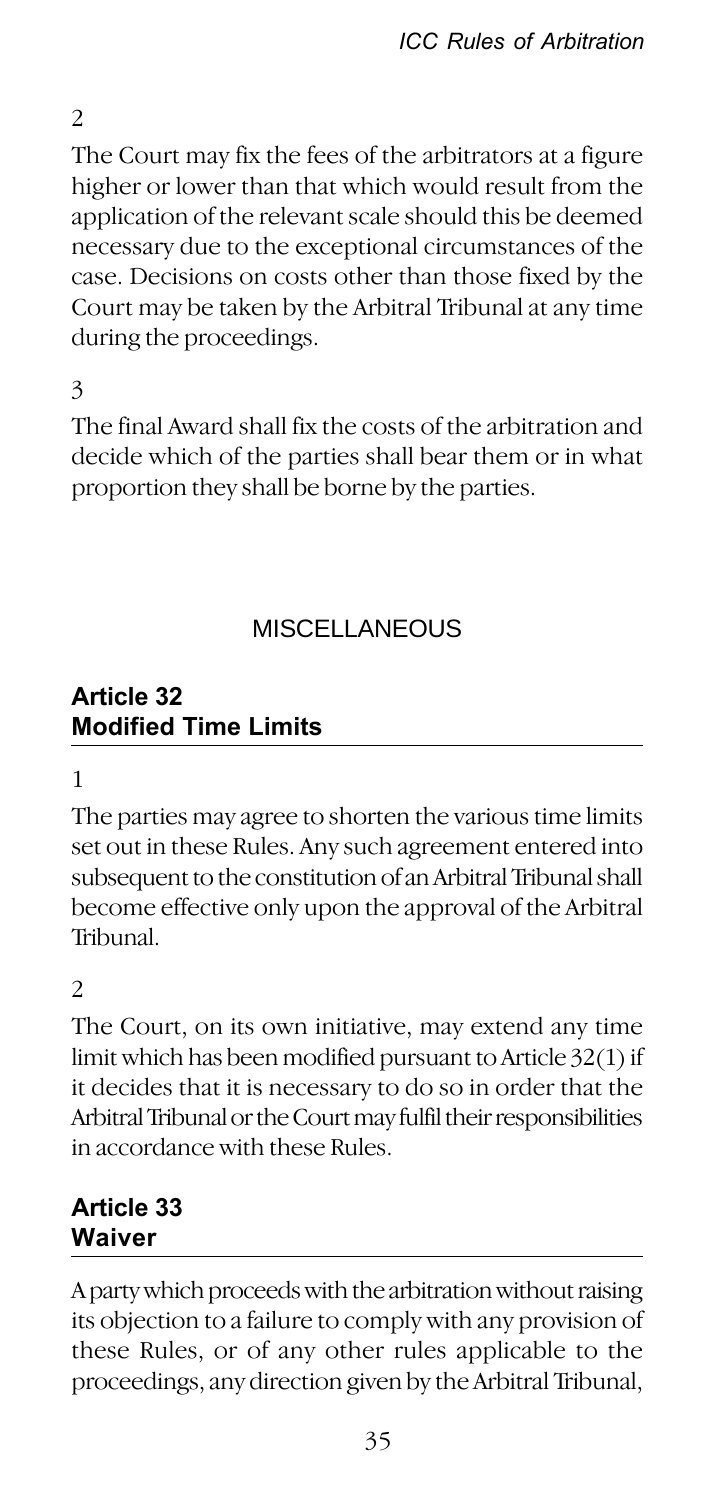#### *ICC Rules of Arbitration*

or any requirement under the arbitration agreement relating to the constitution of the Arbitral Tribunal, or to the conduct of the proceedings, shall be deemed to have waived its right to object.

## **Article 34 Exclusion of Liability**

Neither the arbitrators, nor the Court and its members, nor the ICC and its employees, nor the ICC National Committees shall be liable to any person for any act or omission in connection with the arbitration.

## **Article 35 General Rule**

In all matters not expressly provided for in these Rules, the Court and the Arbitral Tribunal shall act in the spirit of these Rules and shall make every effort to make sure that the Award is enforceable at law.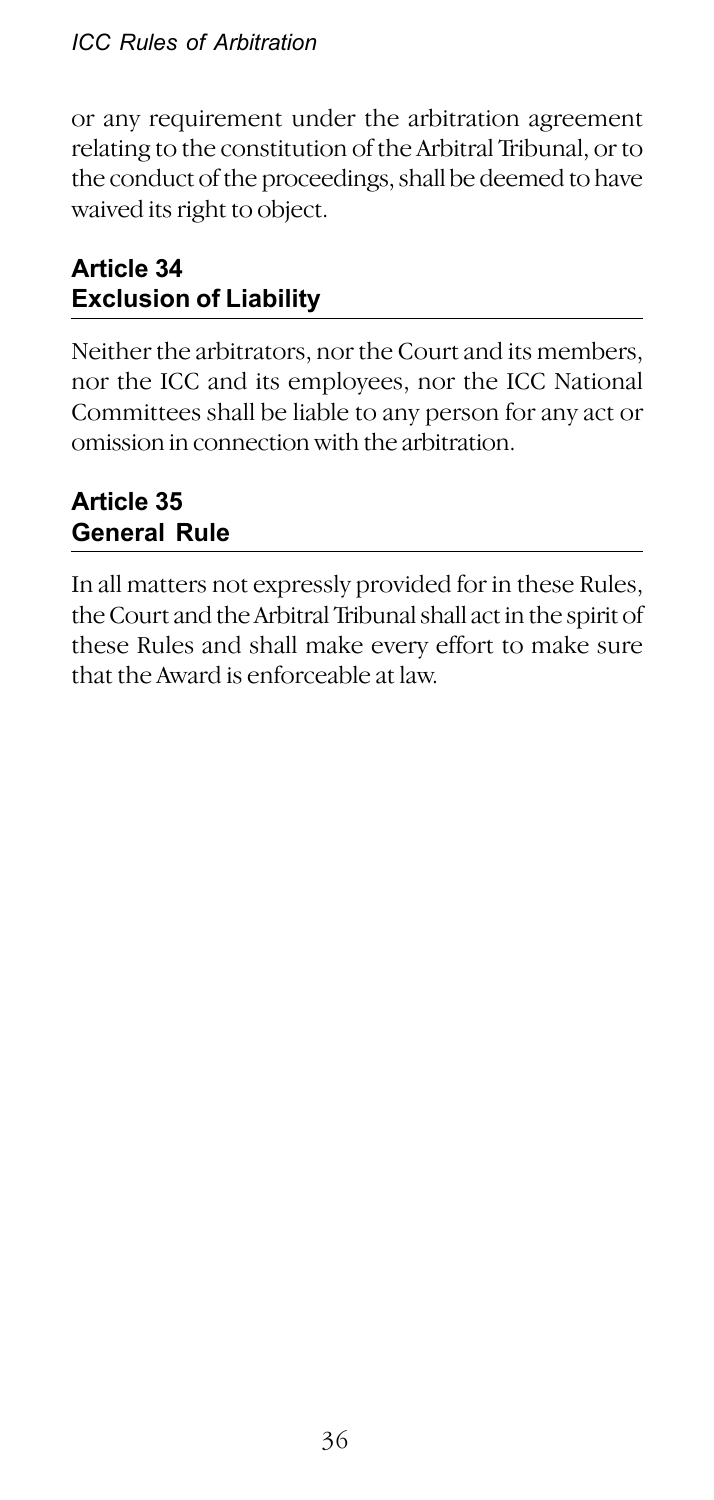*Appendix I to the ICC Rules of Arbitration*

## **APPENDIX I STATUTES OF THE INTERNATIONAL COURT OF ARBITRATION OF THE ICC**

### **Article 1 Function**

## 1

The function of the International Court of Arbitration of the International Chamber of Commerce (the "Court") is to ensure the application of the Rules of Arbitration of the International Chamber of Commerce, and it has all the necessary powers for that purpose.

 $\overline{2}$ 

As an autonomous body, it carries out these functions in complete independence from the ICC and its organs.

3

Its members are independent from the ICC National Committees.

## **Article 2 Composition of the Court**

The Court shall consist of a Chairman, Vice-Chairmen, and members and alternate members (collectively designated as members). In its work it is assisted by its Secretariat (Secretariat of the Court).

## **Article 3 Appointment**

1

The Chairman is elected by the ICC World Council upon the recommendation of the Executive Board of the ICC.

2

The ICC World Council appoints the Vice-Chairmen of the Court from among the members of the Court or otherwise.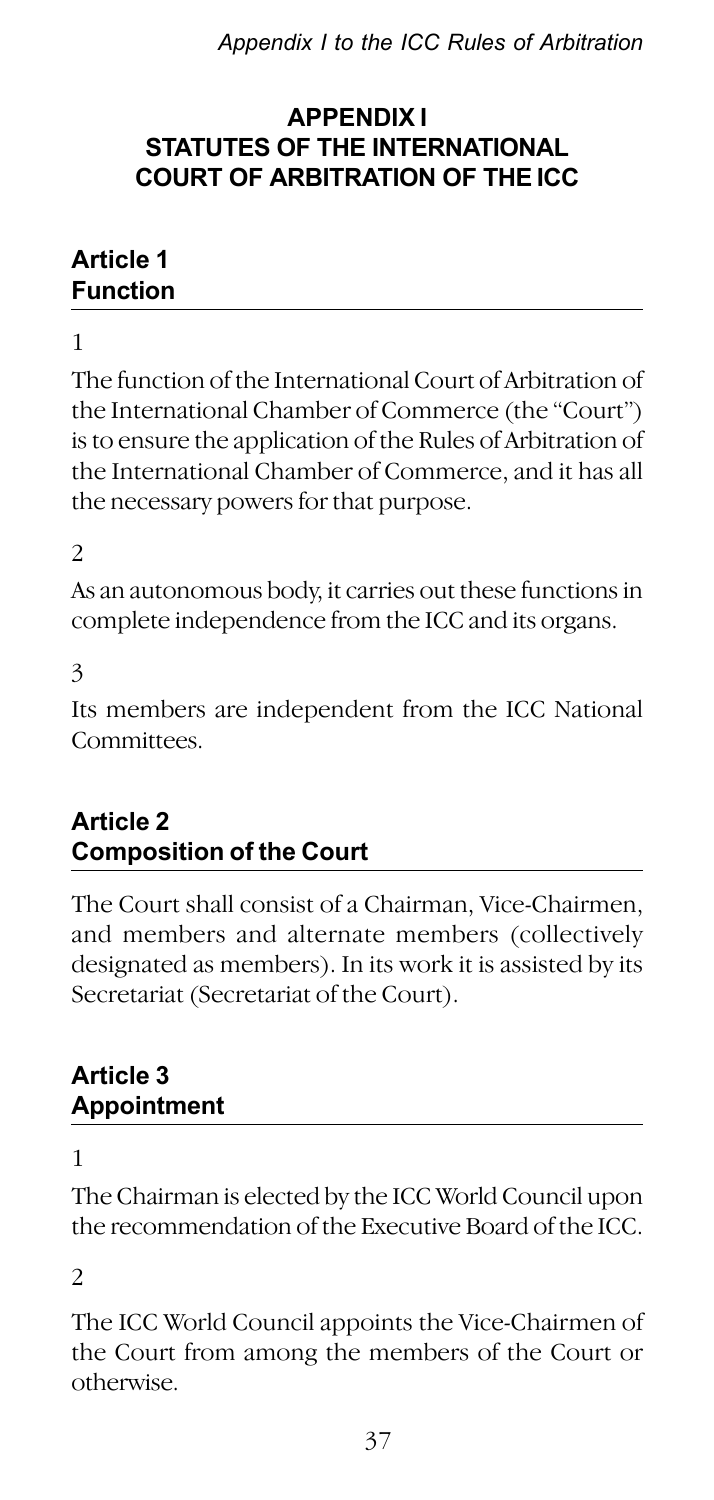### *Appendix I to the ICC Rules of Arbitration*

### 3

Its members are appointed by the ICC World Council on the proposal of National Committees, one member for each Committee.

#### 4

On the proposal of the Chairman of the Court, the World Council may appoint alternate members.

5

The term of office of all members is three years. If a member is no longer in a position to exercise his functions, his successor is appointed by the World Council for the remainder of the term.

## **Article 4 Plenary Session of the Court**

The Plenary Sessions of the Court are presided over by the Chairman or, in his absence, by one of the Vice-Chairmen designated by him. The deliberations shall be valid when at least six members are present. Decisions are taken by a majority vote, the Chairman having a casting vote in the event of a tie.

### **Article 5 Committees**

The Court may set up one or more Committees and establish the functions and organization of such **Committees** 

## **Article 6 Confidentiality**

The work of the Court is of a confidential nature which must be respected by everyone who participates in that work in whatever capacity. The Court lays down the rules regarding the persons who can attend the meetings of the Court and its Committees and who are entitled to have access to the materials submitted to the Court and its Secretariat.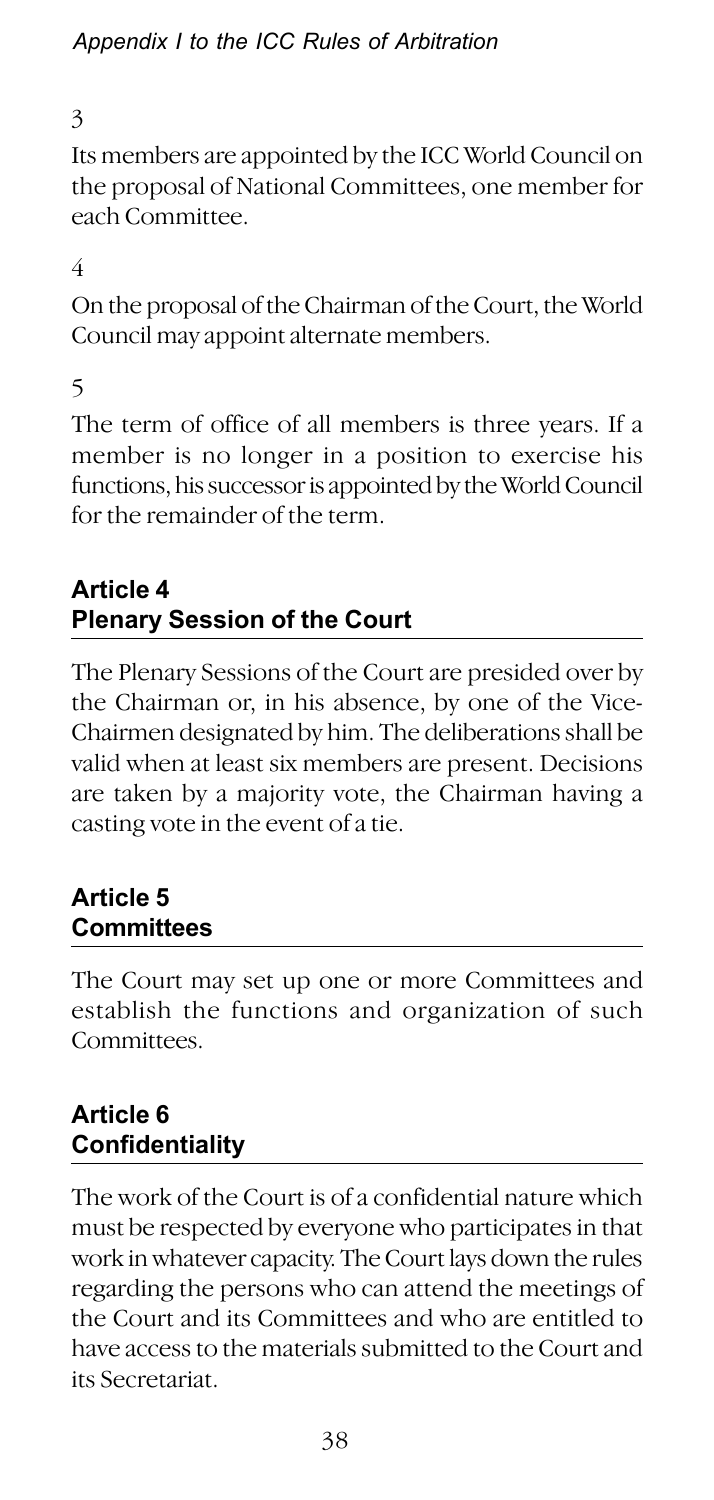# **Article 7 Modification of the Rules of Arbitration**

Any proposal of the Court for a modification of the Rules is laid before the Commission on International Arbitration before submission to the Executive Board and the World Council of the ICC for approval.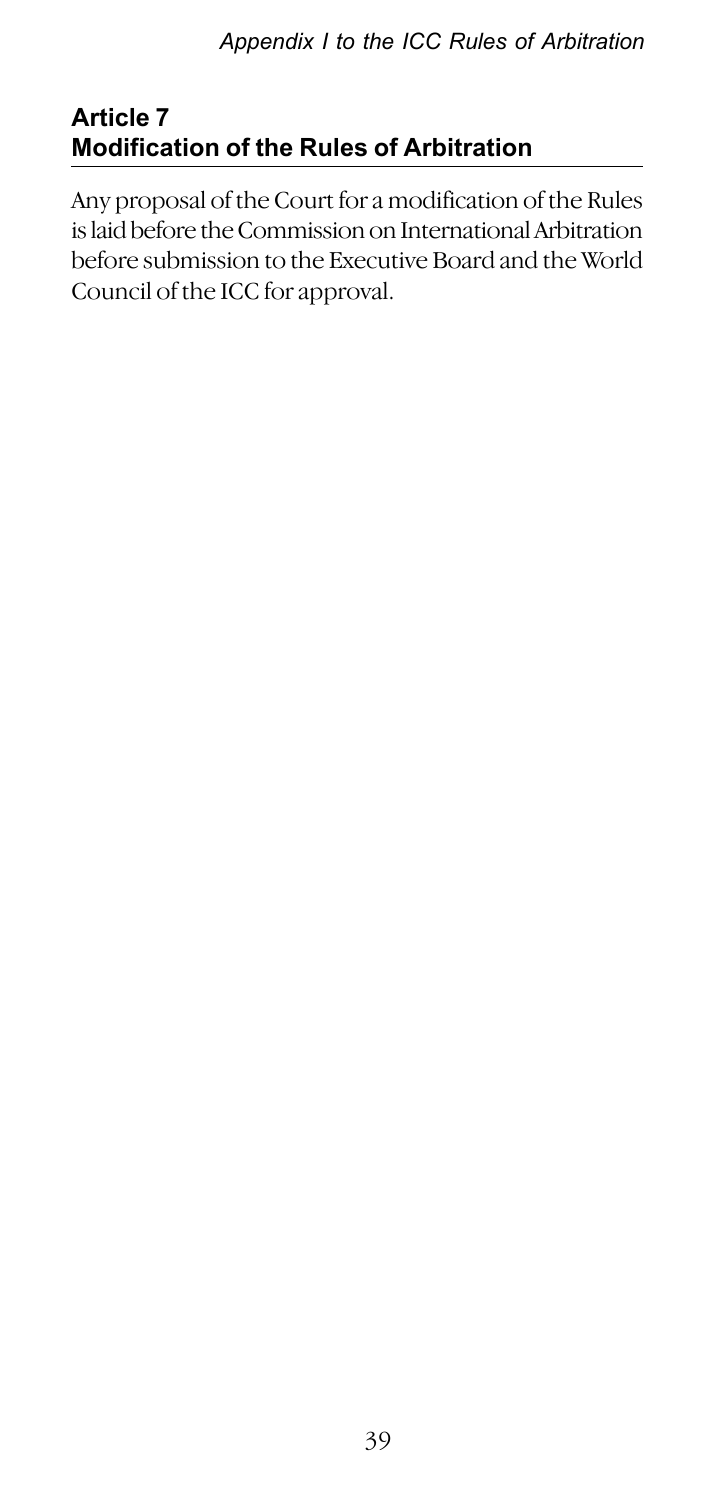*Appendix II to the ICC Rules of Arbitration*

## **APPENDIX II INTERNAL RULES OF THE INTERNATIONAL COURT OF ARBITRATION OF THE ICC**

## **Article 1 Confidential Character of the Work of the International Court of Arbitration**

1

The sessions of the Court, whether plenary or those of a Committee of the Court, are open only to its members and to the Secretariat.

2

However, in exceptional circumstances, the Chairman of the Court may invite other persons to attend. Such persons must respect the confidential nature of the work of the Court.

#### 3

The documents submitted to the Court, or drawn up by it in the course of its proceedings, are communicated only to the members of the Court and to the Secretariat and to persons authorized by the Chairman to attend Court sessions.

4

The Chairman or the Secretary General of the Court may authorize researchers undertaking work of a scientific nature on international trade law to acquaint themselves with Awards and other documents of general interest, with the exception of memoranda, notes, statements and documents remitted by the parties within the framework of arbitration proceedings.

5

Such authorization shall not be given unless the beneficiary has undertaken to respect the confidential character of the documents made available and to refrain from any publication in their respect without having previously submitted the text for approval to the Secretary General of the Court.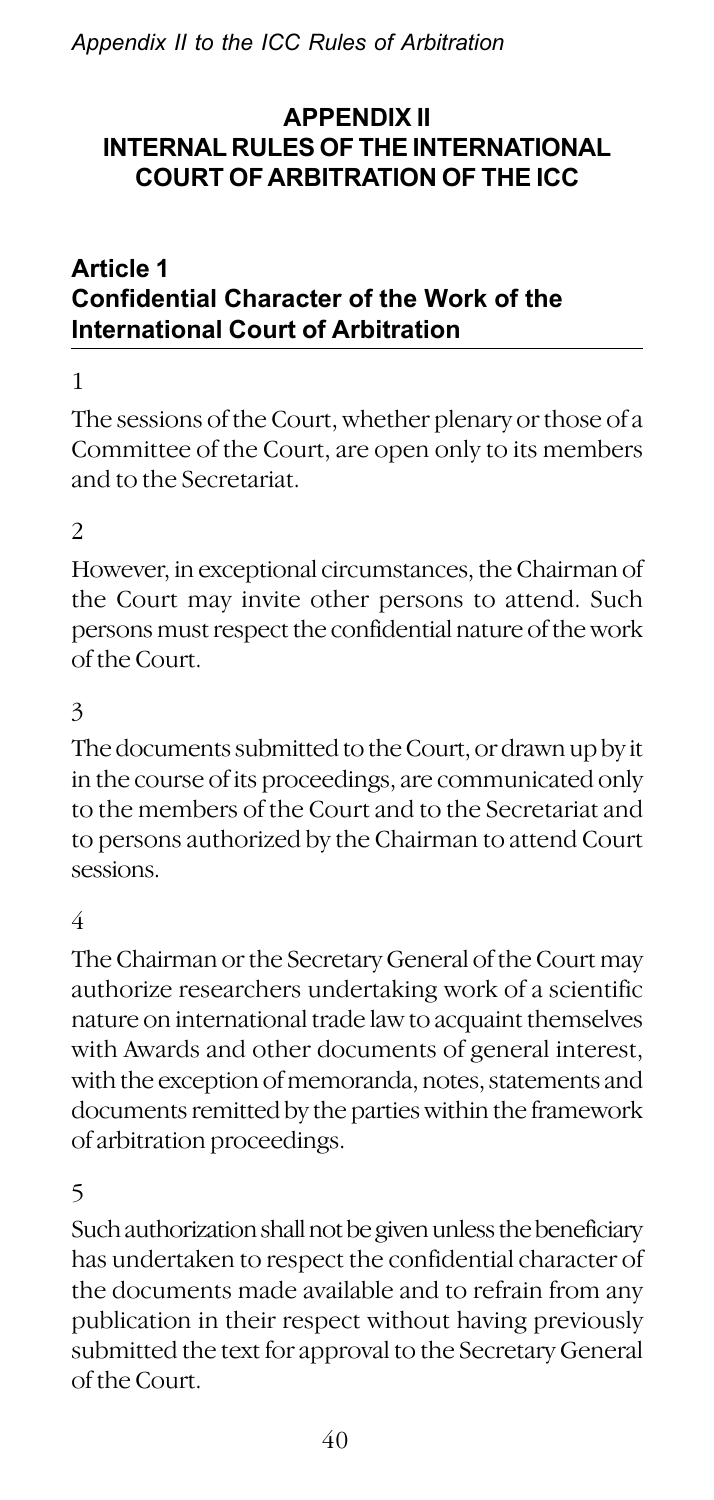The Secretariat will in each case submitted to arbitration under the Rules retain in the archives of the Court all Awards, Terms of Reference and decisions of the Court, as well as copies of the pertinent correspondence of the Secretariat.

#### 7

Any documents, communications or correspondence submitted by the parties or the arbitrators may be destroyed unless a party or an arbitrator requests in writing within a period fixed by the Secretariat the return of such documents. All related costs and expenses for the return of those documents shall be paid by such party or arbitrator.

## **Article 2 Participation of Members of the International Court of Arbitration in ICC Arbitration**

1

The Chairman and the members of the Secretariat of the Court may not act as arbitrators or as counsel in cases submitted to ICC arbitration.

 $\overline{2}$ 

The Court shall not appoint Vice-Chairmen or members of the Court as arbitrators. They may, however, be proposed for such duties by one or more of the parties, or pursuant to any other procedure agreed upon by the parties, subject to confirmation.

### 3

When the Chairman, a Vice-Chairman or a member of the Court or of the Secretariat is involved in any capacity whatsoever in proceedings pending before the Court, such person must inform the Secretary General of the Court upon becoming aware of such involvement.

#### 4

Such person must refrain from participating in the discussions or in the decisions of the Court concerning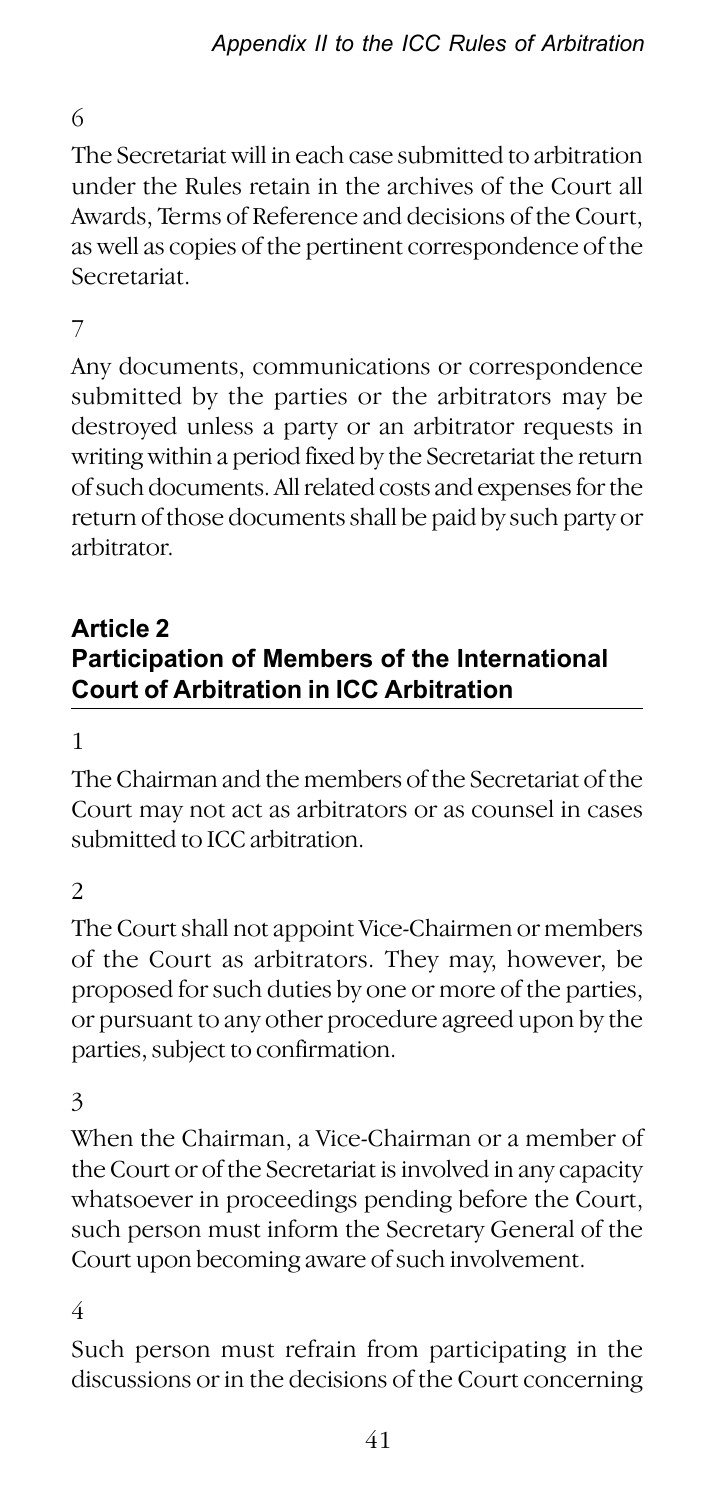the proceedings and must be absent from the courtroom whenever the matter is considered.

5

Such person will not receive any material documentation or information pertaining to such proceedings.

## **Article 3 Relations between the Members of the Court and the ICC National Committees**

1

By virtue of their capacity, the members of the Court are independent of the ICC National Committees which proposed them for appointment by the ICC World Council.

 $\overline{2}$ 

Furthermore, they must regard as confidential, vis-à-vis the said National Committees, any information concerning individual cases with which they have become acquainted in their capacity as members of the Court, except when they have been requested by the Chairman of the Court or by its Secretary General to communicate specific information to their respective National **Committees** 

## **Article 4 Committee of the Court**

1

In accordance with the provisions of Article 1(4) of the Rules and Article 5 of its Statutes (Appendix I), the Court hereby establishes a Committee of the Court.

#### 2

The members of the Committee consist of a Chairman and at least two other members. The Chairman of the Court acts as the Chairman of the Committee. If absent, the Chairman may designate a Vice-Chairman of the Court or, in exceptional circumstances, another member of the Court as Chairman of the Committee.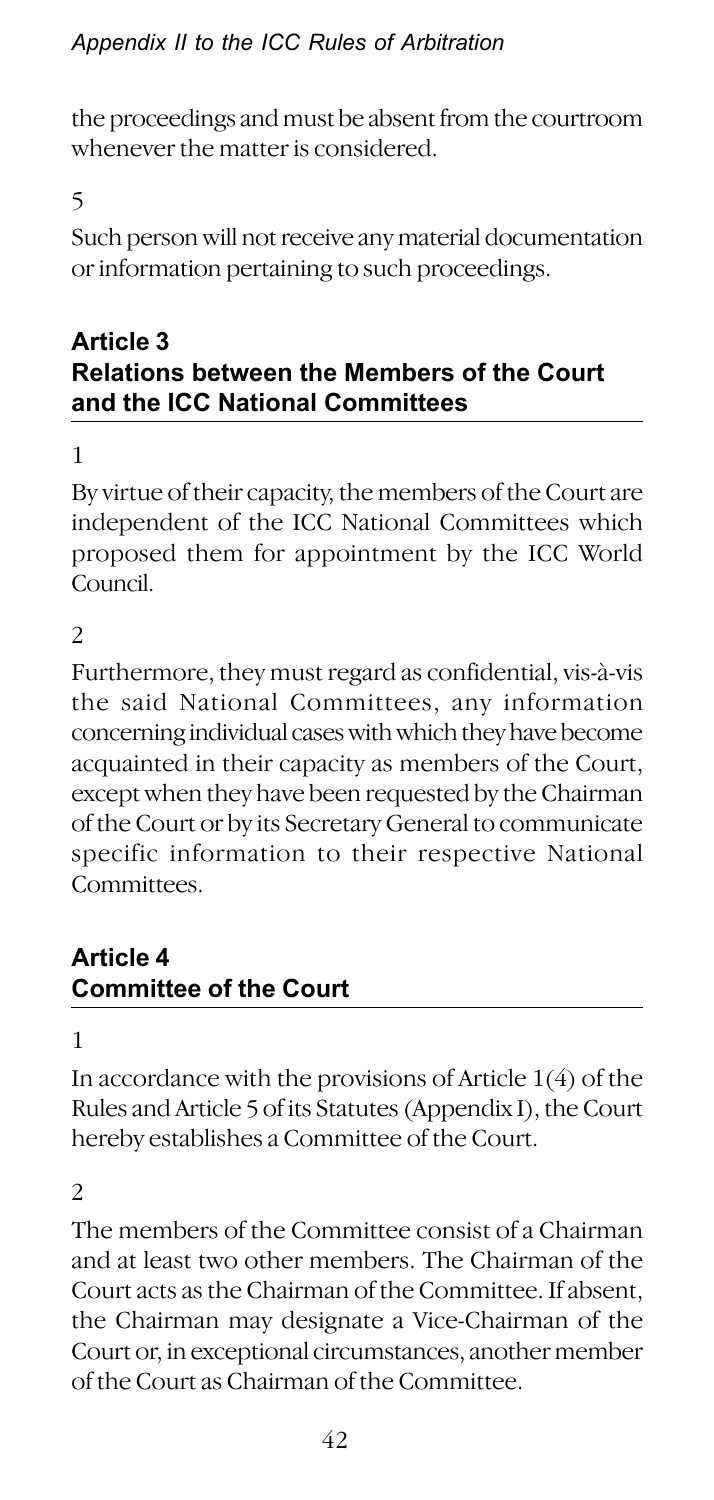The other two members of the Committee are appointed by the Court from among the Vice-Chairmen or the other members of the Court. At each Plenary Session the Court appoints the members who are to attend the meetings of the Committee to be held before the next Plenary Session.

### 4

The Committee meets when convened by its Chairman. Two members constitute a quorum.

#### 5

(a) The Court shall determine the decisions that may be taken by the Committee.

(b) The decisions of the Committee are taken unanimously.

(c) When the Committee cannot reach a decision or deems it preferable to abstain, it transfers the case to the next Plenary Session, making any suggestions it deems appropriate.

(d) The Committee's decisions are brought to the notice of the Court at its next Plenary Session.

## **Article 5 Court Secretariat**

#### 1

In case of absence, the Secretary General may delegate to the General Counsel and Deputy Secretary General the authority to confirm arbitrators, to certify true copies of Awards and to request the payment of a provisional advance, respectively provided for in Articles 9(2), 28(2) and 30(1) of the Rules.

### $\overline{2}$

The Secretariat may, with the approval of the Court, issue notes and other documents for the information of the parties and the arbitrators, or as necessary for the proper conduct of the arbitral proceedings.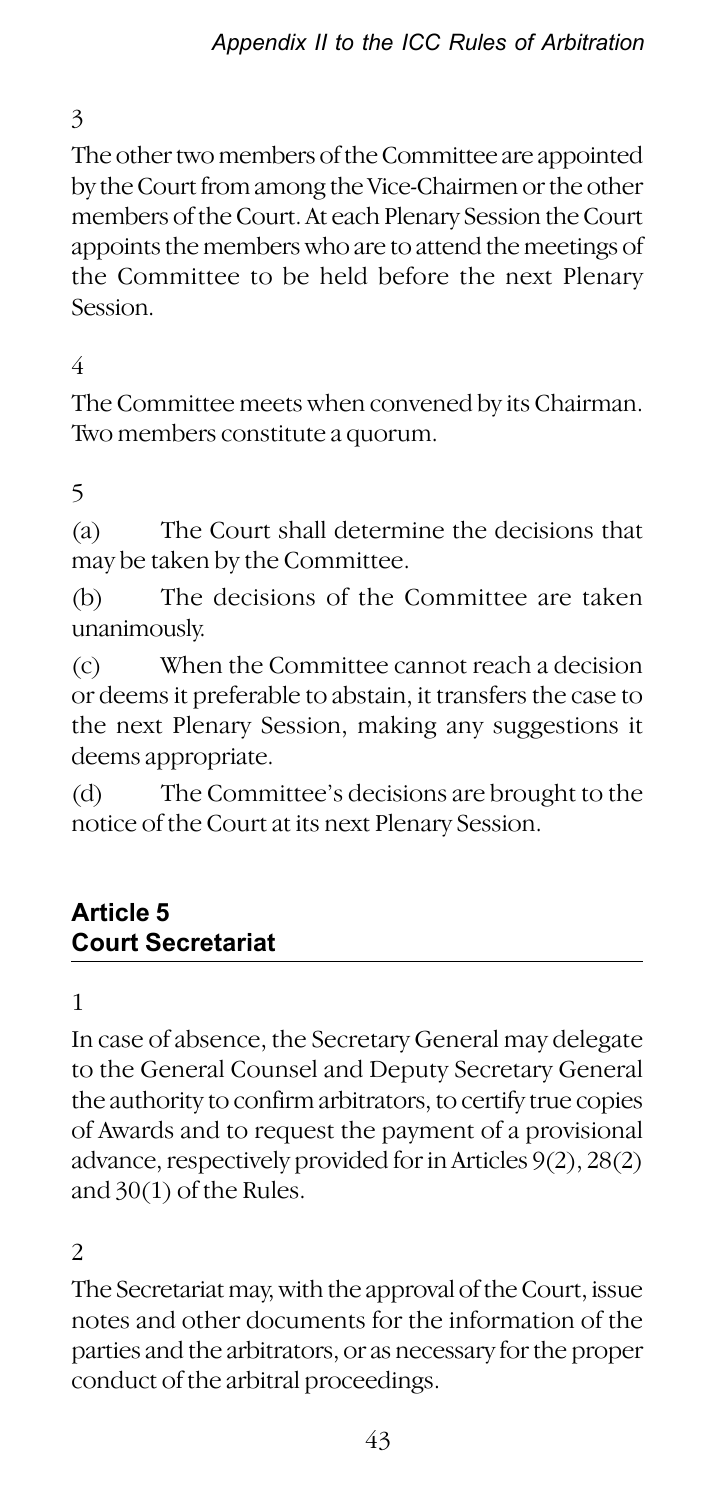# **Article 6 Scrutiny of Arbitral Awards**

When the Court scrutinizes draft Awards in accordance with Article 27 of the Rules, it considers, to the extent practicable, the requirements of mandatory law at the place of arbitration.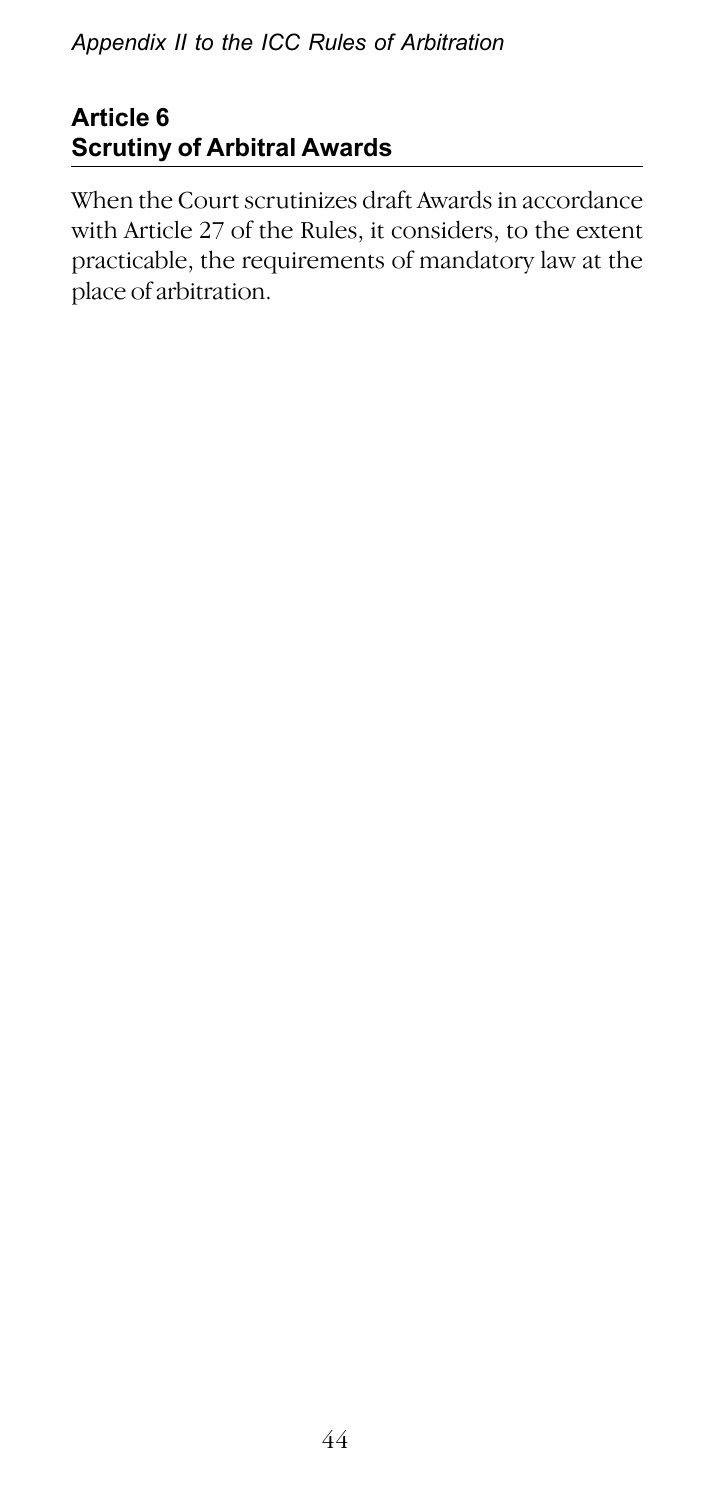*Appendix III to the ICC Rules of Arbitration*

# **APPENDIX III ARBITRATION COSTS AND FEES**

## **Article 1 Advance on Costs**

#### 1

Each request to commence an arbitration pursuant to the Rules must be accompanied by an advance payment of US\$ 2,500 on the administrative expenses. Such payment is non-refundable, and shall be credited to the Claimant's portion of the advance on costs.

### $\overline{2}$

The provisional advance fixed by the Secretary General according to Article 30(1) of the Rules shall normally not exceed the amount obtained by adding together the administrative expenses, the minimum of the fees (as set out in the scale hereinafter) based upon the amount of the claim and the expected reimbursable expenses of the Arbitral Tribunal incurred with respect to the drafting of the Terms of Reference. If such amount is not quantified, the provisional advance shall be fixed at the discretion of the Secretary General. Payment by the Claimant shall be credited to its share of the advance on costs fixed by the Court.

#### 3

In general, after the Terms of Reference have been signed or approved by the Court and the provisional timetable has been established, the Arbitral Tribunal shall, in accordance with Article 30(4) of the Rules, proceed only with respect to those claims or counterclaims in regard to which the whole of the advance on costs has been paid.

#### 4

The advance on costs fixed by the Court according to Article 30(2) of the Rules comprises the fees of the arbitrator or arbitrators (hereinafter referred to as "arbitrator"), any arbitration-related expenses of the arbitrator and the administrative expenses.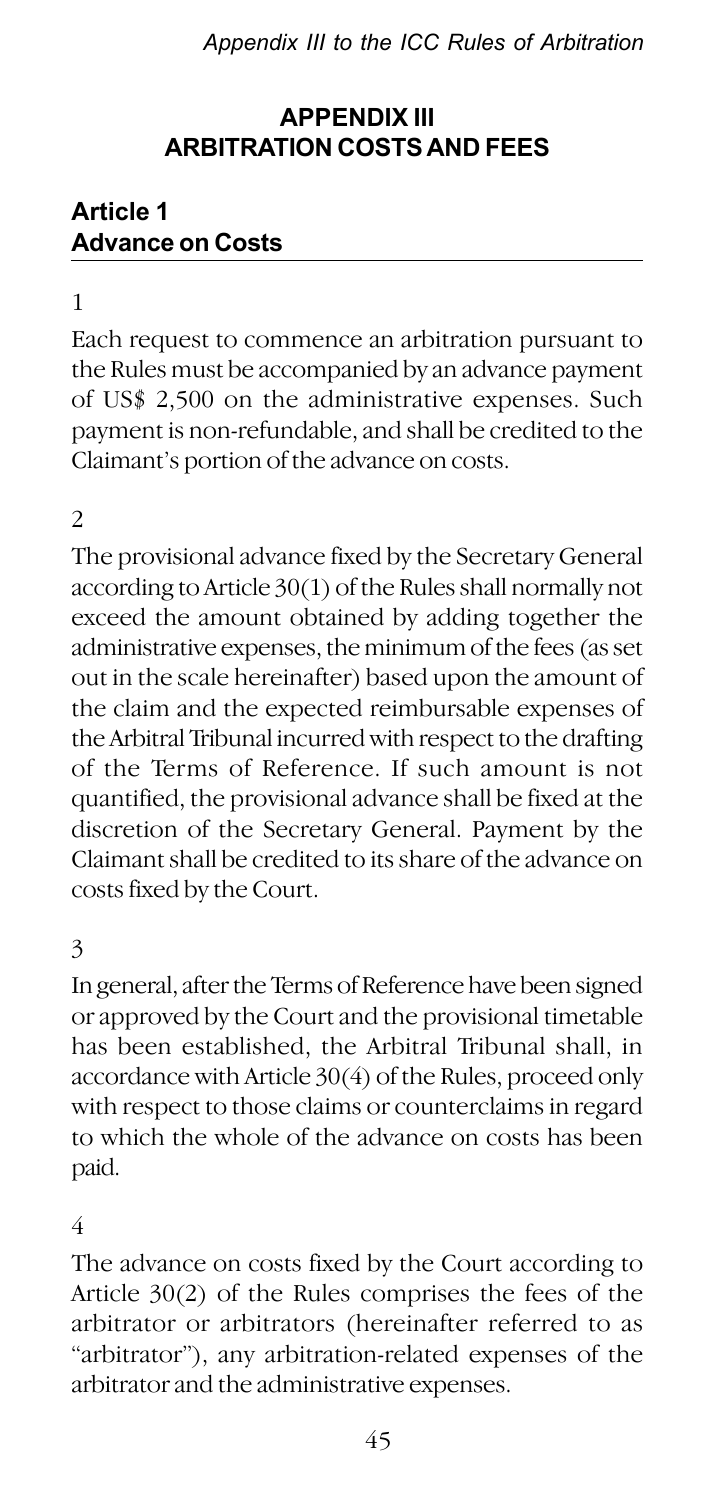### *Appendix III to the ICC Rules of Arbitration*

## 5

Each party shall pay in cash its share of the total advance on costs. However, if its share exceeds an amount fixed from time to time by the Court, a party may post a bank guarantee for this additional amount.

#### 6

A party that has already paid in full its share of the advance on costs fixed by the Court may, in accordance with Article 30(3) of the Rules, pay the unpaid portion of the advance owed by the defaulting party by posting a bank guarantee.

#### 7

When the Court has fixed separate advances on costs pursuant to Article 30(2) of the Rules, the Secretariat shall invite each party to pay the amount of the advance corresponding to its respective claim(s).

#### 8

When, as a result of the fixing of separate advances on costs, the separate advance fixed for the claim of either party exceeds one half of such global advance as was previously fixed (in respect of the same claims and counterclaims that are the subject of separate advances), a bank guarantee may be posted to cover any such excess amount. In the event that the amount of the separate advance is subsequently increased, at least one half of the increase shall be paid in cash.

#### $\overline{Q}$

The Secretariat shall establish the terms governing all bank guarantees which the parties may post pursuant to the above provisions.

#### 10

As provided in Article 30(2) of the Rules, the advance on costs may be subject to readjustment at any time during the arbitration, in particular to take into account fluctuations in the amount in dispute, changes in the amount of the estimated expenses of the arbitrator, or the evolving difficulty or complexity of arbitration proceedings.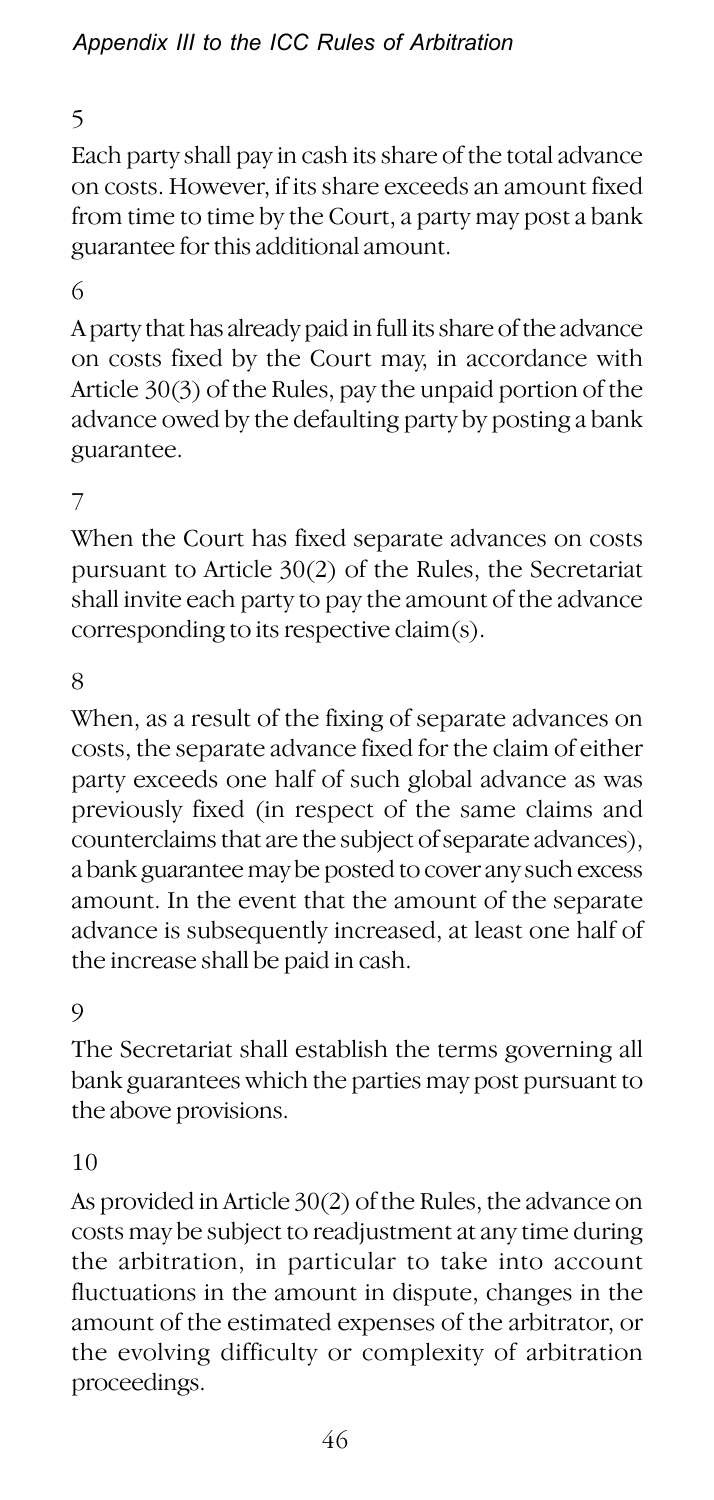Before any expertise ordered by the Arbitral Tribunal can be commenced, the parties, or one of them, shall pay an advance on costs fixed by the Arbitral Tribunal sufficient to cover the expected fees and expenses of the expert as determined by the Arbitral Tribunal. The Arbitral Tribunal shall be responsible for ensuring the payment by the parties of such fees and expenses.

## **Article 2 Costs and Fees**

#### 1

Subject to Article 31(2) of the Rules, the Court shall fix the fees of the arbitrator in accordance with the scale hereinafter set out or, where the sum in dispute is not stated, at its discretion.

#### $\overline{\mathcal{L}}$

In setting the arbitrator's fees, the Court shall take into consideration the diligence of the arbitrator, the time spent, the rapidity of the proceedings, and the complexity of the dispute, so as to arrive at a figure within the limits specified or, in exceptional circumstances (Article 31(2) of the Rules), at a figure higher or lower than those limits.

### 3

When a case is submitted to more than one arbitrator, the Court, at its discretion, shall have the right to increase the total fees up to a maximum which shall normally not exceed three times the fees of one arbitrator.

#### 4

The arbitrator's fees and expenses shall be fixed exclusively by the Court as required by the Rules. Separate fee arrangements between the parties and the arbitrator are contrary to the Rules.

### 5

The Court shall fix the administrative expenses of each arbitration in accordance with the scale hereinafter set out or, where the sum in dispute is not stated, at its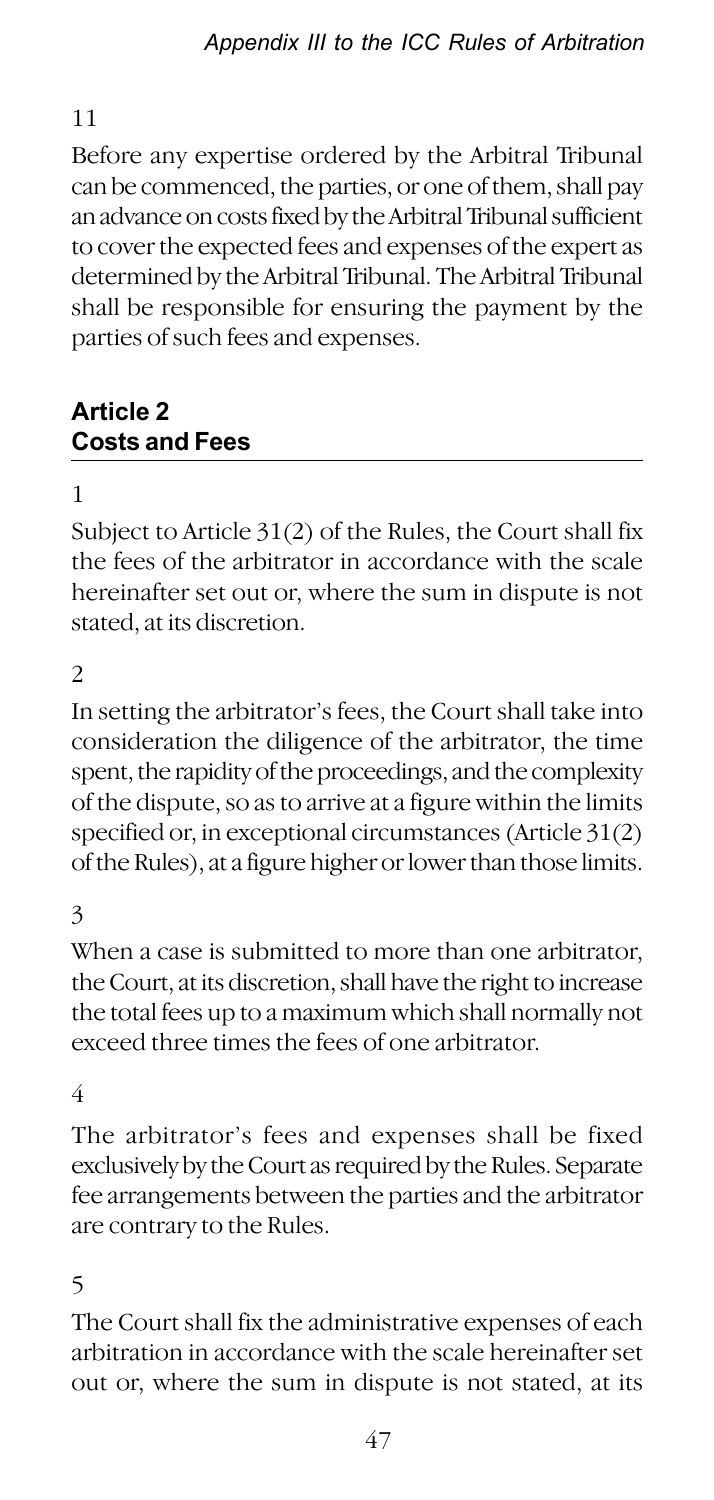#### *Appendix III to the ICC Rules of Arbitration*

discretion. In exceptional circumstances, the Court may fix the administrative expenses at a lower or higher figure than that which would result from the application of such scale, provided that such expenses shall normally not exceed the maximum amount of the scale. Further, the Court may require the payment of administrative expenses in addition to those provided in the scale of administrative expenses as a condition to holding an arbitration in abeyance at the request of the parties or of one of them with the acquiescence of the other.

#### 6

If an arbitration terminates before the rendering of a final Award, the Court shall fix the costs of the arbitration at its discretion, taking into account the stage attained by the arbitral proceedings and any other relevant circumstances.

#### 7

In the case of an application under Article 29(2) of the Rules, the Court may fix an advance to cover additional fees and expenses of the Arbitral Tribunal and may make the transmission of such application to the Arbitral Tribunal subject to the prior cash payment in full to the ICC of such advance. The Court shall fix at its discretion any possible fees of the arbitrator when approving the decision of the Arbitral Tribunal.

#### 8

When an arbitration is preceded by an attempt at amicable resolution pursuant to the ICC ADR Rules, one half of the administrative expenses paid for such ADR proceedings shall be credited to the administrative expenses of the arbitration.

#### $\overline{Q}$

Amounts paid to the arbitrator do not include any possible value added taxes (VAT) or other taxes or charges and imposts applicable to the arbitrator's fees. Parties have a duty to pay any such taxes or charges; however, the recovery of any such charges or taxes is a matter solely between the arbitrator and the parties.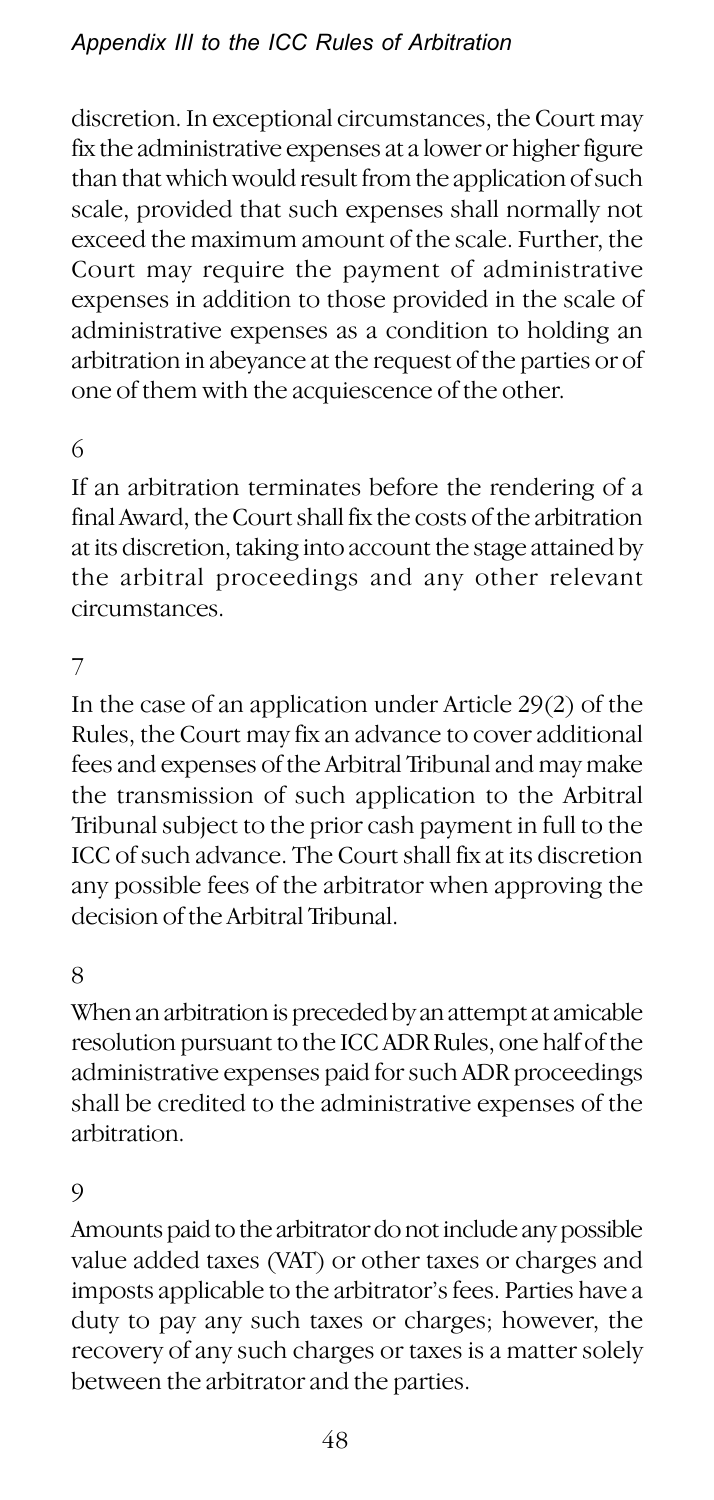# **Article 3 Appointments of Arbitrators**

### 1

A registration fee normally not exceeding US\$ 2,500 is payable by the requesting party in respect of each request made to the ICC to appoint an arbitrator for any arbitration not conducted under the Rules. No request for appointment of an arbitrator will be considered unless accompanied by the said fee, which is not recoverable and becomes the property of the ICC.

### 2

The said fee shall cover any additional services rendered by the ICC regarding the appointment, such as decisions on a challenge of an arbitrator and the appointment of a substitute arbitrator.

## **Article 4 Scales of Administrative Expenses and Arbitrator's Fees**

#### 1

The Scales of Administrative Expenses and Arbitrator's Fees set forth below shall be effective as of 1 January 1998 in respect of all arbitrations commenced on or after such date, irrespective of the version of the Rules applying to such arbitrations.

### $\overline{2}$

To calculate the administrative expenses and the arbitrator's fees, the amounts calculated for each successive slice of the sum in dispute must be added together, except that where the sum in dispute is over US\$ 80 million, a flat amount of US\$ 75,800 shall constitute the entirety of the administrative expenses.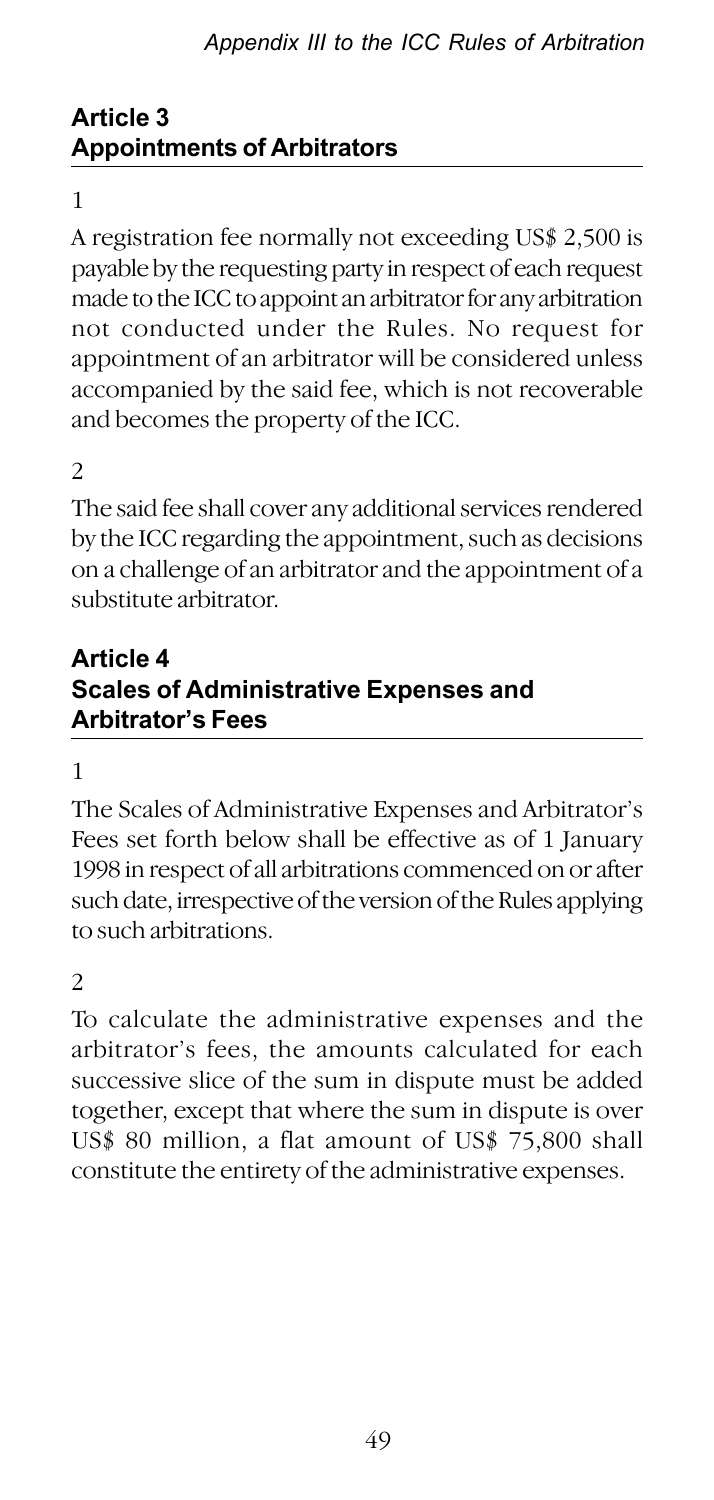#### *Appendix III to the ICC Rules of Arbitration*

| , ADIIIIIO IIVAIII E <i>L</i> AI EIIVEV |                                |    |            |                                        |  |
|-----------------------------------------|--------------------------------|----|------------|----------------------------------------|--|
|                                         | Sum in dispute (in US Dollars) |    |            | Administrative expenses <sup>(*)</sup> |  |
| up to                                   | 50 000                         |    |            | \$2500                                 |  |
| from                                    | 50 001                         | to | 100 000    | 3.50%                                  |  |
| from                                    | 100 001                        | to | 500 000    | 1.70%                                  |  |
| from                                    | 500 001                        | to | 1000000    | 1.15%                                  |  |
| from                                    | 1 000 001                      | to | 2 000 000  | 0.60%                                  |  |
| from                                    | 2 000 001                      | to | 5 000 000  | 0.20%                                  |  |
| from                                    | 5 000 001                      | to | 10 000 000 | 0.10%                                  |  |
| from                                    | 10 000 001                     | to | 50 000 000 | 0.06%                                  |  |
| from                                    | 50 000 001                     | to | 80 000 000 | 0.06%                                  |  |
| over                                    | 80 000 000                     |    |            | \$75800                                |  |

#### **A. ADMINISTRATIVE EXPENSES**

*(\*) For illustrative purposes only, the table on the following page indicates the resulting administrative expenses in US\$ when the proper calculations have been made.*

|       | <b>B. ARBITRATOR'S FEES</b>                   |    |             |         |         |  |
|-------|-----------------------------------------------|----|-------------|---------|---------|--|
|       | $Fees$ (**)<br>Sum in dispute (in US Dollars) |    |             |         |         |  |
|       |                                               |    |             | minimum | maximum |  |
| up to | 50 000                                        |    |             | \$2500  | 17.00%  |  |
| from  | 50 001                                        | to | 100 000     | 2.00%   | 11.00%  |  |
| from  | 100001                                        | to | 500 000     | 1.00%   | 5.50%   |  |
| from  | 500001                                        | to | 1000000     | 0.75%   | 3.50%   |  |
| from  | 1 000 001                                     | to | 2 000 000   | 0.50%   | 2.50%   |  |
| from  | 2 000 001                                     | to | 5 000 000   | 0.25%   | 1.00%   |  |
| from  | 5 000 001                                     | to | 10 000 000  | 0.10%   | 0.55%   |  |
| from  | 10 000 001                                    | to | 50 000 000  | 0.05%   | 0.17%   |  |
| from  | 50 000 001                                    | to | 80 000 000  | 0.03%   | 0.12%   |  |
| from  | 80 000 001                                    | to | 100 000 000 | 0.02%   | 0.10%   |  |
| over  | 100 000 000                                   |    |             | 0.01%   | 0.05%   |  |

#### **B. ARBITRATOR'S FEES**

*(\*\*) For illustrative purposes only, the table on the following page indicates the resulting range of fees when the proper calculations have been made.*